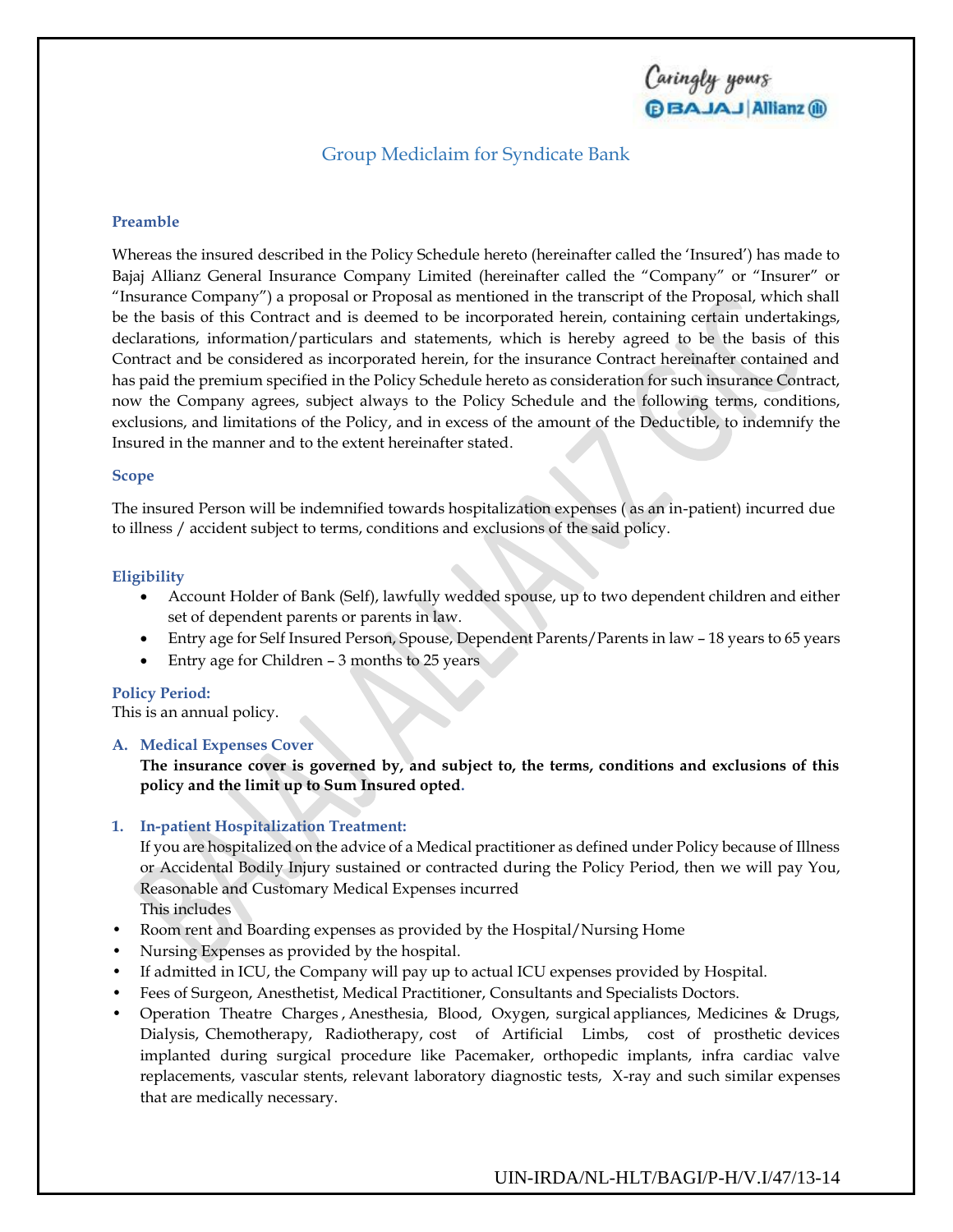## **2. Pre-Hospitalization:**

Medical Expenses for consultations, investigations and medicines incurred up to 60 days before the date of admission to the Hospital. This is applicable for both In-patient and Day Care treatment. **We will not cover treatment, costs or expenses for:**

- i. Claims which have NOT been admitted under Inpatient Treatment and Day Care Treatment
- ii. Expenses not related to the admission and not incidental to the treatment for which the admission has taken place.

## **3. Post-Hospitalization**

Medical Expenses for consultations, investigations and medicines incurred up to 90 days after discharge from the Hospital. This is applicable both for In-patient and Day Care treatment.

### **We will not cover treatment, costs or expenses for:**

- i. Claims which have NOT been admitted under Inpatient Treatment and Day Care Treatment
- ii. Expenses not related to the admission and not incidental to the treatment for which the admission has taken place.

#### **4. Road Ambulance**

Expenses incurred on transportation of Insured Person to a Hospital for treatment in case of an Emergency, subject to a maximum of Rs. 1000 per policy period.

### **We will not cover treatment, costs or expenses for:**

- i) Claims which have NOT been admitted under Inpatient Treatment
- ii) Healthcare or ambulance service provider not registered with road traffic authority.

### **5. Day Care Procedures:**

We will pay You the medical expenses as listed above under Section A. Part a,1- In-patient Hospitalization Treatment for Day care procedures / Surgeries taken as an inpatient in a hospital or day care center but not in the outpatient department. Indicative list of Day Care Procedures is given in the annexure I of Policy wordings.

### **6. Maternity Benefit:**

- i. We will pay the Medical Expenses for the delivery of a baby (including caesarean section), limited to maximum 2 deliveries,
- ii. Our maximum liability per delivery shall be limited to 5% of the Opted Mediclaim Sum Insured.
- iii. We will pay the Medical Expenses of pre-natal and post-natal hospitalization (90 days postdelivery) per delivery up to the maternity limit.
- iv. Waiting period of 9 months would apply from the date of issuance of the first Group Mediclaim Policy with Us,
- v. Any complications arising, within 90 days post-delivery, out of or as a consequence of maternity/child birth will be covered up to the maternity limit.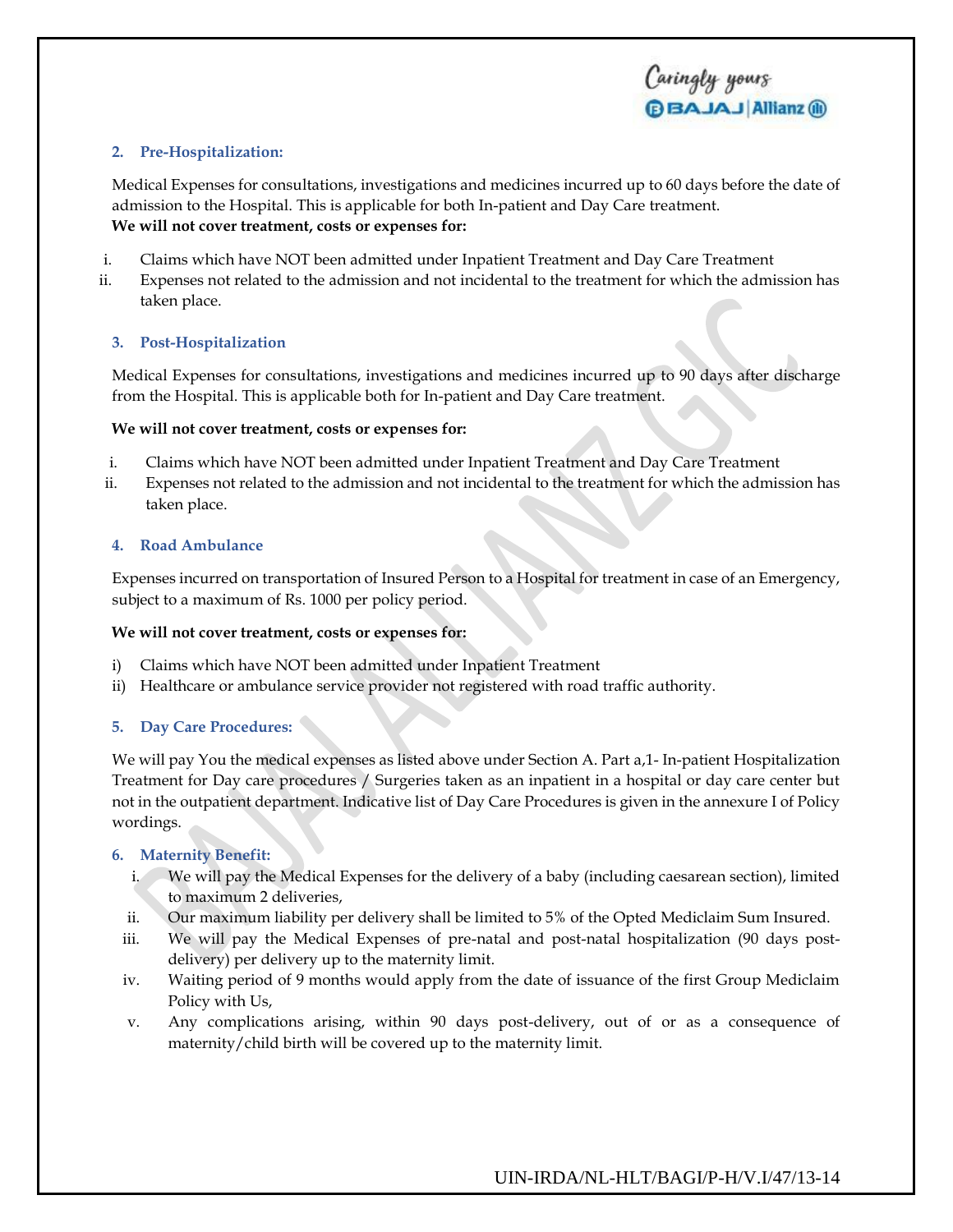## Caringly yours **BBAJAJ Allianz (ii)**

## **7. New Born Baby Cover:**

Coverage for new born baby will be considered subject to a claim being accepted under Maternity Expenses (Section I.A.6). We will pay the following expenses within the limit of the Sum Insured available under the Maternity Benefit section.

We will pay for,

- i. Medical Expenses towards treatment of Your new born baby while You are Hospitalized as an inpatient for delivery,
- ii. Hospitalization charges incurred on the new born baby during post birth including any complications shall be covered up to a period of 90 days from the date of birth and within limit of the Sum Insured under Maternity Expenses without payment of any additional premium
- iii. Mandatory Vaccinations of the new born baby up to 90 days, as recommended by the Indian Pediatric Association will be covered under the Maternity Expenses Sum Insured.

## **8. Daily Cash Benefit for Accompanying an Insured Child**

We will pay Daily Cash Benefit of Rs. 100 per day maximum up to 10 days during each Policy Year for reasonable accommodation expenses in respect of one parent/legal guardian, to stay with any minor Insured (under the Age of 12), provided the hospitalization claim is paid under Section I Part A,1- Inpatient Hospitalization Treatment.

### **9. Preventive Health Check-up Benefit**

At the end of block of every continuous period of 3 claim free years during which You have held our Policy, You are eligible for a free Preventive Health checkup. We will reimburse the amount equal to 1% of Sum Insured.

You may approach us for the arrangement of the Health Checkup. For the avoidance of doubt, We shall not be liable for any other ancillary or peripheral costs or expenses (including but not limited to those for transportation, accommodation or sustenance).

Contact Email id- [healthcheck@bajajallianz.co.in.](mailto:healthcheck@bajajallianz.co.in)

Preventive Health Check-Up benefit will be Payable only if Health Check-up is done at our empaneled Diagnostic Center.

### **10. Funeral Expenses:**

In case the insured or his family members have died following hospitalization due to an illness/ accident and their eyes have been donated to a recognized institution, funeral expenses of Rs. 1000/- will be paid under the policy on production of the original certificate from the said institution. This is subject to there being a valid claim under the Group Mediclaim policy. The amount will be reimbursed over and above the sum insured opted.

## **11. Personal Accidental (Death Only).**

If an Insured Person suffers an Accident during the Policy Period and this is the sole and direct cause of his death within 365 days from the date of the Accident, then We will pay as per following grid mentioned below: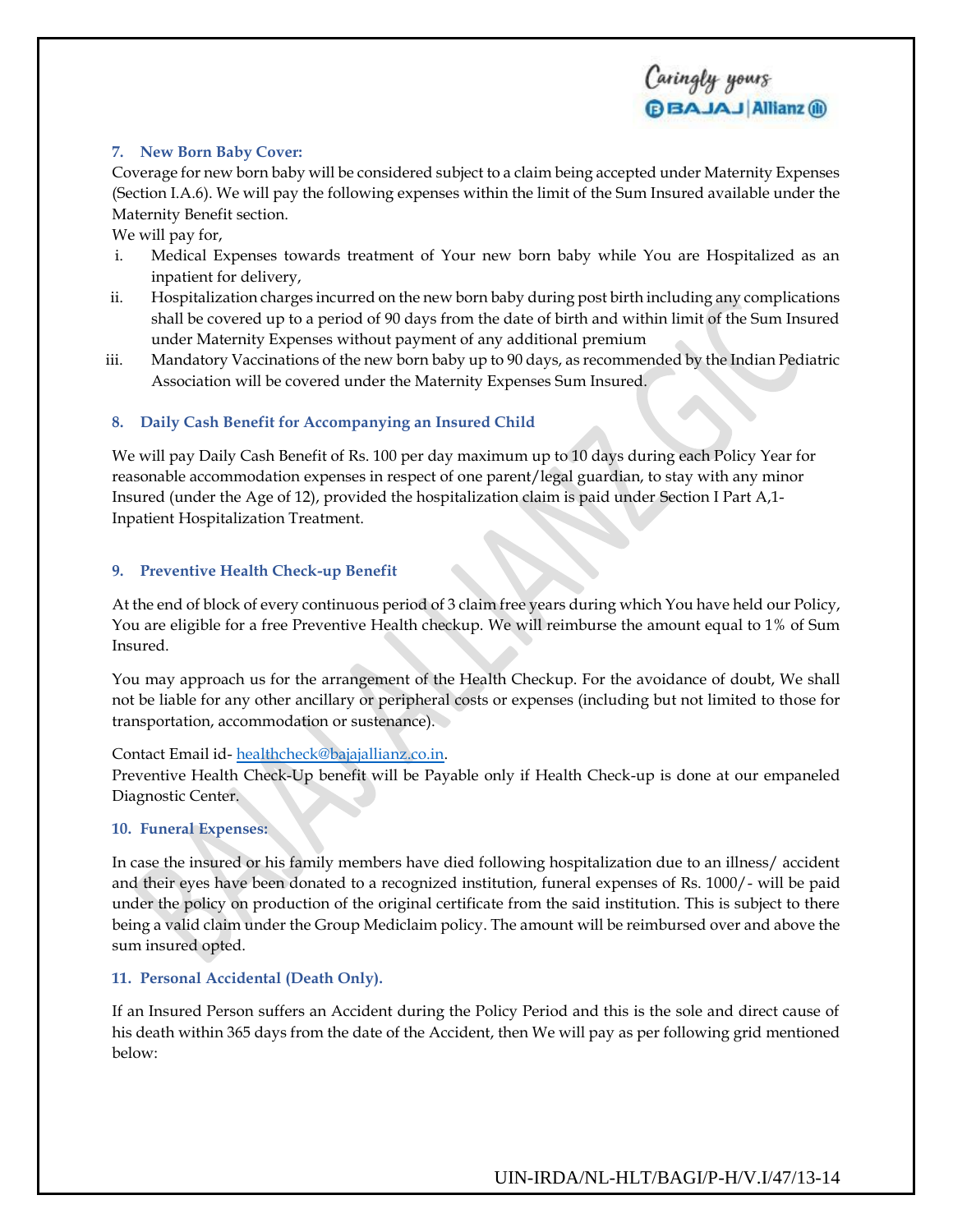| <b>Insured Person</b>           | Medi-Claim Sum Insured |
|---------------------------------|------------------------|
| Account Holder                  | 100%                   |
| Spouse                          | 50%                    |
| Children Age 12 Years & Above   | 20%                    |
| Children Age Less than 12 Years | 10%                    |

## **NOTE: This Benefit is not available for Dependent parents / Parents in Law.**

## **I. Definitions**

## **1. Accident, Accidental**

An accident is a sudden, unforeseen and involuntary event caused by external, visible and violent means.

## **2. Act of Terrorism:-**

### Whoever

**a.** With intent to threaten the unity, integrity, security or sovereignty of India or to strike terror in the people or any section of the people does any act or thing by using bombs, dynamite or other explosive substances or inflammable substances or firearms or other lethal weapons or poisons or noxious gases or other chemicals or by any other substances (whether biological or otherwise) of a hazardous nature or by any other means whatsoever, in such a manner as to cause or likely to cause, death of or injuries to any person or persons or loss of or damage to or destruction of property or disruption of any supplies or services essential to the life of the community or causes damage or destruction of any property or equipment used or intended to be used for the defense of India or in connection with any other purposes of the Government of India, any state government or any of their agencies or detains any person and threatens to kill or injure such person in order to compel the Government or any other person to do or abstain from doing any act

**b.** Is or continues to be a member of an association declared unlawful under the Unlawful Activities (Prevention) Act 1967, (37 of 1967), or voluntarily does an act aiding or promoting in any manner the objects of such association and in either case is in possession of any unlicensed firearms, ammunition, explosives or other instrument or substances capable of causing mass destruction and commits any act resulting in loss of human life or grievous injury to any person or causes significant damage to any property, commits a terrorist act.

### **3. Any one illness**

Any one illness means continuous period of illness and includes relapse within 45 days from the date of last consultation with the Hospital/Nursing

Home where treatment was taken.

## **4. Bajaj Allianz Network Hospitals / Network Hospitals**

Bajaj Allianz Network Hospitals / Network Hospitals means the Hospitals which have been empanelled by Us as per the latest version of the schedule of Hospitals maintained by Us, which is available to You on request. For updated list please visit our website.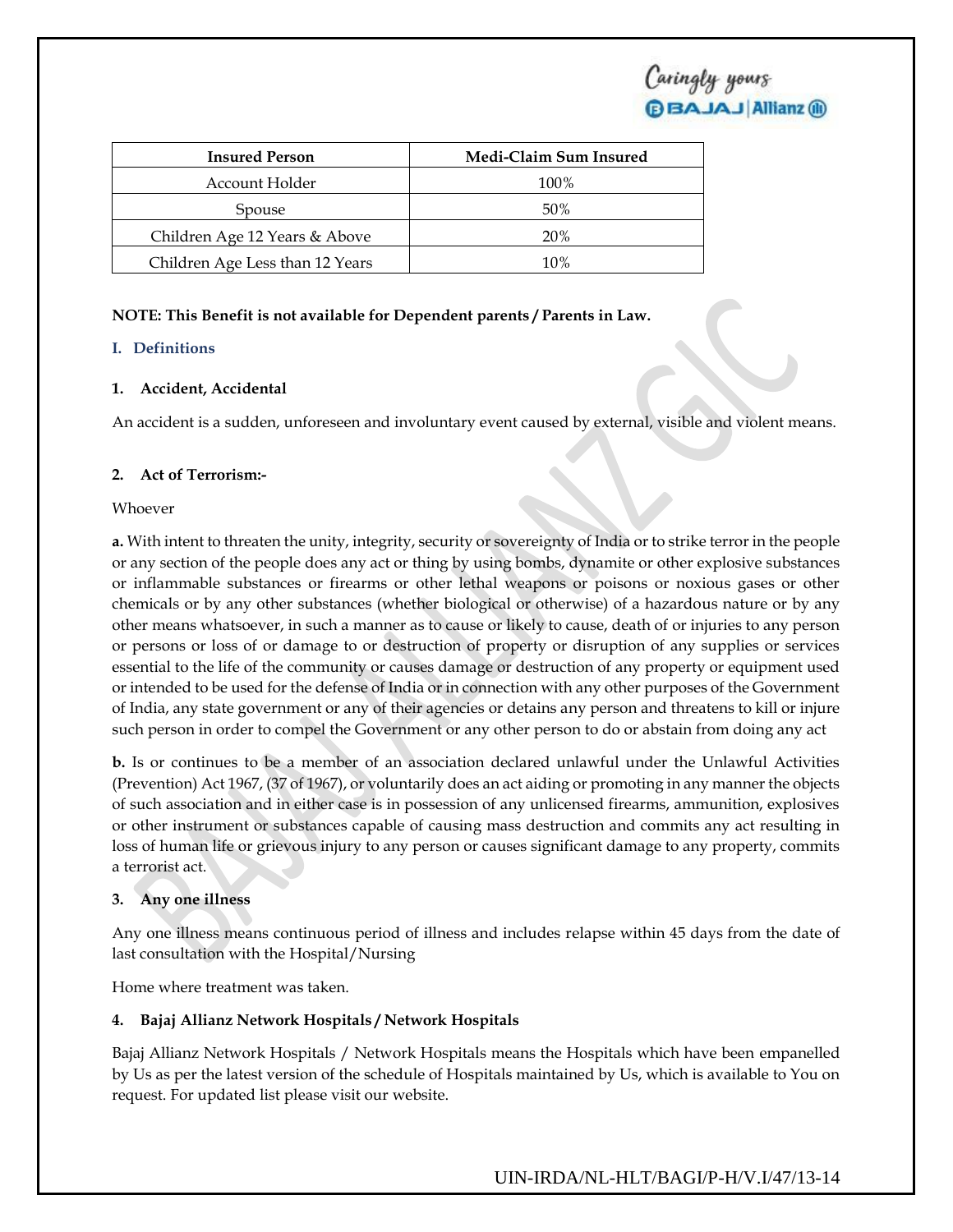### **5. Bajaj Allianz Diagnostic Centre**

Bajaj Allianz Diagnostic Centre means the diagnostic centers which have been empanelled by us as per the latest version of the schedule of diagnostic centers maintained by Us, which is available to You on request.

## **6. Cashless facility**

"Cashless facility" means a facility extended by the insurer to the insured where the payments, of the costs of treatment undergone by the insured in accordance with the policy terms and conditions, are directly made to the network provider by the insurer to the extent pre-authorization approved.

## **7. Co-Payment**

Co-payment means a cost sharing requirement under a health insurance policy that provides that the policyholder/insured will bear a specified percentage of the admissible claims amount. A co-payment does not reduce the Sum Insured.

## **8. Condition Precedent**

Condition Precedent means a policy term or condition upon which the Insurer's liability under the policy is conditional upon.

### **9. Contribution**

Contribution is essentially the right of an insurer to call upon other insurers liable to the same insured to share the cost of an indemnity claim on a ratable proportion of Sum Insured. This clause shall not apply to any Benefit offered on fixed benefit basis.

### **10. Cumulative Bonus**

Cumulative Bonus means any increase or addition in the Sum Insured granted by the insurer without an associated increase in premium.

### **11. Day care centre**

A day care centre means any institution established for day care treatment of illness and/or injuries or a medical setup with a hospital and which has been registered with the local authorities, wherever applicable, and is under supervision of a registered and qualified medical practitioner AND must comply with all minimum criterion as under –

**i.** has qualified nursing staff under its employment;

**ii.** has qualified medical practitioner/s in charge;

**iii.** has fully equipped operation theatre of its own where surgical procedures are carried out;

iv. maintains daily records of patients and will make these accessible to the insurance company's authorized personnel.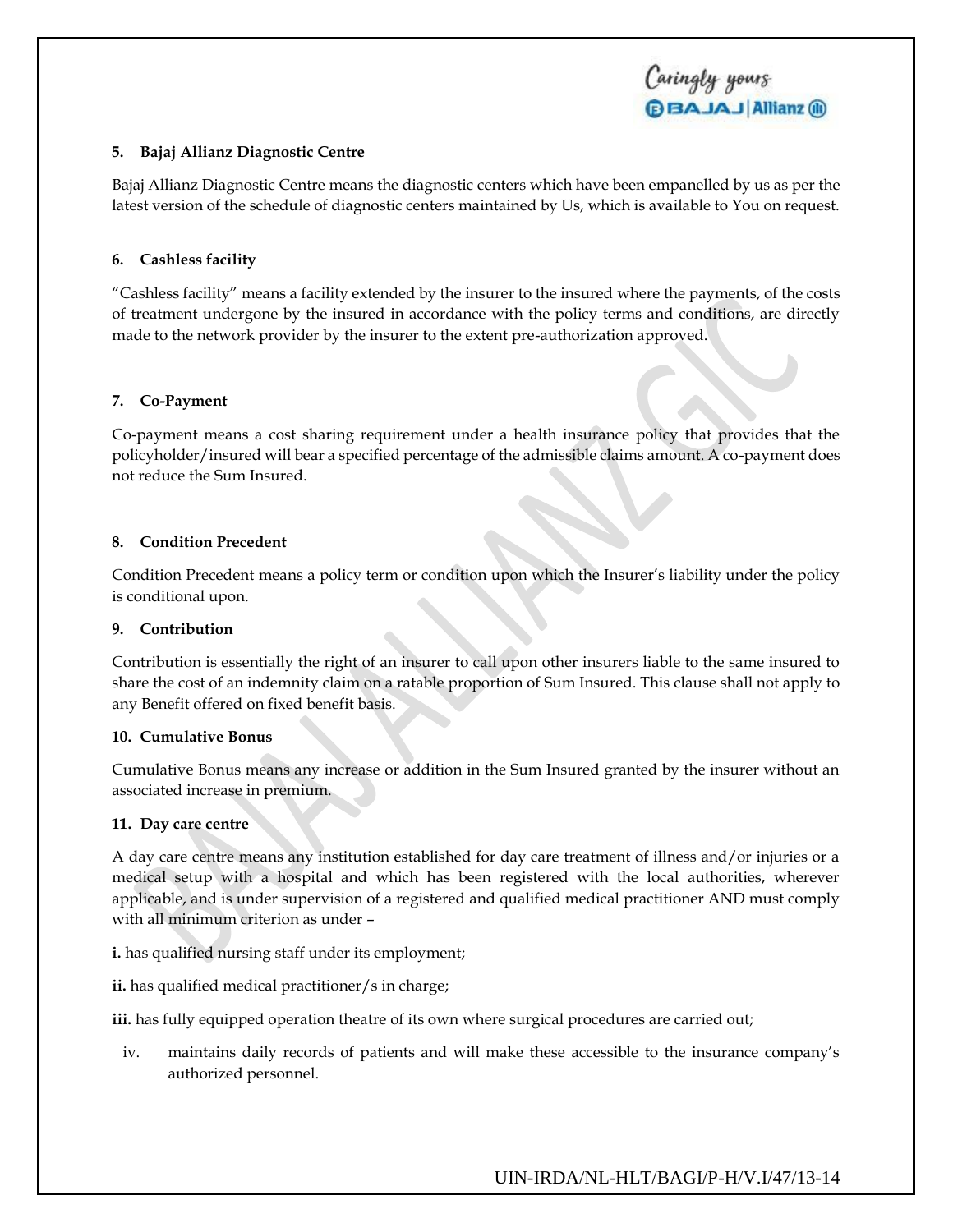## **12. Day Care Treatment**

Day care treatment means medical treatment, and/or surgical procedure which is:

**i.** undertaken under General or Local Anesthesia in a hospital/day care centre in less than 24 hrs because of technological advancement, and

**ii.** Which would have otherwise required a hospitalization of more than 24 hours.

Treatment normally taken on an out-patient basis is not included in the scope of this definition.

## **13. Dental Treatment**

Dental treatment means a treatment related to teeth or structures supporting teeth including examinations, fillings (where appropriate), crowns, extractions and surgery.

### **14. Disclosure to information norm**

The Policy shall be void and all premium paid hereon shall be forfeited to the Company, in the event of misrepresentation, mis-description or nondisclosure of any material fact.

## **15. Emergency Care**

Emergency care means management for an illness or injury which results in symptoms which occur suddenly and unexpectedly, and requires immediate care by a medical practitioner to prevent death or serious long term impairment of the insured person's health.

## **16. Family**

For the purpose of Individual Sum Insured policy- includes the insured; his/her lawfully wedded spouse and dependent children, parents, Sister, Brother, In laws, Aunt, Uncle, Grandchildren. For the purpose of Family Floater- includes the insured; his/her lawfully wedded spouse and dependent children. For Parents separate floater policy can be taken.

## **17. Grace Period**

Grace period means the specified period of time immediately following the premium due date during which a payment can be made to renew or continue a policy in force without loss of continuity benefits such as waiting periods and coverage of pre-existing diseases. Coverage is not available for the period for which no premium is received.

## **18. Hospital**

A hospital means any institution established for in-patient care and day care treatment of illness and/or injuries and which has been registered as a hospital with the local authorities under the Clinical Establishments (Registration and Regulation) Act, 2010 or under the enactments specified under the Schedule of Section 56(1) of the said Act OR complies with all minimum criteria as under:

-- has qualified nursing staff under its employment round the clock;

-- has at least 10 in-patient beds in towns having a population of less than 10,00,000 and at least 15 in-patient beds in all other places;

-- has qualified medical practitioner(s) in charge round the clock;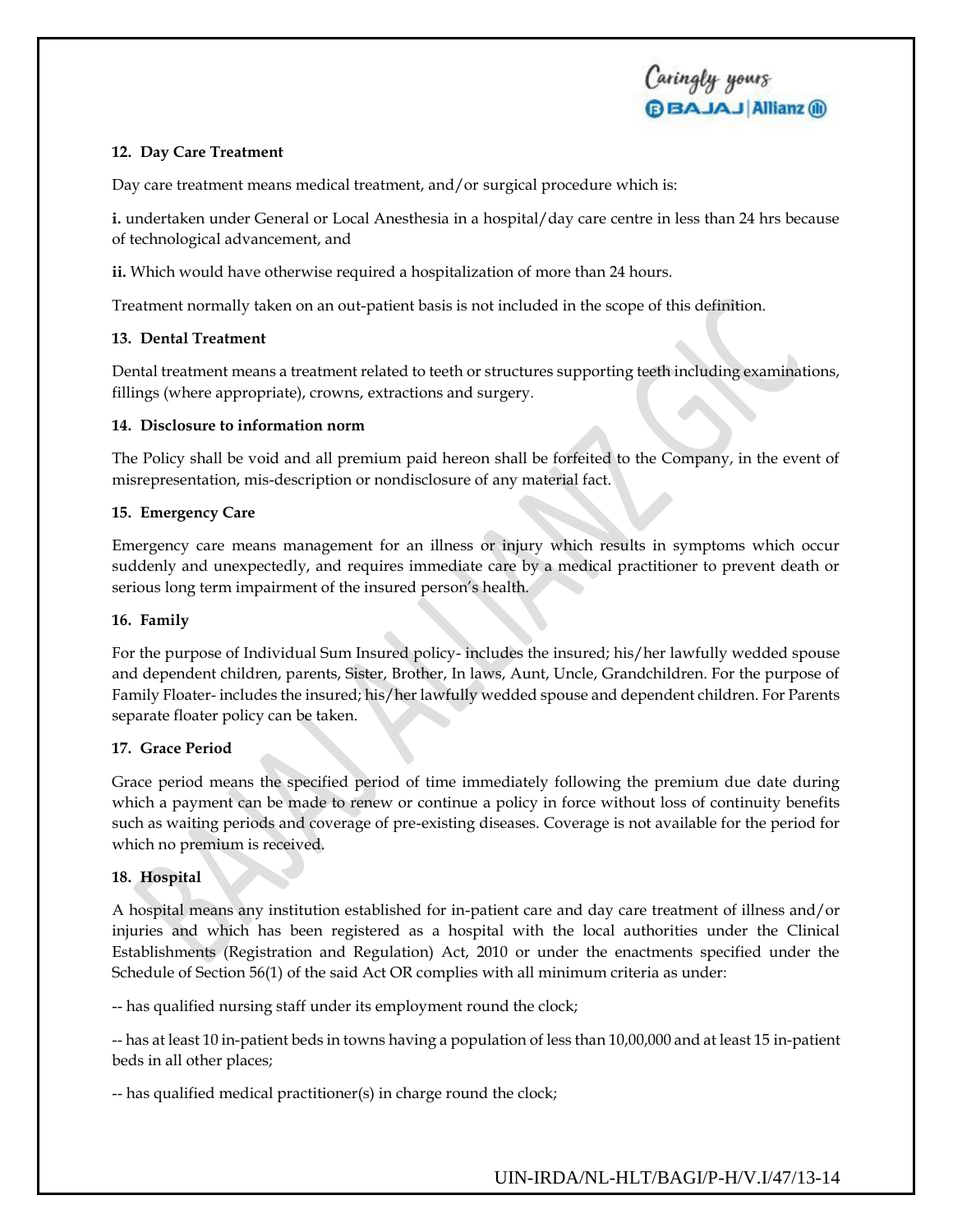-- has a fully equipped operation theatre of its own where surgical procedures are carried out;

-- maintains daily records of patients and makes these accessible to the insurance company's authorized personnel.

Caringly yours

**BBAJAJ Allianz ®** 

## **19. Hospitalization**

Means admission in a Hospital for a minimum period of 24 In patient Care consecutive hours except for specified procedures/ treatments, where such admission could be for a period of less than 24 consecutive hours.

## **20. Illness**

Illness means a sickness or a disease or pathological condition leading to the impairment of normal physiological function and requires medical treatment.

**a.** Acute condition - Acute condition is a disease, illness or injury that is likely to respond quickly to treatment which aims to return the person to his or her state of health immediately before suffering the disease/ illness/ injury which leads to full recovery

**b.** Chronic condition - A chronic condition is defined as a disease, illness, or injury that has one or more of the following characteristics:

- 1. It needs ongoing or long-term monitoring through consultations, examinations, check-ups, and /or tests
- 2. It needs ongoing or long-term control or relief of symptoms
- 3. It requires rehabilitation for the patient or for the patient to be specially trained to cope with it
- 4. It continues indefinitely
- 5. It recurs or is likely to recur

### **21. Inpatient Care**

Inpatient care means treatment for which the insured person has to stay in a hospital for more than 24 hours for a covered event.

## **22. Injury/ Bodily Injury**

Injury means accidental physical bodily harm excluding illness or disease solely and directly caused by external, violent and visible and evident means which is verified and certified by a Medical Practitioner.

### **23. Intensive Care Unit**

Intensive care unit means an identified section, ward or wing of a hospital which is under the constant supervision of a dedicated medical practitioner(s), and which is specially equipped for the continuous monitoring and treatment of patients who are in a critical condition, or require life support facilities and where the level of care and supervision is considerably more sophisticated and intensive than in the ordinary and other wards.

### **24. Medical Advise**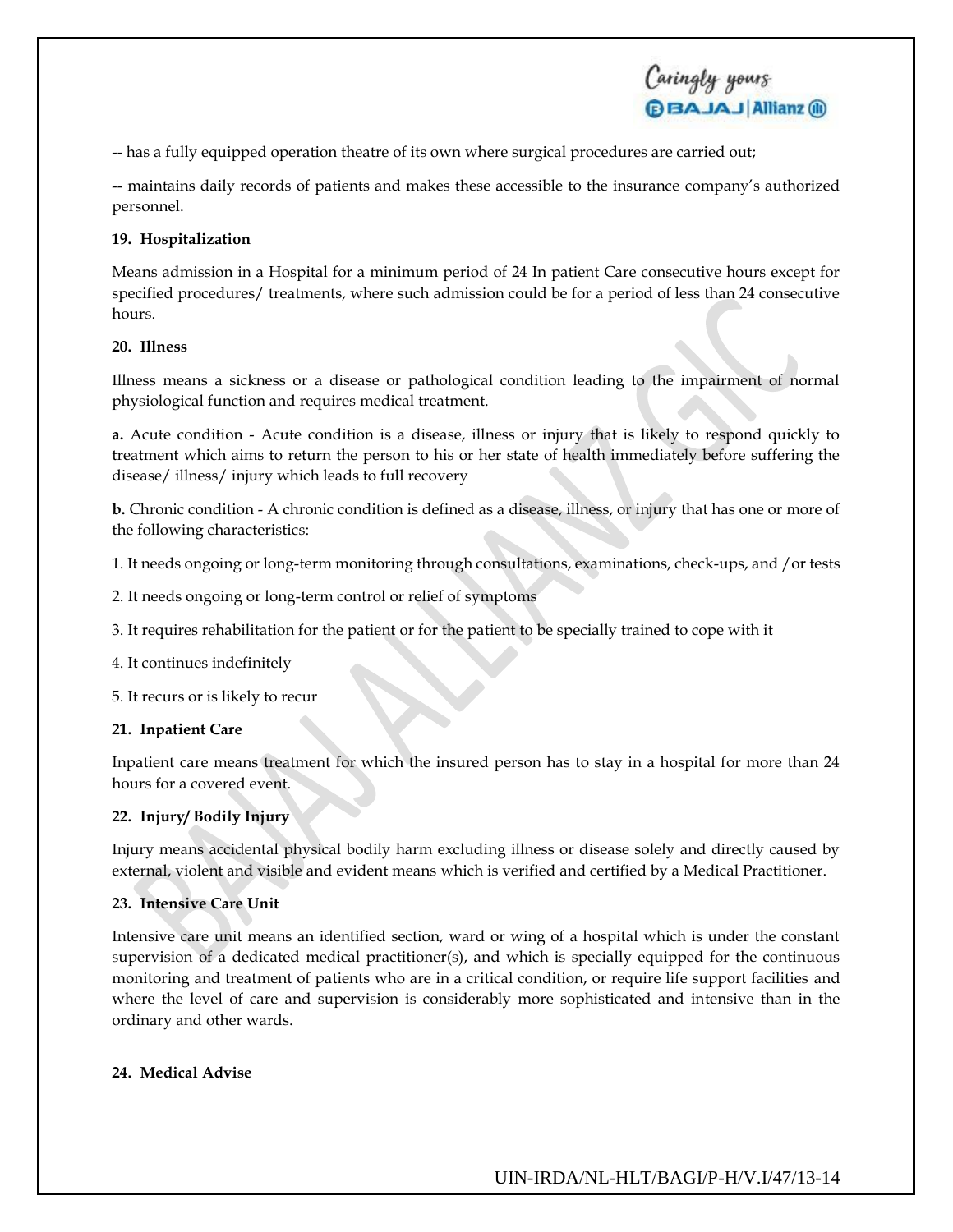

Medical Advice means any consultation or advice from a Medical Practitioner including the issuance of any prescription or follow-up prescription.

#### **25. Medical expenses**

Medical Expenses means those expenses that an Insured Person has necessarily and actually incurred for medical treatment on account of Illness or Accident on the advice of a Medical Practitioner, as long as these are no more than would have been payable if the Insured Person had not been insured and no more than other hospitals or doctors in the same locality would have charged for the same medical treatment.

### **26. Medical Practitioner/ Physician/ Doctor:**

Medical Practitioner means a person who holds a valid registration from the Medical Council of any State or Medical Council of India or Council for Indian Medicine or for Homeopathy set up by the Government of India or a State Government and is thereby entitled to practice medicine within its jurisdiction; and is acting within its scope and jurisdiction of license.

#### **27. Medically Necessary**

Medically necessary treatment is defined as any treatment, tests, medication, or stay in hospital or part of a stay in hospital which

- is required for the medical management of the illness or injury suffered by the insured;

- must not exceed the level of care necessary to provide safe, adequate and appropriate medical care in scope, duration, or intensity;

- must have been prescribed by a medical practitioner,

- must conform to the professional standards widely accepted in international medical practice or by the medical community in India.

#### **28. Migration**

Migration means, the right accorded to health insurance policyholders (including all members under family cover and members of group health insurance policy), to transfer the credit gained for pre-existing conditions and time bound exclusions with the same insurer.

### **29. Named Insured / Insured:**

Insured means the persons, or his Family members, named in the Schedule provided that an Insured or his Family Members has attained the age of 3 months and is not older than 65 years of age at the commencement of the Policy Period.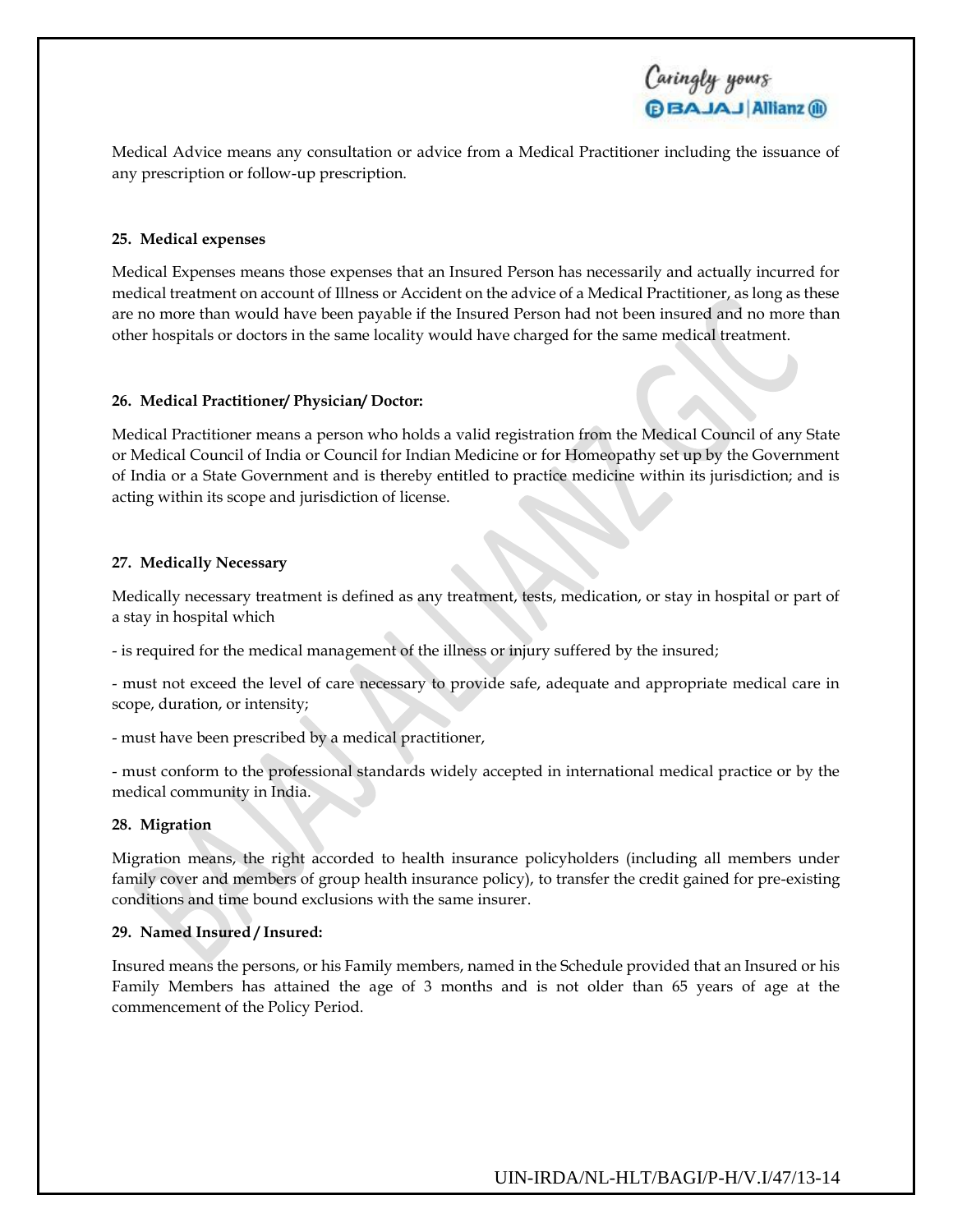### **30. Non- Network**

Any hospital, day care centre or other provider that is not part of the network.

## **31. Notification of Claim**

Notification of claim means the process of intimating a claim to the insurer or TPA through any of the recognized modes of communication.

## **32. OPD treatment**

OPD treatment is one in which the Insured visits a clinic / hospital or associated facility like a consultation room for diagnosis and treatment based on the advice of a Medical Practitioner. The Insured is not admitted as a day care or in-patient.

## **33. Portability**

Portability means transfer by an individual health insurance policyholder (including family cover) of the credit gained for pre-existing conditions and time-bound exclusions if he/she chooses to switch from one insurer to another.

## **34. Pre-Existing Disease**

means any condition, ailment or injury or disease

- a. That is/are diagnosed by a physician within 48 months prior to the effective date of the policy issued by the insurer or
- b. For which medical advice or treatment was recommended by, or received from, a physician within 48 months prior to the effective date of the policy or its reinstatement.

## **35. Pre-hospitalization Medical Expenses**

Pre-hospitalization Medical Expenses means medical expenses incurred during pre-defined number of days preceding the hospitalization of the

Insured Person, provided that:

**i.** Such Medical Expenses are incurred for the same condition for which the Insured Person's Hospitalization was required, and

**ii.** The In-patient Hospitalization claim for such Hospitalization is admissible by the Insurance Company.

## **36. Post-hospitalization Medical Expenses**

Post-hospitalization Medical Expenses means medical expenses incurred during pre-defined number of days immediately after the insured person is discharged from the hospital provided that:

**i.** Such Medical Expenses are for the same condition for which the insured person's hospitalization was required, and

**ii.** The inpatient hospitalization claim for such hospitalization is admissible by the insurance company.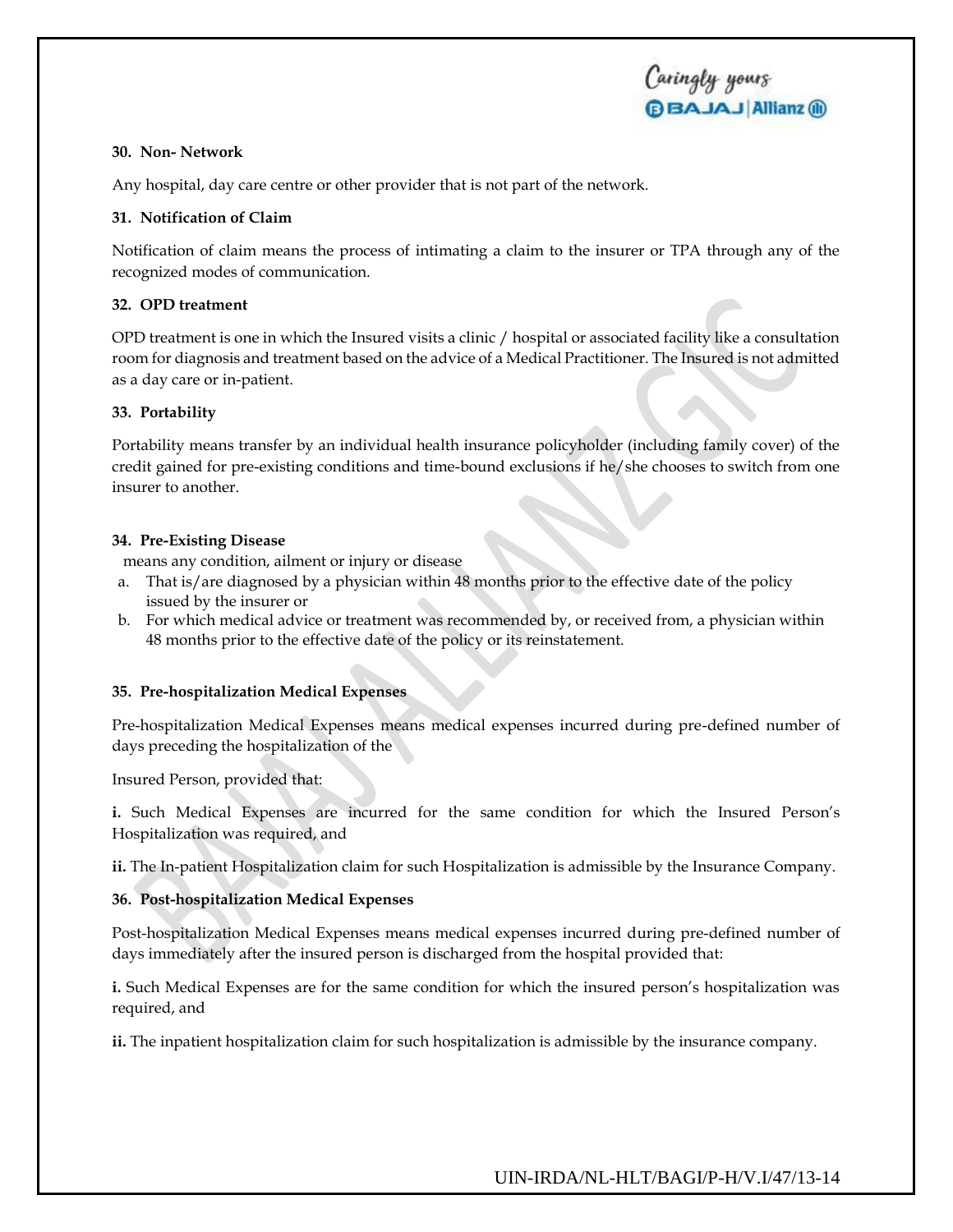## **37. Qualified Nurse**

Qualified nurse is a person who holds a valid registration from the Nursing Council of India or the Nursing Council of any state in India.

## **38. Reasonable and Customary Charges**

Reasonable and Customary charges means the charges for services or supplies, which are the standard charges for the specific provider and consistent with the prevailing charges in the geographical area for identical or similar services, taking into account the nature of the illness / injury involved

## **39. Room rent**

Room Rent means the amount charged by a Hospital towards Room and Boarding expenses and shall include the associated medical expenses.

## **40. Renewal**

Renewal means the terms on which the contract of insurance can be renewed on mutual consent with a provision of grace period for treating the renewal continuous for the purpose of gaining credit for preexisting diseases, time-bound exclusions and for all waiting periods.

## **41. Surgery or Surgical Procedure**

Surgery or Surgical Procedure means manual and / or operative procedure (s) required for treatment of an illness or injury, correction of deformities and defects, diagnosis and cure of diseases, relief from suffering and prolongation of life, performed in a hospital or day care centre by a medical practitioner.

## **42. Schedule means the schedule and any annexure to it.**

## **43. Unproven/Experimental treatment**

Unproven/Experimental treatment is treatment, including drug Experimental therapy, which is not based on established medical practice in India, is treatment experimental or unproven.

- 44. **You, Your, Yourself, Your Family named in the schedule means the person or persons that We insure** as set out in the Schedule.
- 45. **We, Our, Ours** means the Bajaj Allianz General Insurance Company Limited.

## **II. Exclusion**

## **A. Waiting Period**

All Illnesses, treatments and their associated complications shall be covered subject to the waiting periods specified below:

- 1. Pre-existing Diseases waiting period (Excl01)
	- a) Expenses related to the treatment of a pre-existing Disease (PED) and its direct complications shall be excluded until the expiry of 36 months of continuous coverage after the date of inception of the first Policy with us.
	- b) In case of enhancement of Sum Insured the exclusion shall apply afresh to the extent of Sum Insured increase.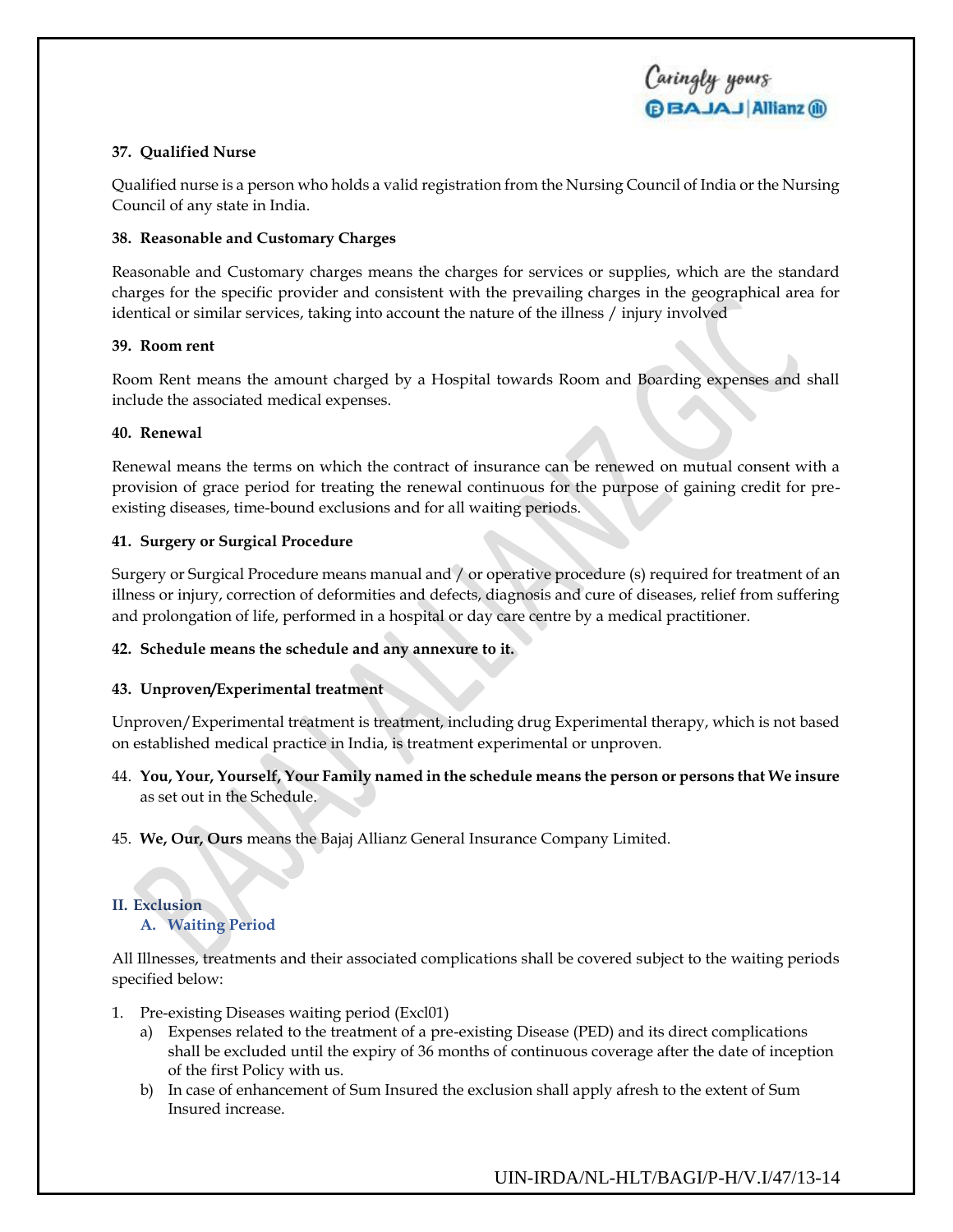

- c) If the Insured is continuously covered without any break as defined under the portability norms of the extant IRDAI (Health Insurance) Regulations then waiting period for the same would be reduced to the extent of prior coverage.
- d) Coverage under the Policy after the expiry of 36 months for any pre-existing disease is subject to the same being declared at the time of application and accepted by Us.
- 2. Specified disease/procedure waiting period (Excl02)
	- a) Expenses related to the treatment of the listed Conditions, surgeries/treatments shall be excluded until the expiry of 24 months of continuous coverage after the date of inception of the first Policy with Us. This exclusion shall not be applicable for claims arising due to an accident.
	- b) In case of enhancement of Sum Insured the exclusion shall apply afresh to the extent of Sum Insured increase.
	- c) If any of the specified disease/procedure falls under the waiting period specified for Pre-Existing diseases, then the longer of the two waiting periods shall apply.
	- d) The waiting period for listed conditions shall apply even if contracted after the Policy or declared and accepted without a specific exclusion.
	- e) If the Insured is continuously covered without any break as defined under the applicable norms on portability stipulated by IRDAI, then waiting period for the same would be reduced to the extent of prior coverage.

| 1. Any type gastrointestinal ulcers                         | 2. Cataracts,                                                                                                                                               |
|-------------------------------------------------------------|-------------------------------------------------------------------------------------------------------------------------------------------------------------|
| 3. Any type of fistula                                      | 4. Macular Degeneration                                                                                                                                     |
| 5. Benign prostatic hypertrophy                             | 6. Hernia of all types                                                                                                                                      |
| 7. All types of sinuses                                     | 8. Fissure in ano                                                                                                                                           |
| 9. Haemorrhoids, piles                                      | 10. Hydrocele                                                                                                                                               |
| 11. Dysfunctional uterine bleeding                          | 12. Fibromyoma                                                                                                                                              |
| 13. Endometriosis                                           | 14. Hysterectomy                                                                                                                                            |
| 15. Uterine Prolapse                                        | 16. Stones in the urinary and biliary systems                                                                                                               |
| 17. Surgery on ears/tonsils/<br>adenoids/ paranasal sinuses | 18. Surgery on all internal or external tumours/cysts/<br>nodules/polyps of any kind including breast lumps<br>with exception of Malignant tumour or growth |
| 19. Mental Illness                                          | 20. Diseases of gall bladder including cholecystitis                                                                                                        |
| 21. Pancreatitis                                            | 22. All forms of Cirrhosis                                                                                                                                  |
| 23. Gout and rheumatism                                     | 24. Tonsilitis                                                                                                                                              |
| 25. Surgery for varicose veins and<br>varicose ulcers       | 26. Chronic Kidney Disease                                                                                                                                  |
| 27. Alzheimer's Disease                                     |                                                                                                                                                             |

f) List of specific diseases/procedures is as below

- 3. Any Medical Expenses incurred during the first Four consecutive annual periods (48 Months) during which You have the benefit of a Group Mediclaim Policy with Us in connection with:
	- i. Joint replacement surgery,
	- ii. Surgery for vertebral column disorders (unless necessitated due to an accident)
- iii. Surgery to correct deviated nasal septum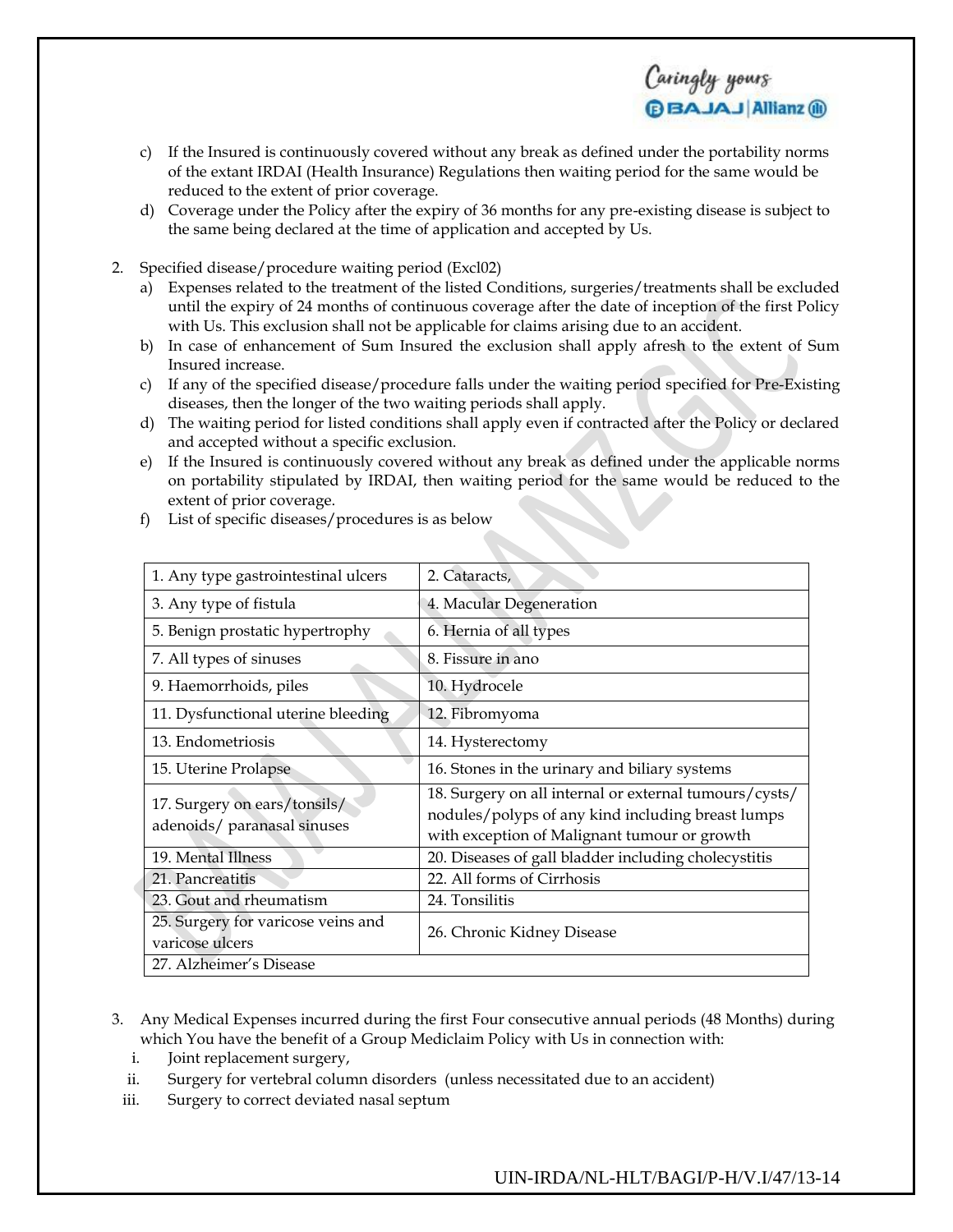- iv. Hypertrophied turbinate
- v. Congenital internal diseases or anomalies
- vi. Treatment for correction of eye sight due to refractive error recommended by Ophthalmologist for medical reasons with refractive error greater or equal to 7.5

Caringly yours

**BBAJAJ Allianz ®** 

- vii. Bariatric Surgery
- viii. Parkinson's Disease
- ix. Genetic disorders
- 4. 30-day waiting period (Excl03)
	- a) Expenses related to the treatment of any illness within 30 days from the first Policy commencement date shall be excluded except claims arising due to an accident, provided the same are covered.
	- b) This exclusion shall not, however, apply if the Insured has Continuous Coverage for more than twelve months.
	- c) The within referred waiting period is made applicable to the enhanced Sum Insured in the event of granting higher Sum Insured subsequently.
- 5. Maternity

Any treatment arising from or traceable to pregnancy, child birth including cesarean section and/or any treatment related to pre and postnatal care and complications arising out of Pregnancy and Childbirth until 9 months continuous period has elapsed since the inception of the first Policy with *US*. However this exclusion will not apply to Ectopic Pregnancy proved by diagnostic means and certified to be life threatening by the attending medical practitioner.

## **B. GENERAL EXCLUSIONS**

We will not pay for any claim which is caused by, arising from or in any way attributable to following including their associated complications

- **1.** Any dental treatment that comprises of cosmetic surgery, dentures, dental prosthesis, dental implants, orthodontics, surgery of any kind unless as a result of Accidental Bodily Injury to natural teeth and also requiring hospitalization.
- **2.** Medical expenses where Inpatient care is not warranted and does not require supervision of qualified nursing staff and qualified medical practitioner round the clock.
- **3.** War, invasion, acts of foreign enemies, hostilities (whether war be declared or not), civil war, commotion, unrest, rebellion, revolution, insurrection, military or usurped power or confiscation or nationalization or requisition of or damage by or under the order of any government or public local authority.

Any Medical expenses incurred due to Act of Terrorism will be covered under the Policy.

- **4.** Investigation & Evaluation (Excl04)
	- a) Expenses related to any admission primarily for diagnostics and evaluation purposes only are excluded even if the same requires confinement at a Hospital.
	- b) Any diagnostic expenses which are not related or not incidental to the current diagnosis and treatment are excluded.
- **5.** Rest Cure, rehabilitation and respite care (Excl05)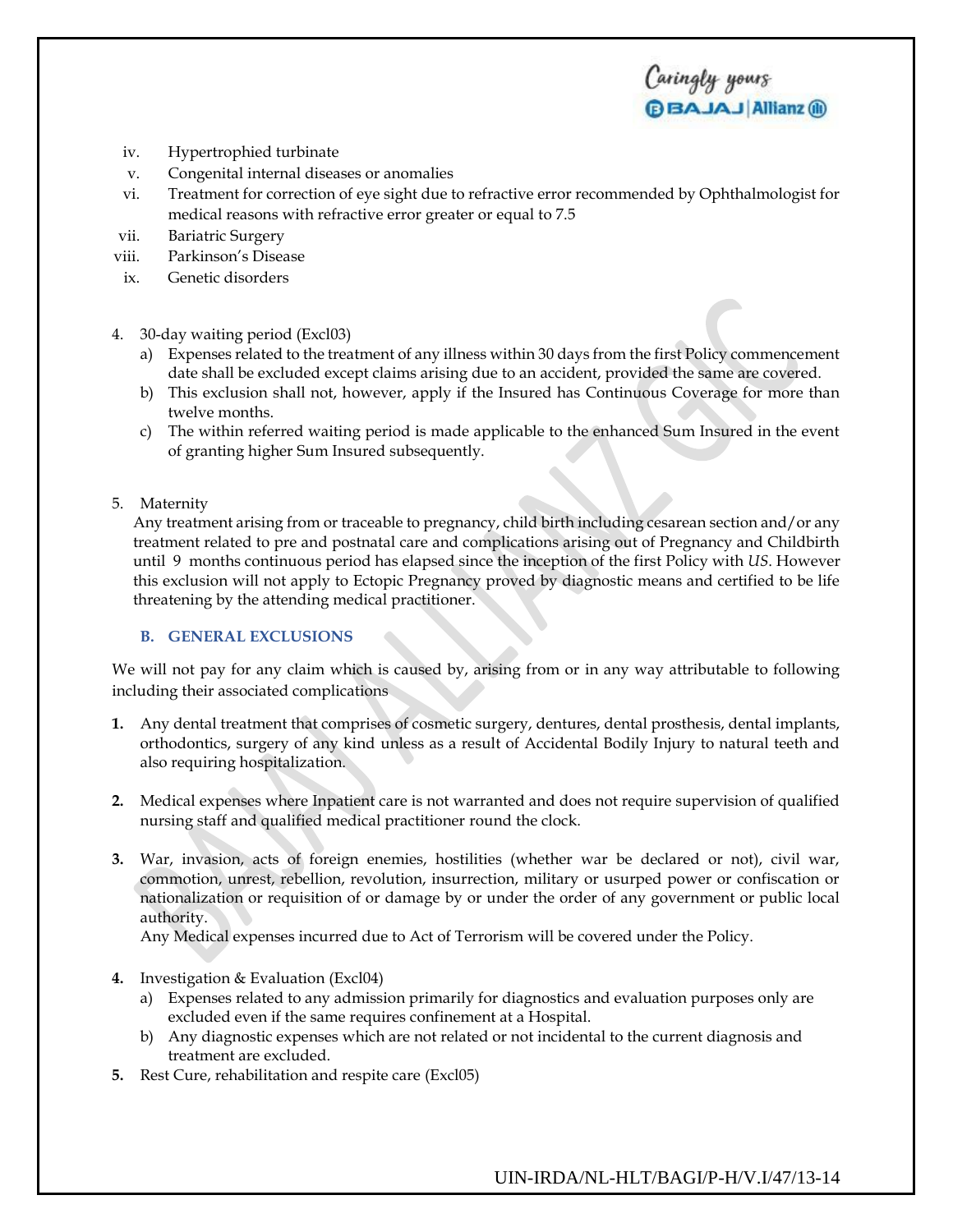- a) Expenses related to any admission primarily for enforced bed rest and not for receiving treatment. This also includes:
- i. Custodial care either at home or in a nursing facility for personal care such as help with activities of daily living such as bathing, dressing, moving around either by skilled nurses or assistant or non-skilled persons.

Caringly yours

**BBAJAJ Allianz ®** 

- ii. Any services for people who are terminally ill to address medical, physical, social, emotional and spiritual needs.
- **6.** Obesity/Weight Control (Excl06)

Expenses related to the surgical treatment of obesity that does not fulfil all the below conditions:

- 1) Surgery to be conducted is upon the advice of the Doctor
- 2) The surgery/Procedure conducted should be supported by clinical protocols
- 3) The member has to be 18 years of age or older and
- 4) Body Mass Index (BMI);
	- a) greater than or equal to 40 or
	- b) greater than or equal to 35 in conjunction with any of the following severe co-morbidities following failure of less invasive methods of weight loss:
		- i. Obesity-related cardiomyopathy
		- ii. Coronary heart disease
		- iii. Severe Sleep Apnea
		- iv. Uncontrolled Type2 Diabetes
- **7.** Change-of-gender treatments (Excl07) Expenses related to any treatment, including surgical management, to change characteristics of the body to those of the opposite sex.
- **8.** Cosmetic or plastic Surgery (Excl08)

Expenses for cosmetic or plastic surgery or any treatment to change appearance unless for reconstruction following an Accident, Burn(s) or Cancer or as part of medically necessary treatment to remove a direct and immediate health risk to the insured. For this to be considered a medical necessity, it must be certified by the attending Medical Practitioner.

**9.** Hazardous or Adventure sports: (Code- Excl09)

Expenses related to any treatment necessitated due to participation as a professional in hazardous or adventure sports, including but not limited to, para-jumping, rock climbing, mountaineering, rafting, motor racing, horse racing or scuba diving, hand gliding, sky diving, deep-sea diving.

**10.** Breach of law (Excl10)

Expenses for treatment directly arising from or consequent upon any Insured committing or attempting to commit a breach of law with criminal intent.

**11.** Excluded Providers (Excl11)

Expenses incurred towards treatment in any hospital or by any Medical Practitioner or any other provider specifically excluded by the Insurer and disclosed in its website / notified to the policyholders are not admissible. However, in case of life threatening situations or following an accident, expenses up to the stage of stabilization are payable but not the complete claim.

**12.** Treatment for Alcoholism, drug or substance abuse or any addictive condition and consequences thereof. (Excl12)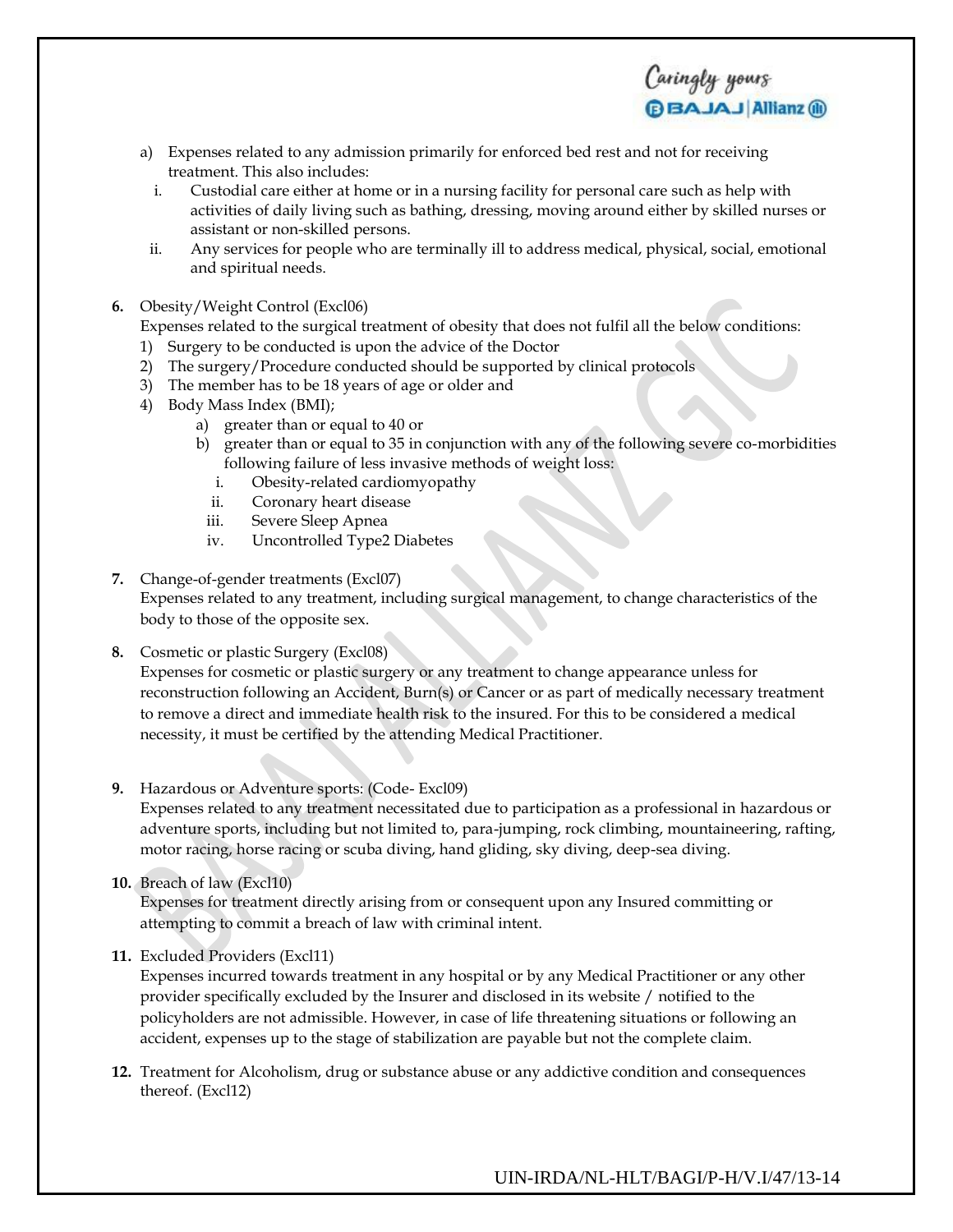**13.** Treatments received in heath hydros, nature cure clinics, spas or similar establishments or private beds registered as a nursing home attached to such establishments or where admission is arranged wholly or partly for domestic reasons. (Excl13)

Caringly yours

**BAJAJ Allianz ®** 

- **14.** Dietary supplements and substances that can be purchased without prescription, including but not limited to Vitamins, minerals and organic substances unless prescribed by a medical practitioner as part of hospitalization claim or day care procedure. (Excl14)
- **15.** Refractive Error (Excl15) Expenses related to the treatment for correction of eye sight due to refractive error less than 7.5 dioptres.
- **16.** Unproven Treatments (Excl16)

Expenses related to any unproven treatment, services and supplies for or in connection with any treatment. Unproven treatments are treatments, procedures or supplies that lack significant medical documentation to support their effectiveness.

- **17.** Sterility and Infertility (Excl17) Expenses related to sterility and infertility. This includes:
	- a) Any type of contraception, sterilization
	- b) Assisted Reproduction services including artificial insemination and advanced reproductive technologies such as IVF, ZIFT, GIFT, ICSI
	- c) Gestational Surrogacy
	- d) Reversal of sterilization
- **18.** Circumcision unless required for the treatment of Illness or Accidental bodily injury.
- **19.** Vaccination or inoculation unless forming a part of post bite treatment or if medically necessary and forming a part of treatment recommended by the treating Medical practitioner.
- **20.** Intentional self-injury (including but not limited to the use or misuse of any intoxicating drugs or alcohol).
- **21.** The cost of spectacles, contact lenses, hearing aids, crutches, dentures, artificial teeth and all other external appliances and/or devices whether for diagnosis or treatment except for Cost of Artificial Limbs, cost of prosthetic devices implanted during surgical procedure like Pacemaker, orthopedic implants, infra cardiac valve replacements, vascular stents etc.
- **22.** External medical equipment of any kind used at home as post Hospitalization care including cost of instrument used in the treatment of Sleep Apnoea Syndrome (C.P.A.P), Continuous Peritoneal Ambulatory Dialysis (C.P.A.D) and Oxygen concentrator for Bronchial Asthmatic condition.
- **23.** Congenital external diseases or defects or anomalies, growth hormone therapy, stem cell implantation or surgery except for Hematopoietic stem cells for bone marrow transplant for haematological conditions.
- **24.** All non-medical Items as per Annexure II.
- **25.** Any treatment received outside India is not covered under this Policy.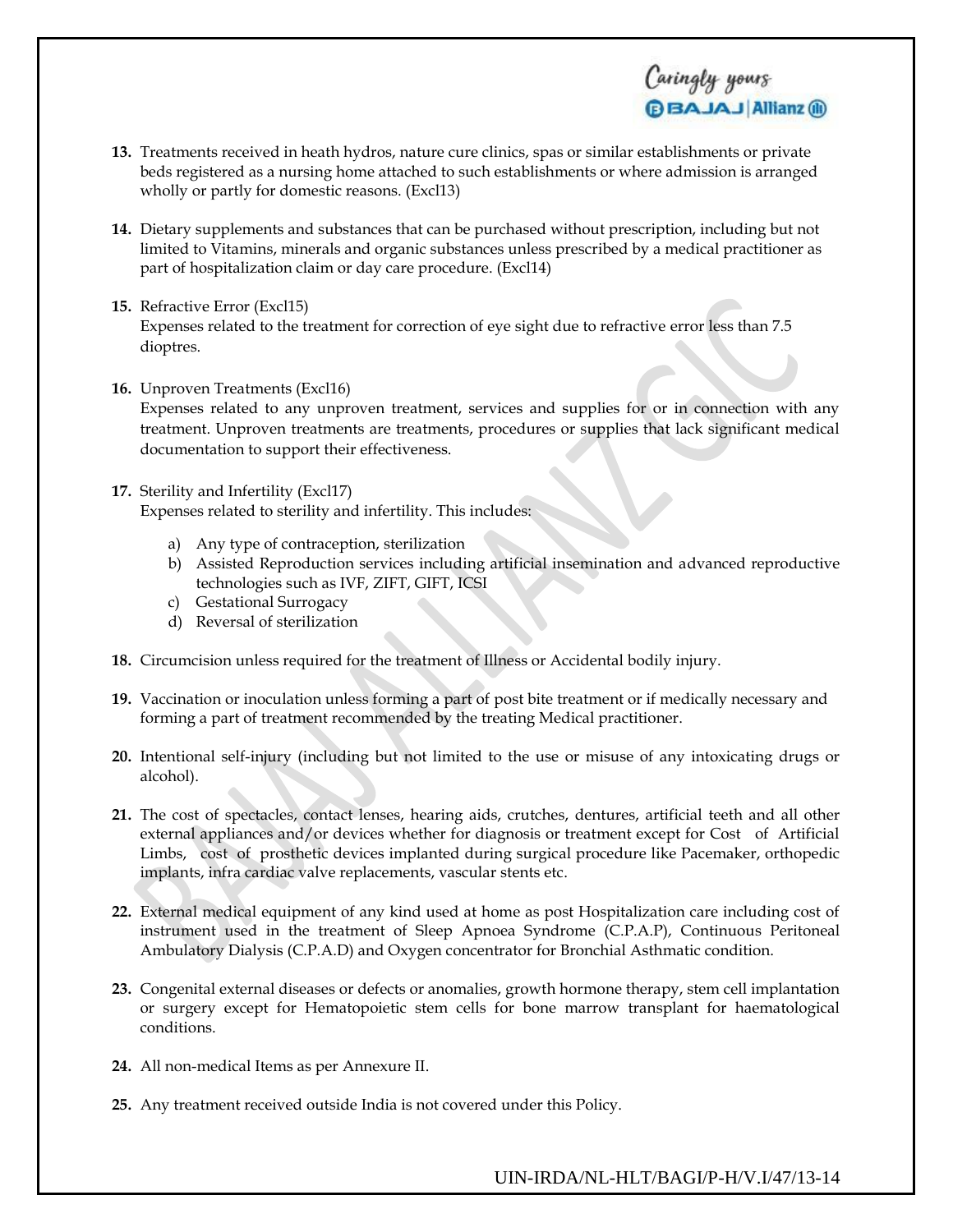## Caringly yours **BBAJAJ Allianz (ii)**

## **C. General Exclusions applicable to Accidental Death**

We will not be liable to make any payment under this Policy under any circumstances, for any claim directly or indirectly attributable to, or based on, or arising out of, or connected with any of the following:

- **1.** Any Pre-existing Condition(s) and complications arising out of or resulting therefrom.
- **2.** Through suicide, attempted suicide (whether sane and insane) or intentionally self-inflicted injury or illness,
- **3.** Whilst engaging in Adventure Sports,
- **4.** While under the influence of liquor or drugs , alcohol or other intoxicants,
- **5.** Through deliberate or intentional, unlawful or criminal act, error, or omission, participation in an actual or attempted felony , riot , crime , misdemeanour, civil commotion,
- **6.** Whilst engaging in aviation or ballooning, whilst mounting into, dismounting from or traveling in any balloon or aircraft other than as a passenger (fare paying or otherwise) in any duly licensed standard type of aircraft anywhere in the world ,
- **7.** Whilst participating as the driver, co-driver or passenger of a motor vehicle during motor racing or trial runs

### **III. CONDITIONS**

### **1. Conditions Precedent**

**2.** Where this Policy requires You to do or not to do something, then the complete satisfaction of that requirement by You or someone claiming on *Your* behalf is a precondition to any obligation We have under this Policy. If You or someone claiming on *Your* behalf fails to completely satisfy that requirement, then We may refuse to consider *Your* claim.**Insured**

Only those persons named as the insured in the Policy Schedule shall be covered under this Policy. Cover under this Policy shall be withdrawn from any Insured upon such Insured giving 14 days written notice to be received by Us.

### **3. Communications**

Any communication meant for Us must be in writing and be delivered to Our address shown in the Schedule. Any communication meant for You will be sent by Us to *Your* address shown in the Schedule.

### **4. Claims Procedure**

All Claims will be settled by In house claims settlement team of the Company and no TPA is engaged. However the Company reserves to engage TPA at any time, at the sole discretion of the Company. If You meet with any Accidental Bodily Injury or suffer an Illness that may result in a claim, then as a condition precedent to Our liability, You must comply with the following:

### **A. Cashless Claims Procedure:**

Cashless treatment is only available at Network Hospitals. In order to avail of cashless treatment, the following procedure must be followed by You:

- i. Prior to taking treatment and/or incurring Medical Expenses at a Network Hospital, You or *Your* representative must call Us and request pre-authorisation by way of the written form.
- ii. After considering *Your* request and after obtaining any further information or documentation We have sought, We may, if satisfied, send You or the Network Hospital, an authorisation letter. The authorisation letter, the ID card issued to You along with this Policy and any other information or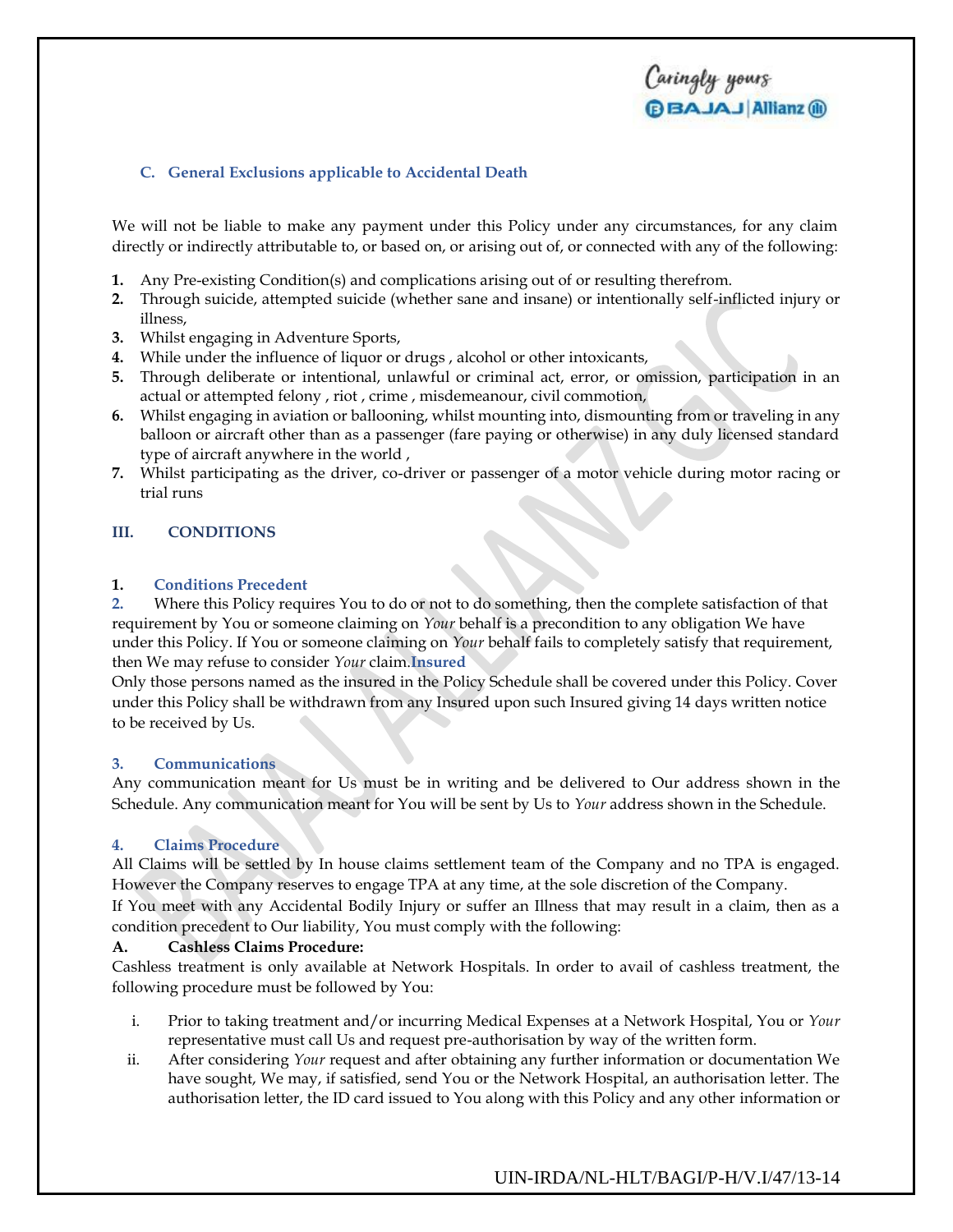

documentation that We have specified must be produced to the Network Hospital identified in the pre-authorization letter at the time of *Your* admission to the same.

iii. If the procedure above is followed, You will not be required to directly pay for the bill amount in the Network Hospital that We are liable under Section A1 In-Patient Hospitalization Treatment above and the original bills and evidence of treatment in respect of the same shall be left with the Network Hospital. Pre-authorisation does not guarantee that all costs and expenses will be covered. We reserve the right to review each claim for Medical Expenses and accordingly coverage will be determined according to the terms and conditions of this Policy.

## **B. Reimbursement Claims Procedure:**

If Pre-authorisation as per Cashless Claims Procedure above is denied by Us or if treatment is taken in a Hospital other than a Network Hospital or if You do not wish to avail cashless facility, then:

- i. You or someone claiming on *Your* behalf must inform Us in writing immediately within 48 hours of hospitalization in case of emergency hospitalization and 48 hours prior to hospitalization in case of planned hospitalization
- ii. You must immediately consult a Medical practitioner and follow the advice and treatment that he recommends.
- iii. You must take reasonable steps or measures to minimize the quantum of any claim that may be made under this Policy.
- iv. You must have *Your*self examined by Our medical advisors if We ask for this, and as often as We consider this to be necessary at our cost.
- v. You or someone claiming on *Your* behalf must promptly and in any event within 30 days of discharge from a Hospital give Us the documentation as listed out in greater detail below and other information We ask for to investigate the claim or Our obligation to make payment for it.
- vi. In the event of the death of the Insured, someone claiming on his behalf must inform Us in writing immediately and send Us a copy of the post mortem report (if any) within 30 days\*
- vii. If the original documents are submitted with the co-insurer, the Xerox copies attested by the coinsurer should be submitted

\*Note: In case You are claiming for the same event under an indemnity based Policy of another insurer and are required to submit the original documents related to *Your* treatment with that particular insurer, then You may provide Us with the attested Xerox copies of such documents along with a declaration from the particular insurer specifying the availability of the original copies of the specified treatment documents with it.

\*\*Note: Waiver of conditions (i) and (vi) may be considered in extreme cases of hardship where it is proved to Our satisfaction that under the circumstances in which You were placed, it was not possible for You or any other person to give notice or file claim within the prescribed time limit.

## **List of Claim documents:**

- Claim form with NEFT details & cancelled cheque duly signed by Insured
- Photo identity proof of the patient
- Original/Attested copies of Discharge Summary / Discharge Certificate / Death Summary with Surgical & anesthetics notes
- Attested copies of Indoor case papers
- Original/Attested copies Final Hospital Bill with break up of surgical charges, surgeon's fees, OT charges etc
- Original Paid Receipt against the final Hospital Bill.
- Original bills towards Investigations done / Laboratory Bills.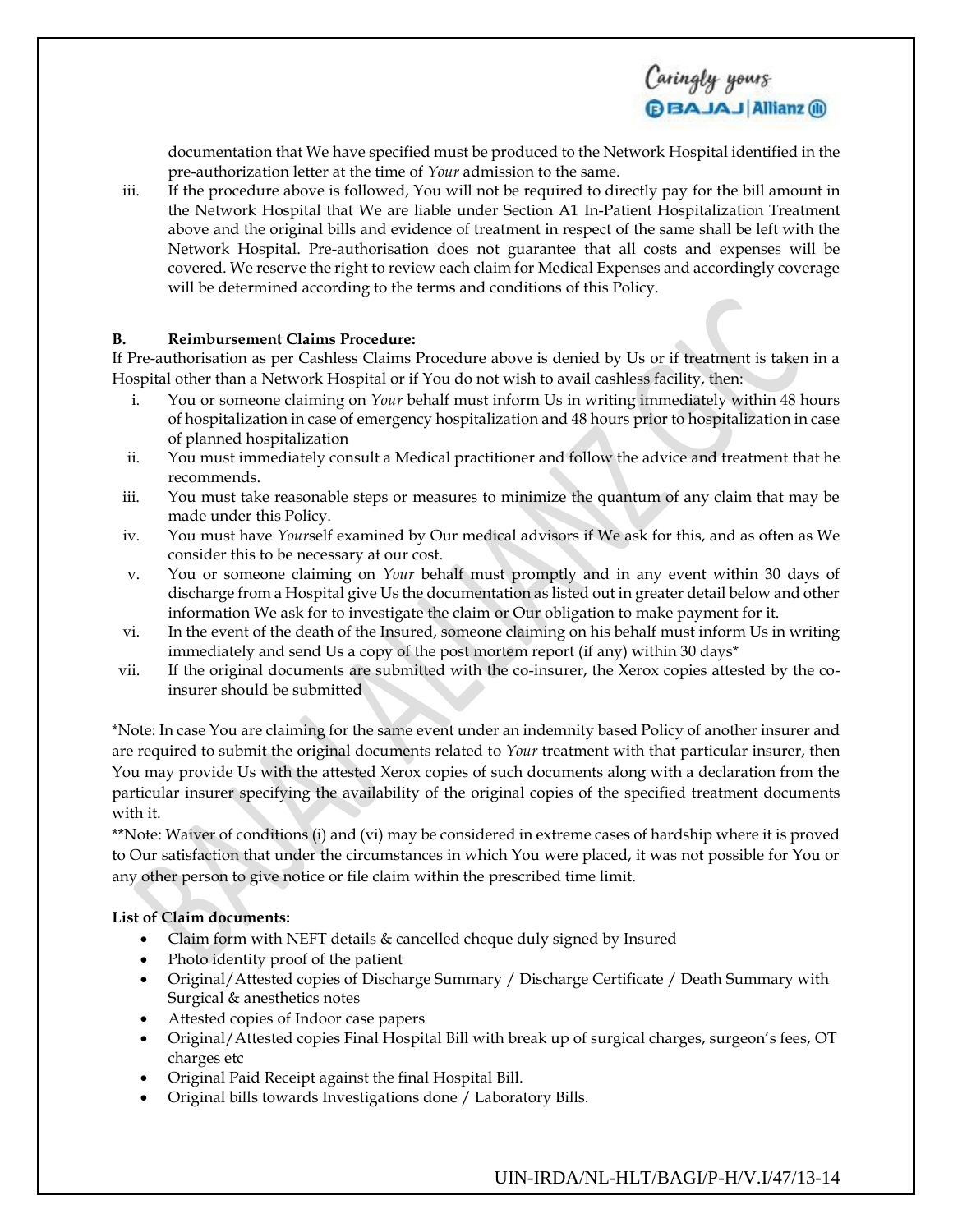- Original/Attested copies of Investigation Reports against Investigations done.
- Original bills and receipts paid for the transportation from Registered Ambulance Service Provider. Treating Medical practitioner certificate to transfer the Injured person to a higher medical centre for further treatment (if Applicable).

Caringly yours

**BBAJAJ Allianz ®** 

- Cashless settlement letter or other company settlement letter
- First consultation letter for the current ailment.
- In case of implant surgery, invoice & sticker.
- Legal heir/ succession certificate, wherever applicable
- Any other relevant document required by Company/ TPA for assessment of the claim.

Please send the documents on below address Bajaj Allianz General Insurance Company Ltd 2nd Floor, Bajaj Finserv Building, Behind Weikfield IT park, Off Nagar Road, Viman Nagar Pune 411014| Toll free: 1800-103-2529, 1800-22-5858

## **5. Paying a Claim**

- i. You agree that We need only make payment when You or someone claiming on *Your* behalf has provided Us with necessary documentation and information.
- ii. We will make payment to You or *Your* Nominee. If there is no Nominee and You are incapacitated or deceased, We will pay *Your* heir, executor or validly appointed legal representative and any payment We make in this way will be a complete and final discharge of Our liability to make payment.
- iii. On receipt of all the documents and on being satisfied with regard to the admissibility of the claim as per Policy terms and conditions, the Company will settle the claim within 30 (thirty) days of the receipt of the last necessary document. Upon acceptance of an offer of settlement by the Insured, the payment of the amount due shall be made within 7 days from the date of acceptance of the offer by the Insured. In the cases of delay in the payment, the insurer shall be liable to pay interest at a rate which is 2% above the bank rate prevalent at the beginning of the financial year in which the claim is reviewed by it.
- iv. However, where the circumstances of a claim warrant an investigation, the Company will initiate and complete such investigation at the earliest, in any case not later than 30 days from the date of receipt of last necessary document. In such cases, the Company will settle the claim within 45 days from the date of receipt of last necessary document. In case of delay beyond stipulated 45 days, the Company will be liable to pay interest at a rate which is 2% above the bank rate from the date of receipt of last necessary document to the date of payment of claim.
- If the insurer, for any reasons decides to reject the claim under the Policy the reasons regarding the rejection shall be communicated to the Insured in writing within 30 days of the receipt of documents. The Insured may take recourse to the Grievance Redressal procedure stated under Policy.

## **6. Basis of Claims Payment**

- I. If You suffer a relapse within 45 days of the date when You last obtained medical treatment or consulted a Medical practitioner and for which a claim has been made, then such relapse shall be deemed to be part of the same claim.
- II. The day care procedures listed are subject to the exclusions, terms and conditions of the Policy and will not be treated as independent coverage under the Policy.
- III. We shall make payment in Indian Rupees only.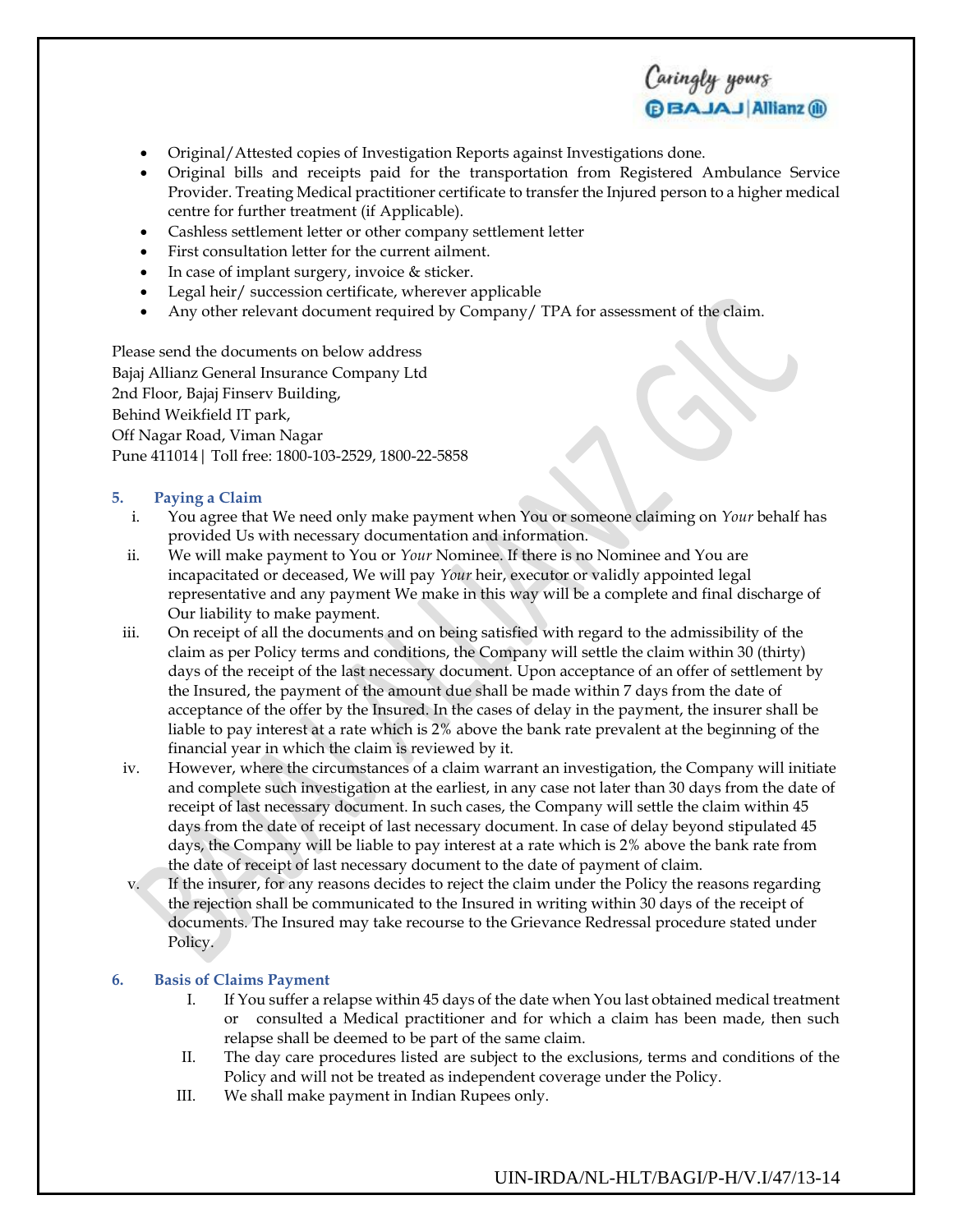IV. Modern Treatment Methods and Advancement in Technologies (as per list in Annexure III) are covered up to 50% of Sum Insured or 2.5 lacs whichever is lower, subject to policy terms, conditions, coverages and exclusions.

Caringly yours

**BBAJAJ Allianz ®** 

V. Mental Treatment is covered upto 20% of Sum Insured, subject to policy terms, conditions, coverages and exclusions.

## **7. Fraud**

If any claim made by the insured person, is in any respect fraudulent, or if any false statement, or declaration is made or used in support thereof, or if any fraudulent means or devices are used by the insured person or anyone acting on His/her behalf to obtain any Benefit under this Policy, all benefits under this Policy shall be forfeited.

Any amount already paid against Claims which are found fraudulent later under this Policy shall be repaid by all person(s) named in the Policy Schedule, who shall be jointly liable for such repayment.

For the purpose of this clause, the expression "fraud" means any of the following acts committed by the Insured Person or by his agent, with intent to deceive the insurer or to induce the insurer to issue an insurance policy:-

- a) The suggestion, as a fact of that which is not true and which the Insured Person does not believe to be true;
- b) the active concealment of a fact by the insured person having knowledge or brief of the fact;
- c) any other act fitted to deceive; and
- d) any such act or omission as the law specially declares to be fraudulent

### **8. Migration**

- 1. Every individual policy holder (including members under family floater policy) covered under indemnity based individual health insurance policy shall be provided an option of migration at the explicit option exercised by the policyholder;
	- a. To an individual health insurance policy or a family floater policy, or;
	- b. To a group health insurance policy, if members complies with the norms relating to the health insurance coverage under the concerned group insurance policy.
- 2. Every Individual member, including family members covered under an indemnity based group health insurance policy shall be provided an option of migration at the time of exit from group or in the event of modification of group policy (including the revision in the premium rates) or withdrawal of the group policy
	- a. To an individual health insurance policy or a family floater policy.
- 3. Migration shall be applicable to the extent of the sum insured under the previous policy and the cumulative bonus, if any, acquired from the previous policies.
- 4. Only the unexpired/residual waiting period not exceeding the applicable waiting period of the previous policy with respect to pre-existing diseases and the time bound exclusions shall be made applicable on migration under the new policy.
- 5. Migration may be subject to underwriting as follows:
	- a. For individual policies, if the policyholder is continuously covered in the previous policy without any break for a period of four years or more, migration shall be allowed without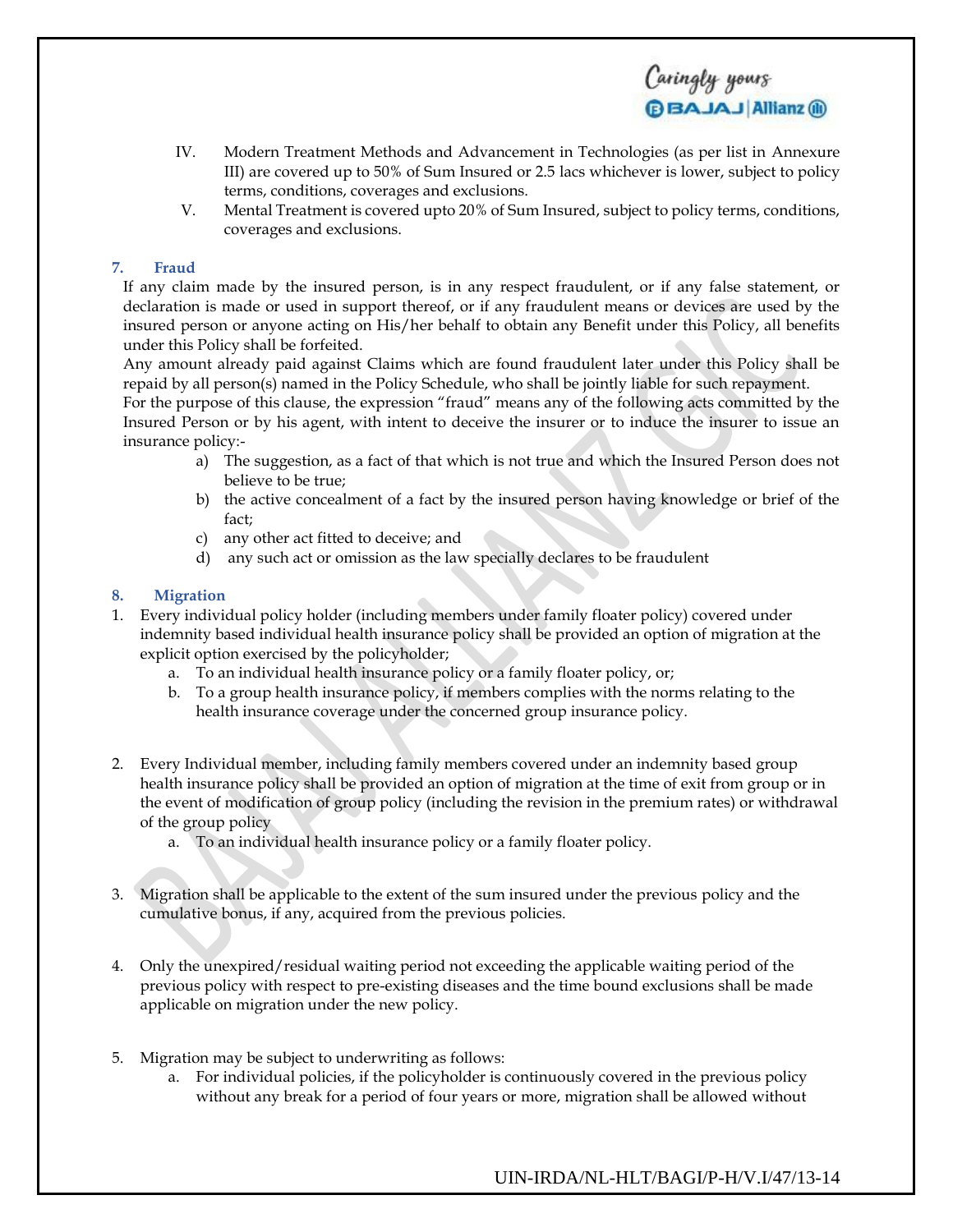subjecting the policyholder to any underwriting to the extent of the sum insured and the benefits available in the previous policy.

b. Migration from group policies to individual policy will be subject to underwriting

#### **9. Multiple Policies**

- i. In case of multiple policies which provide fixed benefits, on the occurrence of the covered event/s in accordance with the terms and conditions of the Policy, each Insurer shall make the claim payments independent of payments received under other similar polices.
- ii. If two or more Policies are taken by an Insured during a period from one or more insurers to indemnify treatment costs, the Insured shall have the right to require a settlement of his/her claim in terms of any of his/her Policies.
	- a. In all such cases the insurer who has issued the chosen Policy shall be obliged to settle the claim as long as the claim is within the limits of and according to the terms of the chosen Policy.
	- b. Claims under other Policy/ies may be made after exhaustion of Sum Insured in the earlier chosen Policy / Policies.
	- c. If the amount to be claimed exceeds the Sum Insured under a single Policy after considering the deductibles or co-pay, the Policyholder shall have the right to choose insurers from whom he/she wants to claim the balance amount.
	- d. Where an Insured has policies from more than one insurer to cover the same risk on indemnity basis, the Insured shall only be indemnified the medical expenses incurred in accordance with the terms, conditions and coverage's of the chosen Policy.

If Insured has multiple Policies, he/ she has the right to prefer claims from other Policy/Policies for the amounts disallowed under the earlier chosen Policy/ Policies, even if the Sum Insured is not exhausted. The Company shall settle the claim subject to the terms and conditions of the Policy.

#### **10. Renewal & Cancellation**

- i. For renewals received after completion of 30 days grace period, a fresh application of health insurance should be submitted to Us, it would be processed as per a new business proposal.
- ii. Premium payable on renewal and on subsequent continuation of cover are subject to change with prior approval from IRDAI.
- iii. The loadings on renewals shall be in terms of increase or decrease in premiums offered for the entire portfolio and shall not be based on any individual Policy claim experience.
- iv. The Policy may be cancelled by or on behalf of the Company by giving the Insured at least 15 days of written notice and if no claim has been made then the Company shall refund a pro-rata premium for the unexpired Policy Period. Under normal circumstances, Policy will not be cancelled by the Company except for reasons of (i) **Insured's** failure to comply with the material terms, conditions or contractual obligations under this Policy, including the failure to pay any premium or Deductible when due, (ii) misrepresentation, fraud, non-disclosure of material facts, if any false/fraudulent claim is made, statement or declaration is made or used or non-cooperation. In cases of cancellation of Policy on grounds of misrepresentation, fraud, non-disclosure of material facts, or if any false/fraudulent claim, statement, undertaking or declaration is made or used premium shall be forfeited and no refund of premium shall be made by the **Company**. In cases of the failure to pay any premium or Deductible when due there shall be no refund of premium and any premium/deductible receivable shall be paid by Insured to the company failing which appropriate actions shall be taken by the Company. In other cases of cancellation of Policy by the Company, premium will be refunded on pro-rata basis. However, no premium refund is applicable if there is a **claim** or notification of any occurrence which may give rise to a **claim** prior to the above cancellation date.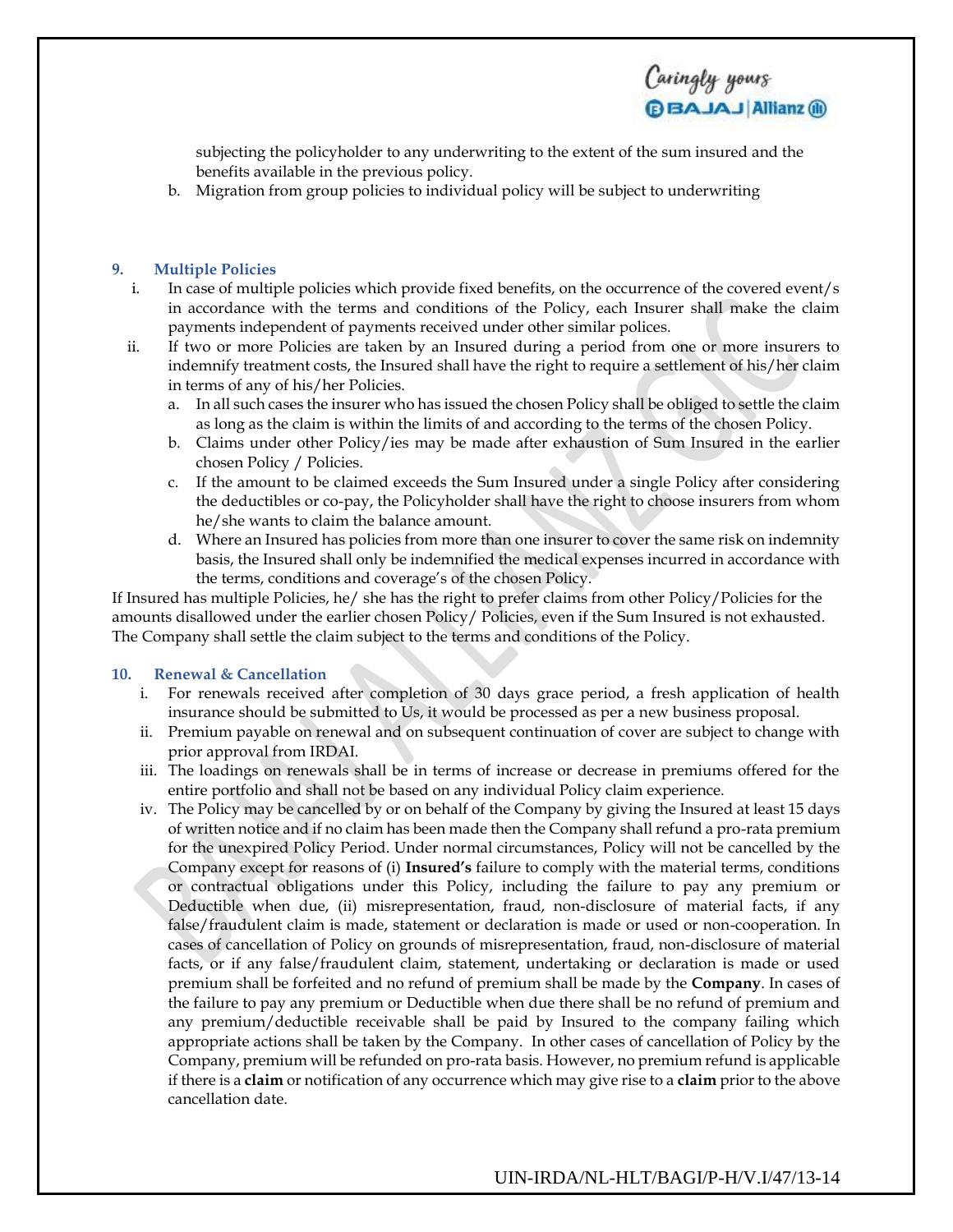

v. The Policy may be cancelled by the Insured at any time before the expiry of the Policy Period by giving at least 15 days written notice to the Company and if no claim has been made then the Company will refund premium on short term rates for the unexpired Policy Period as per the rates detailed in the below tables. However, no premium refund is applicable if there is a **claim** or notification of any occurrence which may give rise to a **claim** prior to the above cancellation date. **Cancellation grid for premium received on annual basis and refund is as under**

| Period in Risk                                            | <b>Refund Grid</b> |  |
|-----------------------------------------------------------|--------------------|--|
| Within 15 Days                                            | Pro Rata Refund    |  |
| Exceeding 15 days but less than or equal to 3<br>months   | 65.00%             |  |
| Exceeding 3 months but less than or equal to 6<br>months  | 45.00%             |  |
| Exceeding 6 months but less than or equal to 12<br>months | $0.00\%$           |  |

For the avoidance of doubt, the Company shall remain liable for any claim that was made prior to the date upon which the Policy is cancelled except in cases such cancellation is on account of Fraud, if any false/fraudulent claim is made by Insured or any one on behalf of Insured, mis-representation or nondisclosure of material facts or non-co-operation by the Insured.

#### **11. High Claims Ratio Loadings**

The total premium payable at renewal of the Group Mediclaim policy will be loaded at the following scale depending upon the incurred claims ratio for the entire Group insured under the Group Mediclaim Policy for the preceding year (immediately preceding the date of renewal)

| Incurred Claim Ratio under the Group | Loading              |
|--------------------------------------|----------------------|
| Mediclaim                            |                      |
| Between 70% and 100%                 | 25%                  |
| Between 101% and 125%                | 55%                  |
| Between 126% and 150%                | 90%                  |
| Between 151% and 175%                | 120%                 |
| Between 176% and 200%                | 150%                 |
| Over 200%                            | Cover to be reviewed |

### **12. Disclosure of Information**

The Policy shall be void and all premium paid thereon shall be forfeited to the Company in the event of misrepresentation, mis-description or non-disclosure of any material fact.

### **13. Material Change**

The Insured shall notify the Company in writing of any material change in the risk in relation to the declaration made in the proposal form or medical examination report at each Renewal and the Company may, adjust the scope of cover and / or premium, if necessary, accordingly

#### **14. Endorsements:**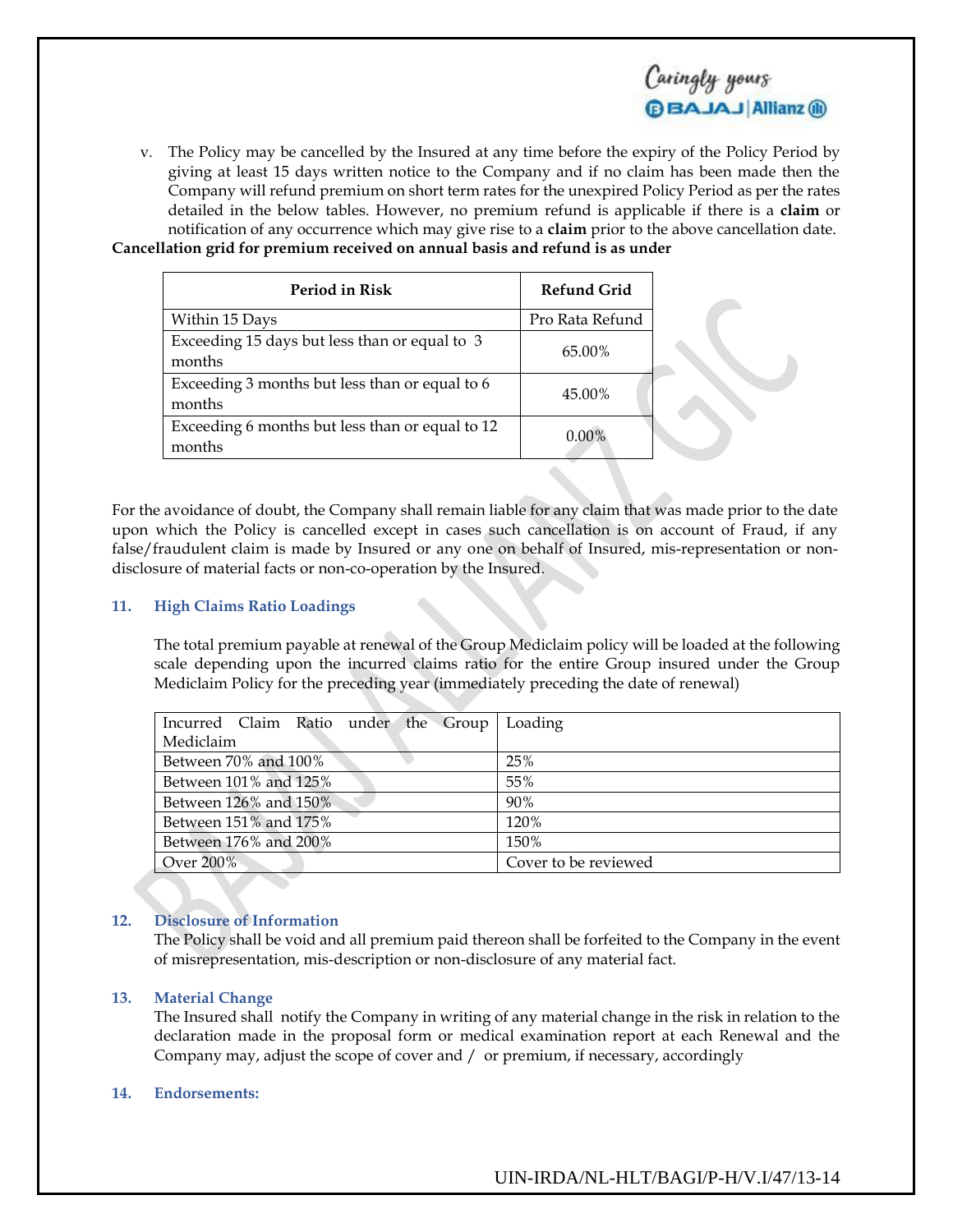This Policy constitutes the complete contract of insurance. This Policy cannot be changed by anyone (including an insurance agent or broker) except by the Insurer. Any change that the Insurer make will be evidenced by a written Endorsement signed and stamped by the Insurer.

Caringly yours

**BBAJAJ Allianz ®** 

### **15. Records to be Maintained**

The Insured Person shall keep an accurate record containing all relevant medical records and shall allow the Company or its representatives to inspect such records. The Policyholder or Insured Person shall furnish such information as the Company may require for settlement of any claim under the Policy, within reasonable time limit and within the time limit specified in the Policy.

#### **16. Complete Discharge**

Any payment to the Insured Person or his/her nominees or his/her legal representative or to the Hospital/Nursing Home or Assignee, as the case may be, for any benefit under the Policy shall in all cases be a full, valid and an effectual discharge towards payment of claim by the Company to the extent of that amount for the particular claim.

### **17. Revision/ Modification of the Policy:**

There is a possibility of revision/ modification of terms, conditions, coverages and/or premiums of this product at any time in future, with appropriate approval from IRDAI. In such an event of revision/modification of the product, intimation shall be set out to all the existing Insured(s) at least 3 months prior to the date of such revision/modification comes into the effect

### **18. Withdrawal of Policy**

There is possibility of withdrawal of this product at any time in future with appropriate approval from IRDA, as We reserve Our right to do so with a intimation of 3 months to all the existing Insured(s). In such an event of withdrawal of this product, at the time of *Your* seeking renewal of this Policy, You can choose, among Our available similar and closely similar Health insurance products. Upon *Your* so choosing Our new product, You will be charged the Premium as per Our Underwriting Policy for such chosen new product, as approved by IRDA.

Provided however, if You do not respond to Our intimation regarding the withdrawal of the product under which this Policy is issued, then this Policy shall be withdrawn and shall not be available to You for renewal on the renewal date and accordingly upon *Your* seeking renewal of this Policy, You shall have to take a Policy under available new products of Us subject to *Your* paying the Premium as per Our Underwriting Policy for such available new product chosen by You and also subject to Portability condition.

### **19. Sum Insured Enhancement:**

- i. The Insured can apply for enhancement of Sum Insured at the time of renewal for upto next two slabs only. You can apply for enhancement of Sum Insured by submitting a fresh proposal form to the Company.
- ii. The acceptance of enhancement of Sum Insured would be at the discretion of the Company, based on the health condition of the Insured(s) & claim history of the Policy.
- iii. All waiting periods as defined in the Policy shall apply for this enhanced Sum Insured limit from the effective date of enhancement of such Sum Insured considering such Policy Period as the first Policy with the Company.

### **20. Inclusion of members under the Policy:**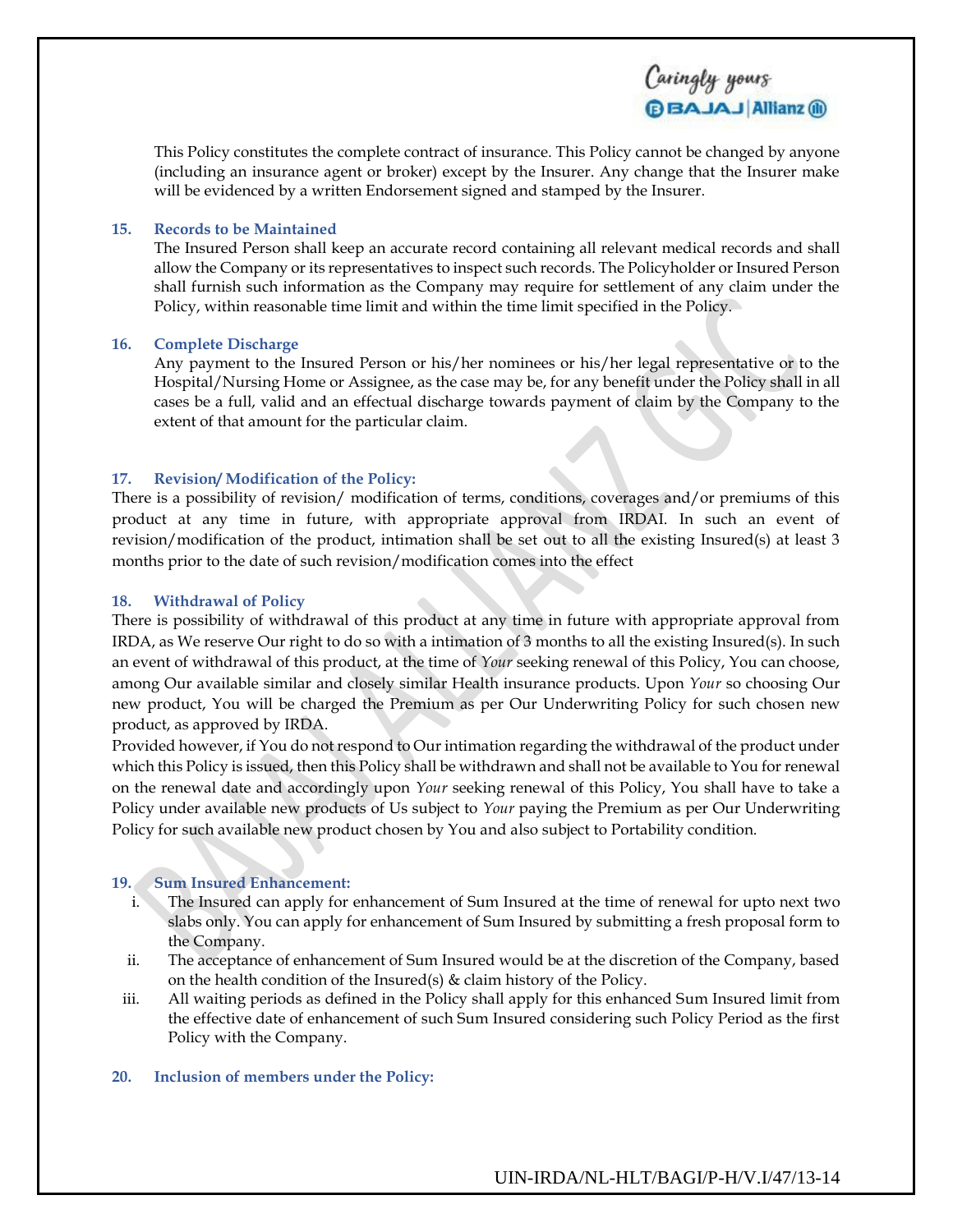Where an Insured is added to this Policy, either by way of Endorsement or at the time of renewal, the pre-existing disease clause, exclusions and waiting periods will be applicable considering such Policy Year as the first year of Policy with the Company for the Insured.

## **21. Territorial Limits & Governing Law**

- i. We cover medical expenses for treatment availed within India only. Our liability to make any payment shall be to make payment within India and in Indian Rupees only.
- ii. The Policy constitutes the complete contract of insurance. No change or alteration shall be valid or effective unless approved in writing by Us, which approval shall be evidenced by an Endorsement on the Schedule.
- iii. The construction, interpretation and meaning of the provisions of this Policy shall be determined in accordance with Indian law. The section headings of this Policy are included for descriptive purposes only and do not form part of this Policy for the purpose of its construction or interpretation.

## **22. Arbitration and Reconciliation**

- (i) If any dispute or difference shall arise as to the quantum of claim to be paid under this Policy (liability/claim being otherwise admitted by the Insurers), such difference shall independently of all other question be referred to the decision of a sole arbitrator to be appointed in writing by the Insurer and the Insured who has made claim under this Policy or if they cannot agree upon a single arbitrator within 30 days of any party [the Insurer or the and the Insured who has made claim under this Policy] invoking arbitration, the same shall be referred to a panel of three arbitrators, comprising of two arbitrators one to be appointed by the Insured who has made claim under this Policy and the Insurer, respectively, who are the parties to the dispute/ difference and the third arbitrator to be appointed by such two appointed arbitrators and arbitration shall be conducted under and in accordance with the provisions of the Arbitration and Conciliation Act, 1996 as amended from time to time. The law of the arbitration will be Indian law.
- (ii) It is clearly agreed and understood that no difference or dispute shall be referable to arbitration as herein before provided if the Insurers has disputed or not accepted/admitted the liability/claim under the Policy.
- (iii) It is hereby expressly stipulated and declared that it shall be a condition precedent to any right of action or suit read with this Policy that the award by such arbitrator/ arbitrators of the amount of the Loss or damage shall be first obtained.
- (iv) It is also hereby further expressly agreed and declared that if the Insurers shall disclaim/repudiate the liability to the Insured for any claim under the Policy, and such claim shall not, within 12 calendar months from the date of such disclaimer/repudiation have been made the subject matter of a suit in a court of law, then all benefits/indemnities under the Policy shall be forfeited and the rights of Insured shall stand extinguished and the liability of the Insurers shall also stand discharged.
- (v) The seat of the arbitration shall be Pune. This condition remains valid, should the Policy become void.
- (vi) In the event that these arbitration provisions shall be held to be invalid then all such disputes or differences shall be referred to the exclusive jurisdiction of the Indian Courts subject to other Terms and Conditions of this Policy.

### **23. Grievance Redressal Procedure**

## **Welcome to Bajaj Allianz and Thank You for choosing us as** *Your* **insurer.**

Please read *Your* Policy and Policy Schedule.

The Policy and Policy Schedule set out the terms of *Your* contract with us. Please read *Your* Policy and

UIN-IRDA/NL-HLT/BAGI/P-H/V.I/47/13-14

Caringly yours

**BBAJAJ Allianz ®**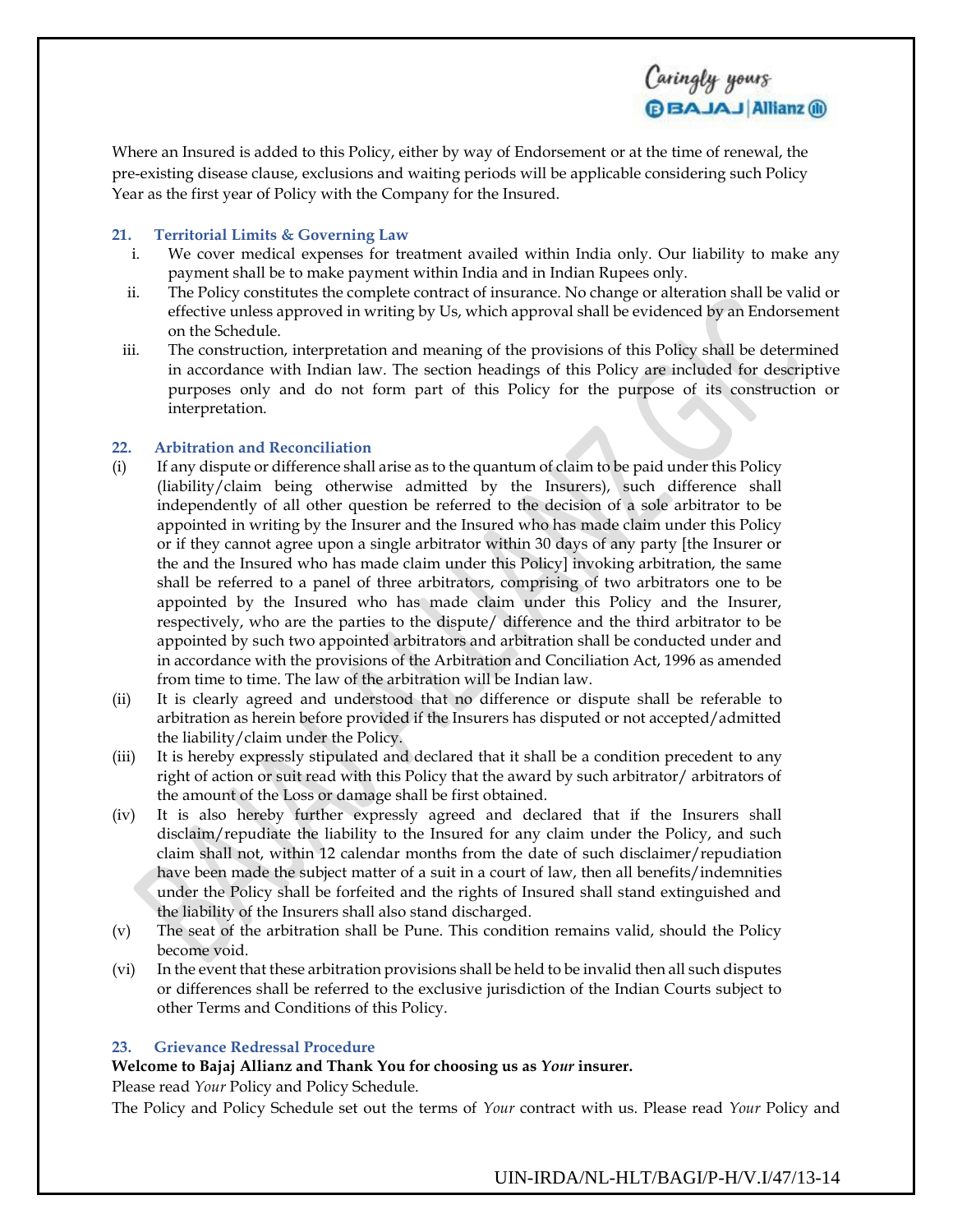

Policy Schedule carefully to ensure that the cover meets *Your* needs.

We do our best to ensure that our customers are delighted with the service they receive from Bajaj Allianz. If *You* are dissatisfied we would like to inform *You* that we have a procedure for resolving issues. Please include *Your* Policy number in any communication. This will help us deal with the issue more efficiently. If *You* don't have it, please call our Branch office.

Initially, we suggest *You* contact the Branch Manager/ Regional Manager of the local office which has issued the Policy. The address and telephone number will be available in the Policy. Naturally, we hope the issue can be resolved to *Your* satisfaction at the earlier stage itself. But if *You* feel dissatisfied with the suggested resolution of the issue after contacting the local office, please e-mail or write to:

#### **Bajaj Allianz General Insurance Co. Ltd**

**Bajaj Allianz House, Airport Road**

#### **Yerawada, Pune 411006**

**E-mail: [bagichelp@bajajallianz.co.in](mailto:bagichelp@bajajallianz.co.in)**

**Call : 1800-225858 (free calls from BSNL/MTNL lines only) 1800-1025858 ( free calls from Bharti users – mobile /landline ) or 020-30305858** 

#### **Grievance Redressal Cell for Senior Citizens**

Senior Citizen Cell for Insured who are Senior Citizens

'Good things come with time' and so for our customers who are above 60 years of age we have created special cell to address any health insurance related query. Our senior citizen customers can reach us through the below dedicated channels to enable us to service them promptly

## **Health toll free number:** 1800-103-2529

**Exclusive Email address: [seniorcitizen@bajajallianz.co.in](mailto:seniorcitizen@bajajallianz.co.in)**

If *You* are still not satisfied, *You* can approach the Insurance Ombudsman in the respective area for resolving the issue. The contact details of the Ombudsman offices are mentioned below:

| <b>Office Details</b>                                                                                                                                                                                                            | <b>Jurisdiction of Office</b><br><b>Union Territory, District)</b> |
|----------------------------------------------------------------------------------------------------------------------------------------------------------------------------------------------------------------------------------|--------------------------------------------------------------------|
| AHMEDABAD - Shri/Smt<br>Office of the Insurance Ombudsman,<br>Jeevan Prakash Building, 6th floor,<br>Tilak Marg, Relief Road,<br>Ahmedabad - 380 001.<br>Tel.: 079 - 25501201/02/05/06<br>Email: bimalokpal.ahmedabad@ecoi.co.in | Gujarat,<br>Dadra & Nagar Haveli,<br>Daman and Diu.                |
| <b>BENGALURU - Smt. Neerja Shah</b><br>Office of the Insurance Ombudsman,<br>Jeevan Soudha Building, PID No. 57-27-N-19<br>Ground Floor, 19/19, 24th Main Road,<br>JP Nagar, Ist Phase,                                          | Karnataka.                                                         |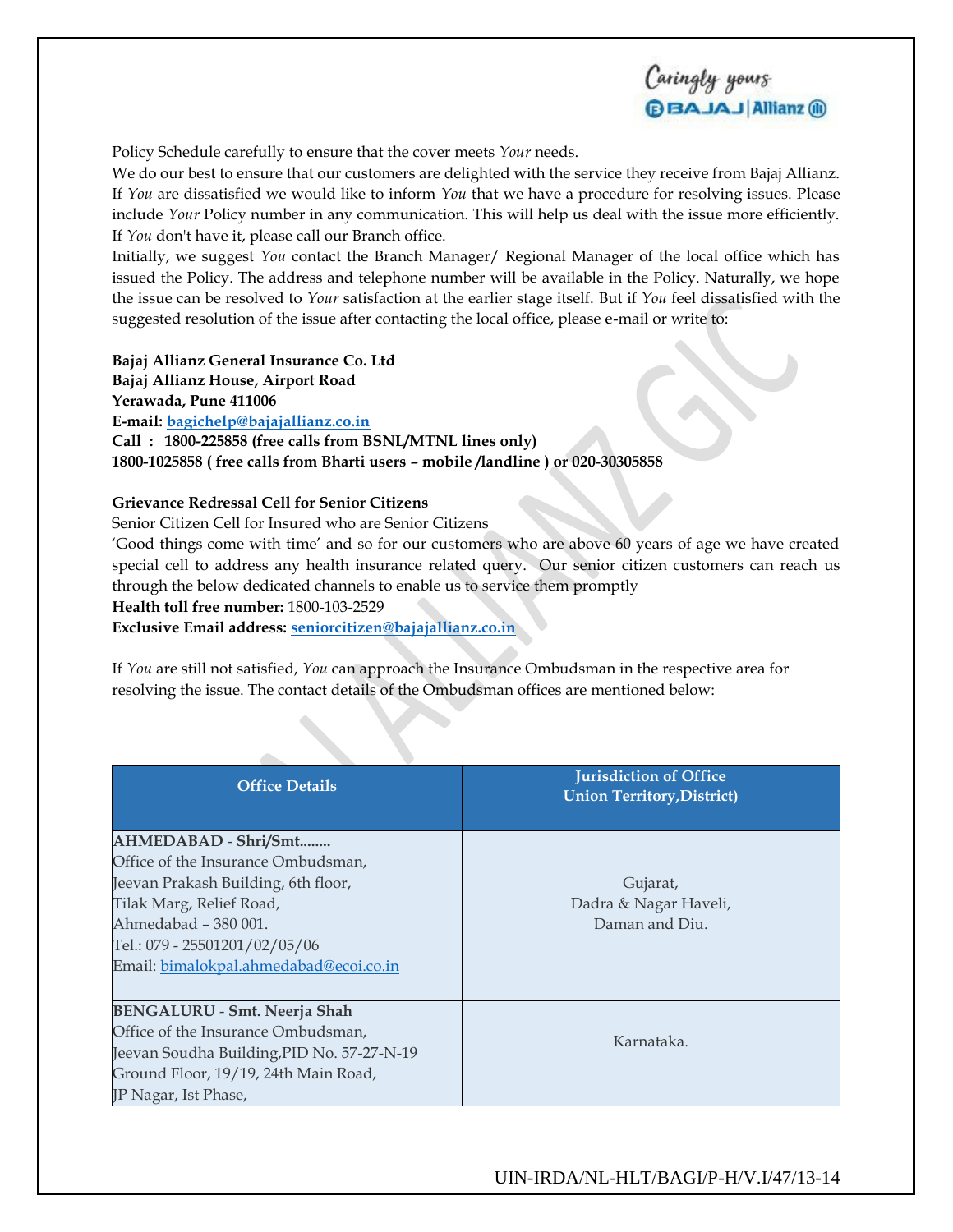| <b>Office Details</b>                       | <b>Jurisdiction of Office</b><br><b>Union Territory, District)</b> |
|---------------------------------------------|--------------------------------------------------------------------|
| Bengaluru - 560 078.                        |                                                                    |
| Tel.: 080 - 26652048 / 26652049             |                                                                    |
| Email: bimalokpal.bengaluru@ecoi.co.in      |                                                                    |
| <b>BHOPAL - Shri Guru Saran Shrivastava</b> |                                                                    |
| Office of the Insurance Ombudsman,          |                                                                    |
| Janak Vihar Complex, 2nd Floor,             |                                                                    |
| 6, Malviya Nagar, Opp. Airtel Office,       | Madhya Pradesh                                                     |
| Near New Market,                            | Chattisgarh.                                                       |
| Bhopal - 462 003.                           |                                                                    |
| Tel.: 0755 - 2769201 / 2769202              |                                                                    |
| Fax: 0755 - 2769203                         |                                                                    |
| Email: bimalokpal.bhopal@ecoi.co.in         |                                                                    |
| BHUBANESHWAR - Shri/Smt                     |                                                                    |
| Office of the Insurance Ombudsman,          |                                                                    |
| 62, Forest park,                            |                                                                    |
| Bhubneshwar - 751 009.                      | Orissa.                                                            |
| Tel.: 0674 - 2596461 / 2596455              |                                                                    |
| Fax: 0674 - 2596429                         |                                                                    |
| Email: bimalokpal.bhubaneswar@ecoi.co.in    |                                                                    |
| <b>CHANDIGARH - Dr. Dinesh Kumar Verma</b>  |                                                                    |
| Office of the Insurance Ombudsman,          |                                                                    |
| S.C.O. No. 101, 102 & 103, 2nd Floor,       | Punjab,                                                            |
| Batra Building, Sector 17 - D,              | Haryana,<br>Himachal Pradesh,                                      |
| Chandigarh - 160 017.                       | Jammu & Kashmir,                                                   |
| Tel.: 0172 - 2706196 / 2706468              | Chandigarh.                                                        |
| Fax: 0172 - 2708274                         |                                                                    |
| Email: bimalokpal.chandigarh@ecoi.co.in     |                                                                    |
| CHENNAI - Shri M. Vasantha Krishna          |                                                                    |
| Office of the Insurance Ombudsman,          |                                                                    |
| Fatima Akhtar Court, 4th Floor, 453,        | Tamil Nadu,                                                        |
| Anna Salai, Teynampet,                      | Pondicherry Town and                                               |
| CHENNAI - 600 018.                          | Karaikal (which are part of Pondicherry).                          |
| Tel.: 044 - 24333668 / 24335284             |                                                                    |
| Fax: 044 - 24333664                         |                                                                    |
| Email: bimalokpal.chennai@ecoi.co.in        |                                                                    |
| DELHI - Shri/Smt                            | Delhi.                                                             |
| Office of the Insurance Ombudsman,          |                                                                    |
| 2/2 A, Universal Insurance Building,        |                                                                    |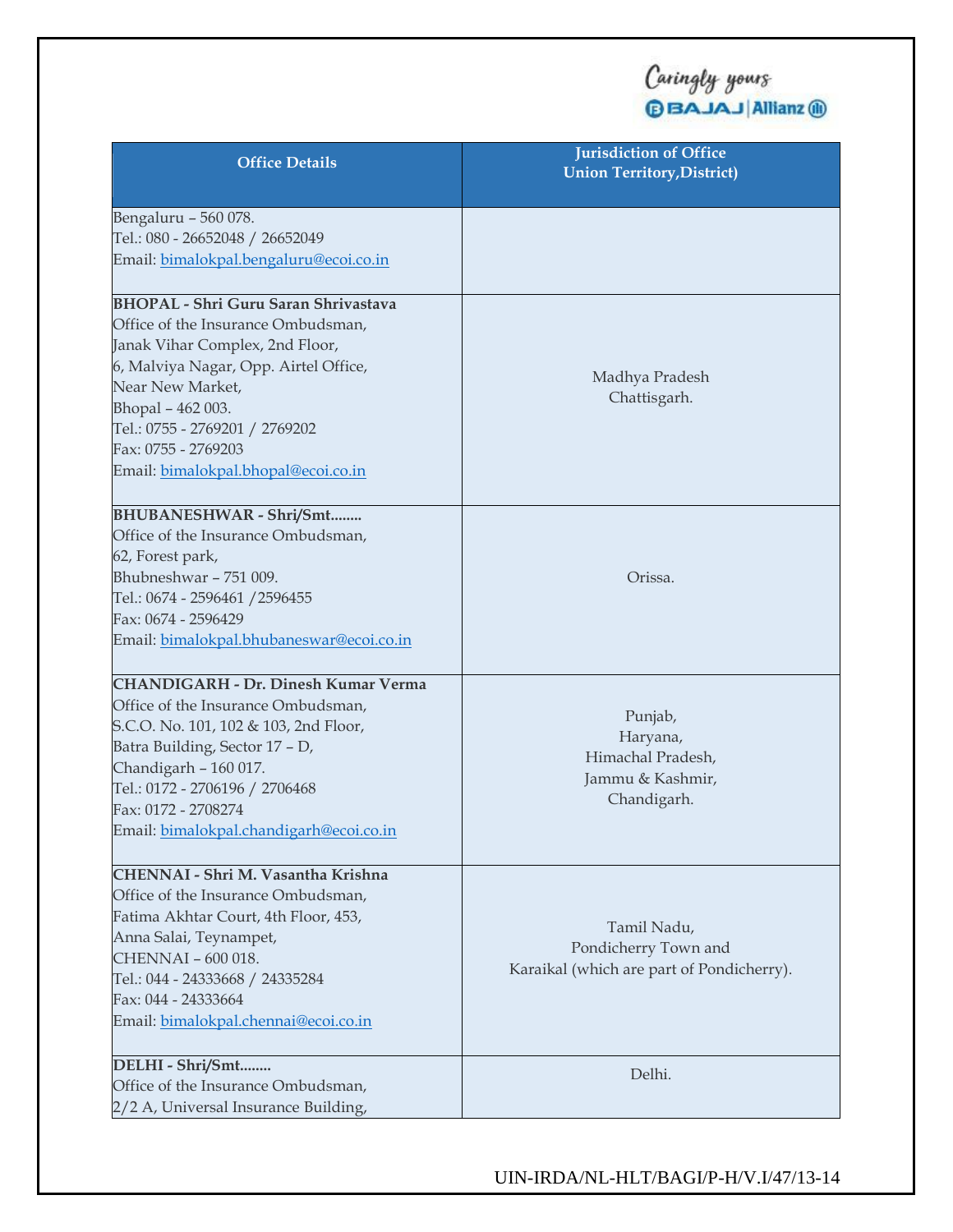| <b>Office Details</b>                                                                                                                                                                                                                                                                                             | <b>Jurisdiction of Office</b><br><b>Union Territory, District)</b>                          |
|-------------------------------------------------------------------------------------------------------------------------------------------------------------------------------------------------------------------------------------------------------------------------------------------------------------------|---------------------------------------------------------------------------------------------|
| Asaf Ali Road,<br>New Delhi - 110 002.<br>Tel.: 011 - 23232481/23213504<br>Email: bimalokpal.delhi@ecoi.co.in                                                                                                                                                                                                     |                                                                                             |
| GUWAHATI - Shri Kiriti .B. Saha<br>Office of the Insurance Ombudsman,<br>Jeevan Nivesh, 5th Floor,<br>Nr. Panbazar over bridge, S.S. Road,<br>Guwahati - 781001(ASSAM).<br>Tel.: 0361 - 2632204 / 2602205<br>Email: bimalokpal.guwahati@ecoi.co.in                                                                | Assam,<br>Meghalaya,<br>Manipur,<br>Mizoram,<br>Arunachal Pradesh,<br>Nagaland and Tripura. |
| <b>HYDERABAD - Shri I. Suresh Babu</b><br>Office of the Insurance Ombudsman,<br>6-2-46, 1st floor, "Moin Court",<br>Lane Opp. Saleem Function Palace,<br>A. C. Guards, Lakdi-Ka-Pool,<br>Hyderabad - 500 004.<br>Tel.: 040 - 67504123 / 23312122<br>Fax: 040 - 23376599<br>Email: bimalokpal.hyderabad@ecoi.co.in | Andhra Pradesh,<br>Telangana,<br>Yanam and<br>part of Territory of Pondicherry.             |
| JAIPUR - Smt. Sandhya Baliga<br>Office of the Insurance Ombudsman,<br>Jeevan Nidhi - II Bldg., Gr. Floor,<br>Bhawani Singh Marg,<br>Jaipur - 302 005.<br>Tel.: 0141 - 2740363<br>Email: Bimalokpal.jaipur@ecoi.co.in                                                                                              | Rajasthan.                                                                                  |
| <b>ERNAKULAM - Ms. Poonam Bodra</b><br>Office of the Insurance Ombudsman,<br>2nd Floor, Pulinat Bldg.,<br>Opp. Cochin Shipyard, M. G. Road,<br>Ernakulam - 682 015.<br>Tel.: 0484 - 2358759 / 2359338<br>Fax: 0484 - 2359336<br>Email: bimalokpal.ernakulam@ecoi.co.in                                            | Kerala,<br>Lakshadweep,<br>Mahe-a part of Pondicherry.                                      |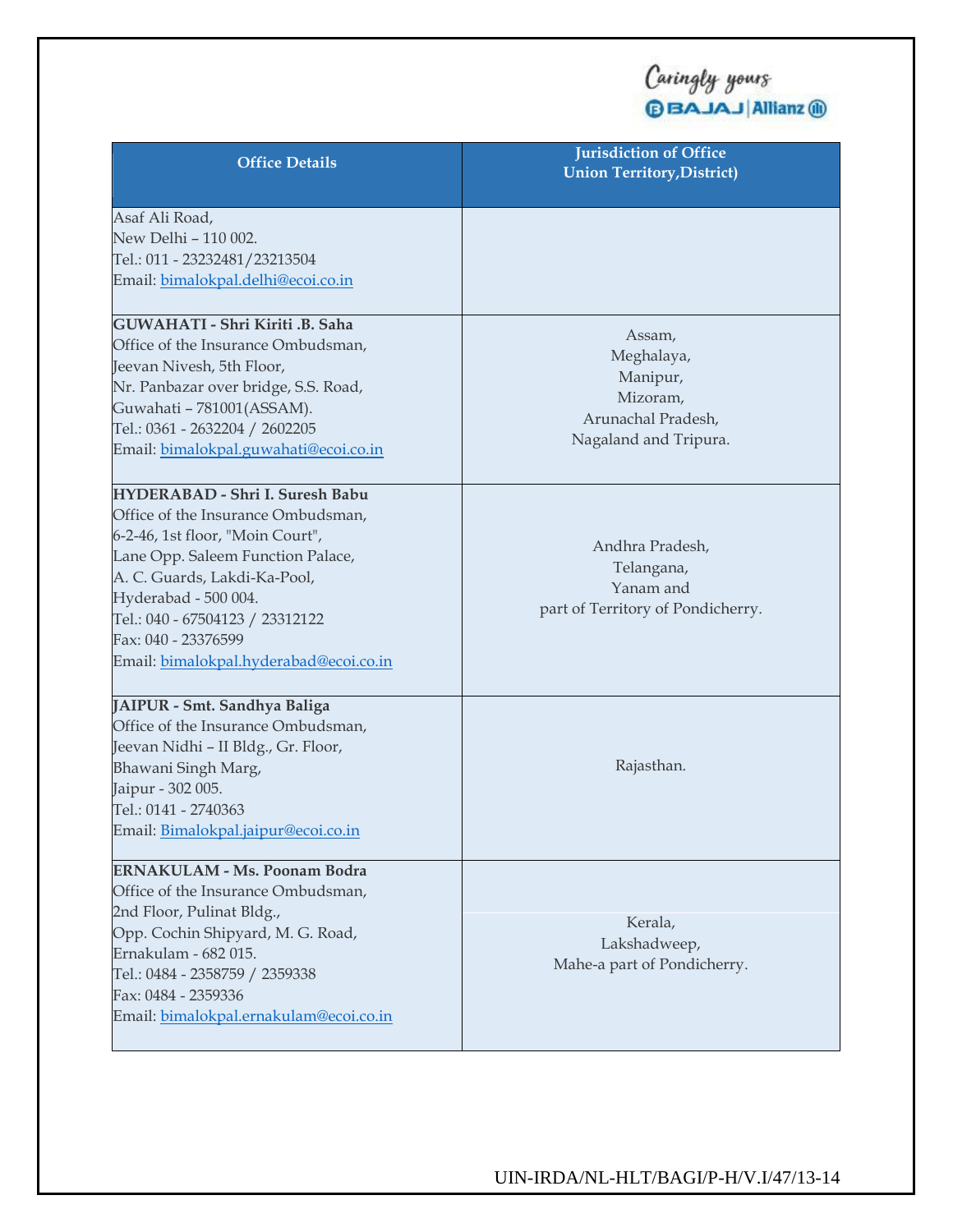| <b>Office Details</b>                                                                                                                                                                                                                                         | <b>Jurisdiction of Office</b><br><b>Union Territory, District)</b>                                                                                                                                                                                                                                                                                                                                                                                                                                      |
|---------------------------------------------------------------------------------------------------------------------------------------------------------------------------------------------------------------------------------------------------------------|---------------------------------------------------------------------------------------------------------------------------------------------------------------------------------------------------------------------------------------------------------------------------------------------------------------------------------------------------------------------------------------------------------------------------------------------------------------------------------------------------------|
| KOLKATA - Shri/Smt<br>Office of the Insurance Ombudsman,<br>Hindustan Bldg. Annexe, 4th Floor,<br>4, C.R. Avenue,<br>KOLKATA - 700 072.<br>Tel.: 033 - 22124339 / 22124340<br>Fax: 033 - 22124341<br>Email: bimalokpal.kolkata@ecoi.co.in                     | West Bengal,<br>Sikkim,<br>Andaman & Nicobar Islands.                                                                                                                                                                                                                                                                                                                                                                                                                                                   |
| LUCKNOW-Shri/Smt<br>Office of the Insurance Ombudsman,<br>6th Floor, Jeevan Bhawan, Phase-II,<br>Nawal Kishore Road, Hazratganj,<br>Lucknow - 226 001.<br>Tel.: 0522 - 2231330 / 2231331<br>Fax: 0522 - 2231310<br>Email: bimalokpal.lucknow@ecoi.co.in       | Districts of Uttar Pradesh:<br>Laitpur, Jhansi, Mahoba, Hamirpur, Banda,<br>Chitrakoot, Allahabad, Mirzapur, Sonbhabdra,<br>Fatehpur, Pratapgarh, Jaunpur, Varanasi, Gazipur,<br>Jalaun, Kanpur, Lucknow, Unnao, Sitapur,<br>Lakhimpur, Bahraich, Barabanki, Raebareli, Sravasti,<br>Gonda, Faizabad, Amethi, Kaushambi, Balrampur,<br>Basti, Ambedkarnagar, Sultanpur, Maharajgang,<br>Santkabirnagar, Azamgarh, Kushinagar, Gorkhpur,<br>Deoria, Mau, Ghazipur, Chandauli, Ballia,<br>Sidharathnagar. |
| MUMBAI - Shri Milind A. Kharat<br>Office of the Insurance Ombudsman,<br>3rd Floor, Jeevan Seva Annexe,<br>S. V. Road, Santacruz (W),<br>Mumbai - 400 054.<br>Tel.: 022 - 26106552 / 26106960<br>Fax: 022 - 26106052<br>Email: bimalokpal.mumbai@ecoi.co.in    | Goa,<br>Mumbai Metropolitan Region<br>excluding Navi Mumbai & Thane.                                                                                                                                                                                                                                                                                                                                                                                                                                    |
| NOIDA - Shri/Smt<br>Office of the Insurance Ombudsman,<br>Bhagwan Sahai Palace<br>4th Floor, Main Road,<br>Naya Bans, Sector 15,<br>Distt: Gautam Buddh Nagar,<br>U.P-201301.<br>Tel.: 0120-2514250 / 2514252 / 2514253<br>Email: bimalokpal.noida@ecoi.co.in | State of Uttaranchal and the following Districts of<br>Uttar Pradesh:<br>Agra, Aligarh, Bagpat, Bareilly, Bijnor, Budaun,<br>Bulandshehar, Etah, Kanooj, Mainpuri, Mathura,<br>Meerut, Moradabad, Muzaffarnagar, Oraiyya, Pilibhit,<br>Etawah, Farrukhabad, Firozbad, Gautambodhanagar,<br>Ghaziabad, Hardoi, Shahjahanpur, Hapur, Shamli,<br>Rampur, Kashganj, Sambhal, Amroha, Hathras,<br>Kanshiramnagar, Saharanpur.                                                                                |
| PATNA - Shri/Smt<br>Office of the Insurance Ombudsman,<br>1st Floor, Kalpana Arcade Building,,                                                                                                                                                                | Bihar,<br>Jharkhand.                                                                                                                                                                                                                                                                                                                                                                                                                                                                                    |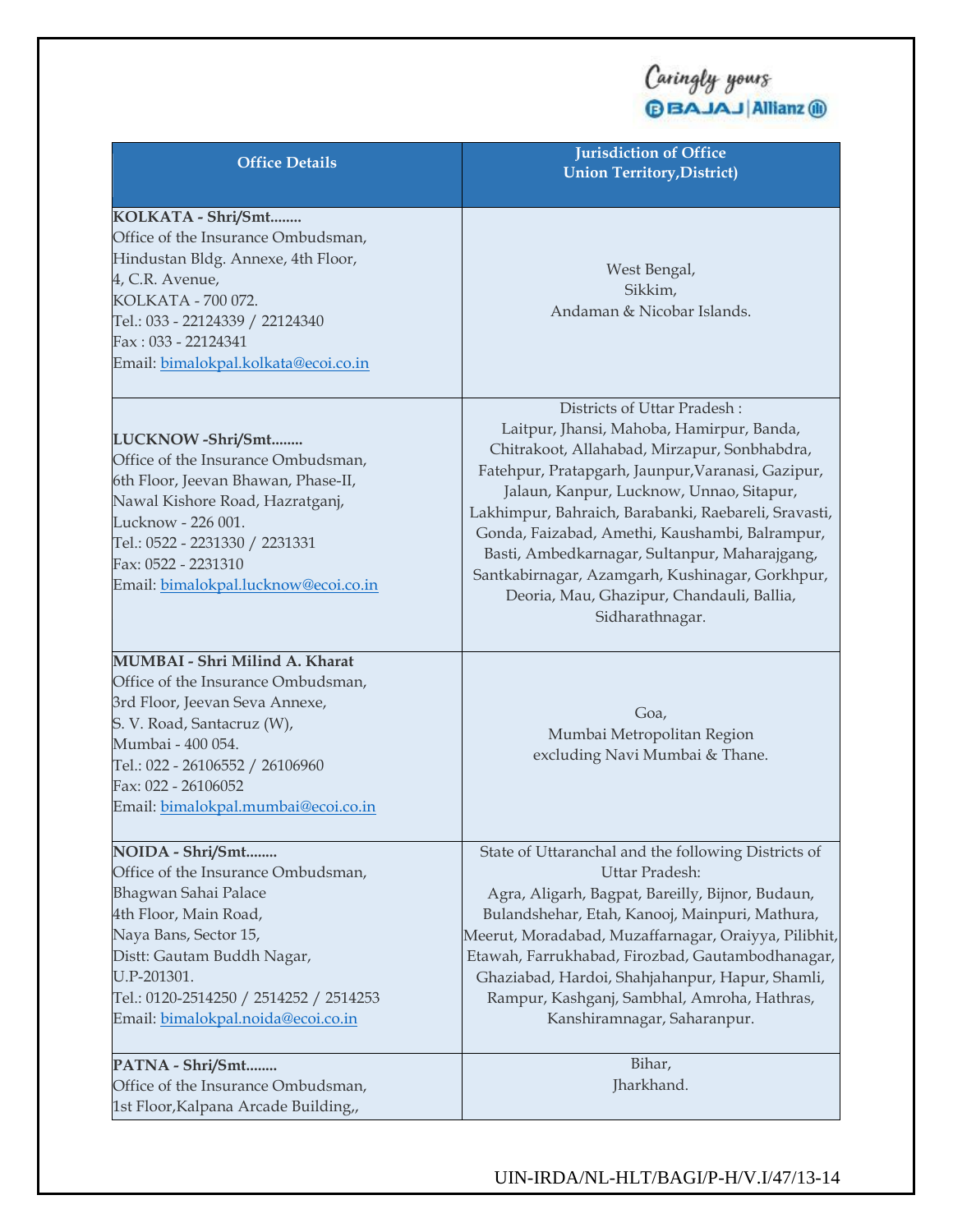| <b>Office Details</b>                                                                                                                                                                                                                  | <b>Jurisdiction of Office</b><br><b>Union Territory, District)</b>                     |
|----------------------------------------------------------------------------------------------------------------------------------------------------------------------------------------------------------------------------------------|----------------------------------------------------------------------------------------|
| Bazar Samiti Road,<br>Bahadurpur,<br>Patna 800 006.<br>Tel.: 0612-2680952<br>Email: bimalokpal.patna@ecoi.co.in                                                                                                                        |                                                                                        |
| PUNE - Shri/Smt<br>Office of the Insurance Ombudsman,<br>Jeevan Darshan Bldg., 3rd Floor,<br>C.T.S. No.s. 195 to 198,<br>N.C. Kelkar Road, Narayan Peth,<br>Pune – 411 030.<br>Tel.: 020-41312555<br>Email: bimalokpal.pune@ecoi.co.in | Maharashtra,<br>Area of Navi Mumbai and Thane<br>excluding Mumbai Metropolitan Region. |

## **Annexure I: List of Day Care Procedures:**

| Alliexule I. List of Day Cale I focedules.                                                                  |                                                                                                                               |
|-------------------------------------------------------------------------------------------------------------|-------------------------------------------------------------------------------------------------------------------------------|
| Microsurgical operations on the middle ear                                                                  |                                                                                                                               |
| 1. Stapedotomy                                                                                              | 47. Dacryocystorhinostomy for various<br>lesions of Lacrimal Gland                                                            |
| 2. Stapedectomy                                                                                             | 48. Laser photocoagulation to treat Retinal<br>Tear                                                                           |
| 3. Revision of a stapedectomy                                                                               | Operations on the skin $&$ subcutaneous<br>tissues                                                                            |
| 4. Other operations on the auditory ossicles under<br>general/spinal anesthesia                             | 49. Incision of a pilonidal sinus                                                                                             |
| 5. Myringoplasty (Type -I Tympanoplasty)                                                                    | Other incisions of the skin and<br>50 <sub>1</sub><br>subcutaneous tissues                                                    |
| Tympanoplasty (closure<br>eardrum<br>of<br>6.<br>an<br>perforation/reconstruction of the auditory ossicles) | Surgical wound toilet<br>51.<br>(wound<br>debridement) and removal of diseased<br>tissue of the skin and subcutaneous tissues |
| 7. Revision of a Tympanoplasty                                                                              | 52. Local excision of diseased tissue of the<br>skin and subcutaneous tissues                                                 |
| 8. Other microsurgical operations on the middle ear under<br>general / spinal anesthesia                    | 53. Other excisions of the skin and<br>subcutaneous tissues                                                                   |
| Other operations on the middle & internal ear                                                               | 54. Simple restoration of surface continuity<br>of the skin and subcutaneous tissues                                          |
| 9. Myringotomy                                                                                              | 55. Free skin transplantation, donor site                                                                                     |
| 10. Removal of a tympanic drain                                                                             | 56. Free skin transplantation, recipient site                                                                                 |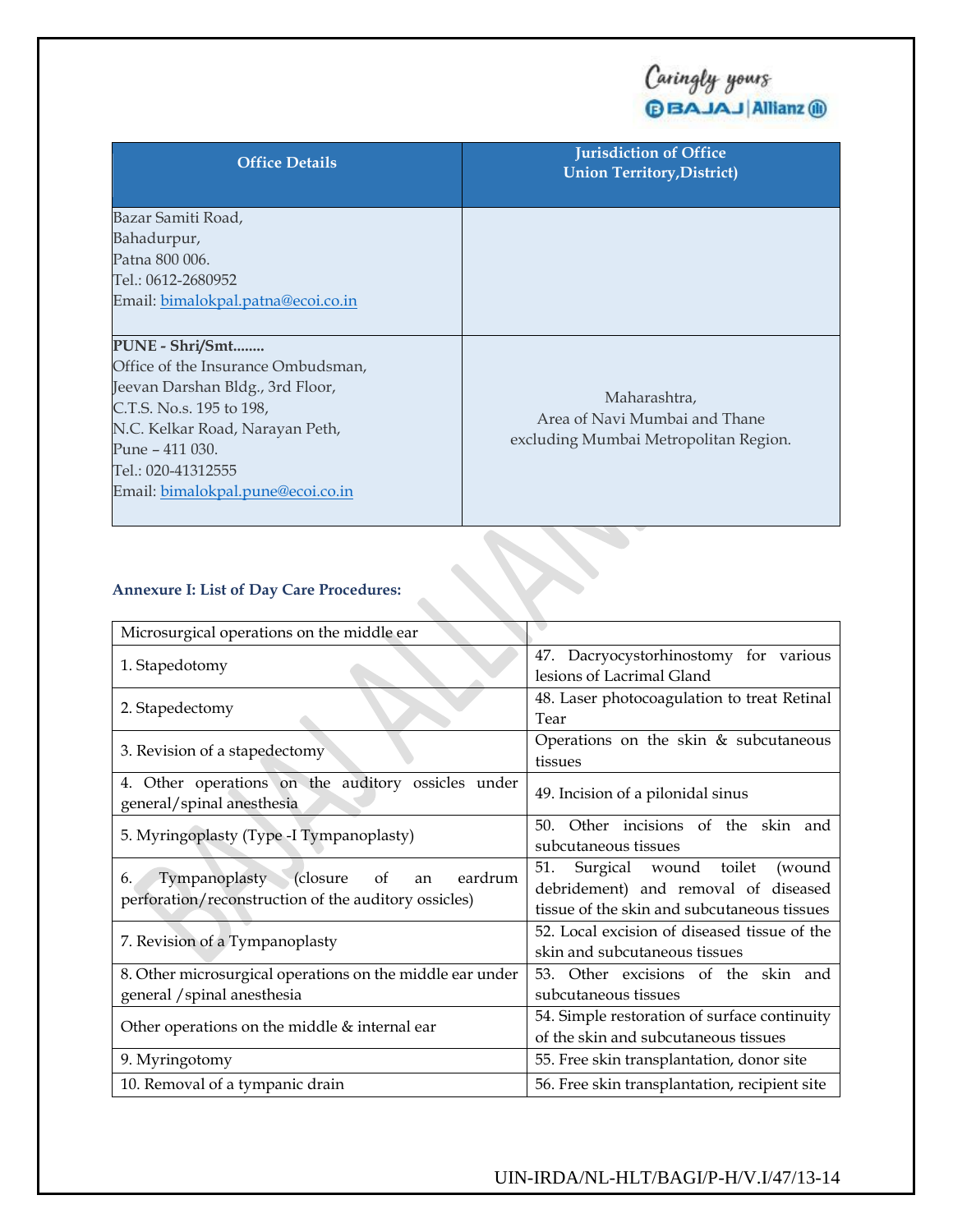| 11. Incision of the mastoid process and middle ear          | 57. Revision of skin plasty                                   |
|-------------------------------------------------------------|---------------------------------------------------------------|
| 12. Mastoidectomy                                           | 58. Other restoration and reconstruction of                   |
|                                                             | the skin and subcutaneous tissues                             |
| 13. Reconstruction of the middle ear                        | 59. Chemosurgery to the skin                                  |
| 14. Other excisions of the middle and inner ear             | 60. Destruction of diseased tissue in the                     |
|                                                             | skin and subcutaneous tissues                                 |
| 15. Fenestration of the inner ear                           | 61. Reconstruction of deformity/defect in                     |
|                                                             | NailBed                                                       |
| 16. Revision of a fenestration of the inner ear             | Operations on the tongue                                      |
| 17. Incision (opening) and destruction (elimination) of the | 62. Incision, excision and destruction of                     |
| inner ear                                                   | diseased tissue of the tongue                                 |
| 18. Other operations on the middle and inner ear under      | 63. Partial glossectomy                                       |
| general / spinal anesthesia                                 |                                                               |
| 19. Removal of Keratosis Obturans                           | 64. Glossectomy                                               |
| Operations on the nose & the nasal sinuses                  | 65. Reconstruction of the tongue                              |
| 20. Excision and destruction of diseased tissue of the nose | 66. Other operations on the tongue under                      |
|                                                             | general/spinal anesthesia                                     |
| 21. Operations on the turbinates (nasal concha)             | Operations on the salivary glands &                           |
|                                                             | salivary ducts                                                |
| 22. Other operations on the nose under general/spinal       | 67. Incision and lancing of a salivary gland                  |
| anesthesia                                                  | and a salivary duct                                           |
| 23. Nasal sinus aspiration                                  | 68. Excision of diseased tissue of a salivary                 |
|                                                             | gland and a salivary duct                                     |
| 24. Foreign body removal from nose                          | 69. Resection of a salivary gland                             |
| Operations on the eyes                                      | 70. Reconstruction of a salivary gland and a<br>salivary duct |
|                                                             | 71. Other operations on the salivary glands                   |
| 25. Incision of tear glands                                 | and salivary ducts                                            |
| 26. Other operations on the tear ducts                      | Other operations on the mouth & face                          |
|                                                             | 72. External incision and drainage in the                     |
| 27. Incision of diseased eyelids                            | region of the mouth, jaw and face                             |
| 28. Excision and destruction of diseased tissue of the      |                                                               |
| eyelid                                                      | 73. Incision of the hard and soft palate                      |
|                                                             | 74. Excision and destruction of diseased                      |
| 29. Operations on the canthus and epicanthus                | hard and soft palate                                          |
| 30. Corrective surgery for entropion and ectropion          | 75. Incision, excision and destruction in the                 |
|                                                             | mouth                                                         |
| 31. Corrective surgery for blepharoptosis                   | 76. Plastic surgery to the floor of the mouth                 |
| 32. Removal of a foreign body from the conjunctiva          | 77. Palatoplasty                                              |
|                                                             | 78. Other operations in the mouth under                       |
| 33. Removal of a foreign body from the cornea               | general / spinal anesthesia                                   |
| 34. Incision of the cornea                                  | Operations on the tonsils & adenoids                          |
|                                                             | 79. Transoral incision and drainage of a                      |
| 35. Operations for pterygium                                | pharyngeal abscess                                            |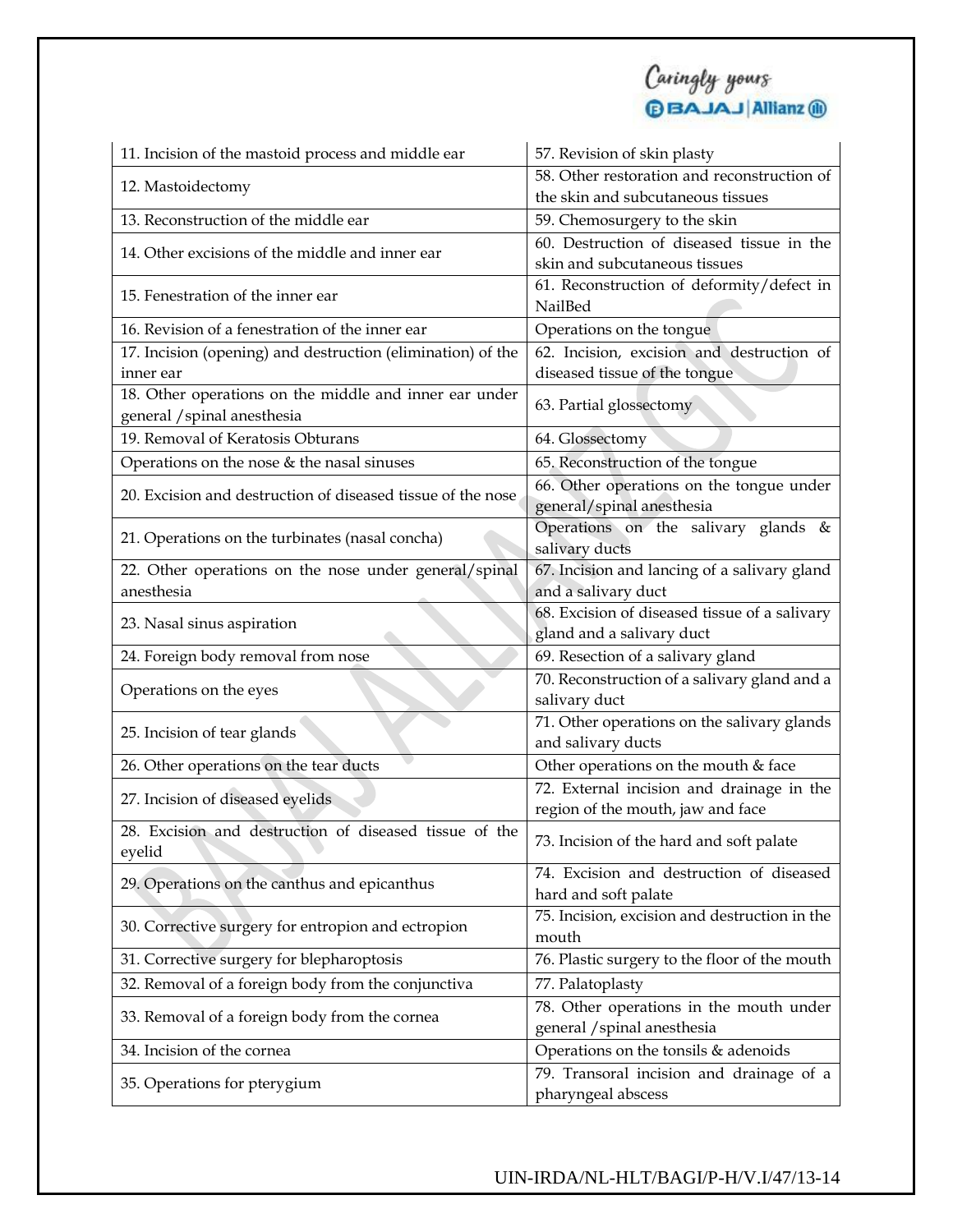

| 36. Other operations on the cornea                                                                   | 80. Tonsillectomy without adenoidectomy                                               |
|------------------------------------------------------------------------------------------------------|---------------------------------------------------------------------------------------|
| 37. Removal of a foreign body from the lens of the eye                                               | 81. Tonsillectomy with adenoidectomy                                                  |
| 38. Removal of a foreign body from the posterior chamber                                             | 82. Excision and destruction of a lingual                                             |
| of the eye                                                                                           | tonsil                                                                                |
| 39. Removal of a foreign body from the orbit and eyeball                                             | 83. Other operations on the tonsils and<br>adenoids under general / spinal anesthesia |
| 40. Operation of cataract                                                                            | Trauma surgery and orthopaedics                                                       |
| 41. Retinal detachment                                                                               | 84. Incision on bone, septic and aseptic                                              |
| 42. Correction of Eyelids Ptosis by Levator Palpebrae                                                | 85. Closed reduction on fracture, luxation                                            |
| Superioris Resection (bilateral)                                                                     | or epiphyseolysis with osteosynthesis                                                 |
| 43. Correction of Eyelids Ptosis by Fascia Lata Graft                                                | 86. Suture and other operations on tendons                                            |
| (bilateral)                                                                                          | and tendon sheath                                                                     |
| 44. Diathermy/ Cryotherapy to treat retinal tear                                                     | 87. Reduction of dislocation under GA                                                 |
| 45. Anterior chamber Pancentesis/ Cyclodiathermy/                                                    |                                                                                       |
| Cyclocryotherapy / goniotomy/ Trabeculotomy and<br>Filtering and Allied operations to treat glaucoma | 88. Arthroscopic knee aspiration                                                      |
| 46. Enucleation of the eye without implant                                                           | 89. Adenoidectomy                                                                     |
| Operations on the breast                                                                             | 139. Unilateral orchidectomy                                                          |
| 90. Incision of the breast                                                                           | 140. Bilateral orchidectomy                                                           |
|                                                                                                      |                                                                                       |
| 91. Operations on the nipple                                                                         | 141. Orchidopexy<br>Abdominal<br>142.                                                 |
| 92. Excision of single breast lump                                                                   | exploration<br>in<br>cryptorchidism                                                   |
|                                                                                                      | 143. Surgical repositioning of an abdominal                                           |
| Operations on the digestive tract                                                                    | testis                                                                                |
| 93. Incision and excision of tissue in the perianal region                                           | 144. Reconstruction of the testis                                                     |
|                                                                                                      | 145. Implantation, exchange and removal                                               |
| 94. Surgical treatment of anal fistulas                                                              | of a testicular prosthesis                                                            |
| 95. Surgical treatment of haemorrhoids                                                               | 146. Other operations on the testis under                                             |
|                                                                                                      | general / spinal anesthesia                                                           |
| 96. Division of the anal sphincter (sphincterotomy)                                                  | Operations<br>the<br>spermatic<br>on<br>cord,                                         |
|                                                                                                      | epididymis and ductus deferens                                                        |
| 97. Other operations on the anus                                                                     | 147. Surgical treatment of a varicocele and                                           |
|                                                                                                      | a hydrocele of the spermatic cord                                                     |
| 98. Ultrasound guided aspirations                                                                    | 148. Excision in the area of the epididymis                                           |
| 99. Sclerotherapy etc.                                                                               | 149. Epididymectomy                                                                   |
| Laprotomy<br>grading<br>100.<br>for<br>Lymphoma<br>with<br>Splenectomy/Liver/Lymph Node Biopsy       | 150. Reconstruction of the spermatic cord                                             |
| 101. Therapeutic laproscopy with Laser                                                               | 151. Reconstruction of the ductus deferens<br>and epididymis                          |
| 102. Cholecystectomy and Choledocho - Jejunostomy/                                                   |                                                                                       |
| Duodenostomy/Gastrostomy/Exploration Common Bile                                                     | 152. Other operations on the spermatic                                                |
| Duct                                                                                                 | cord, epididymis and ductus deferens                                                  |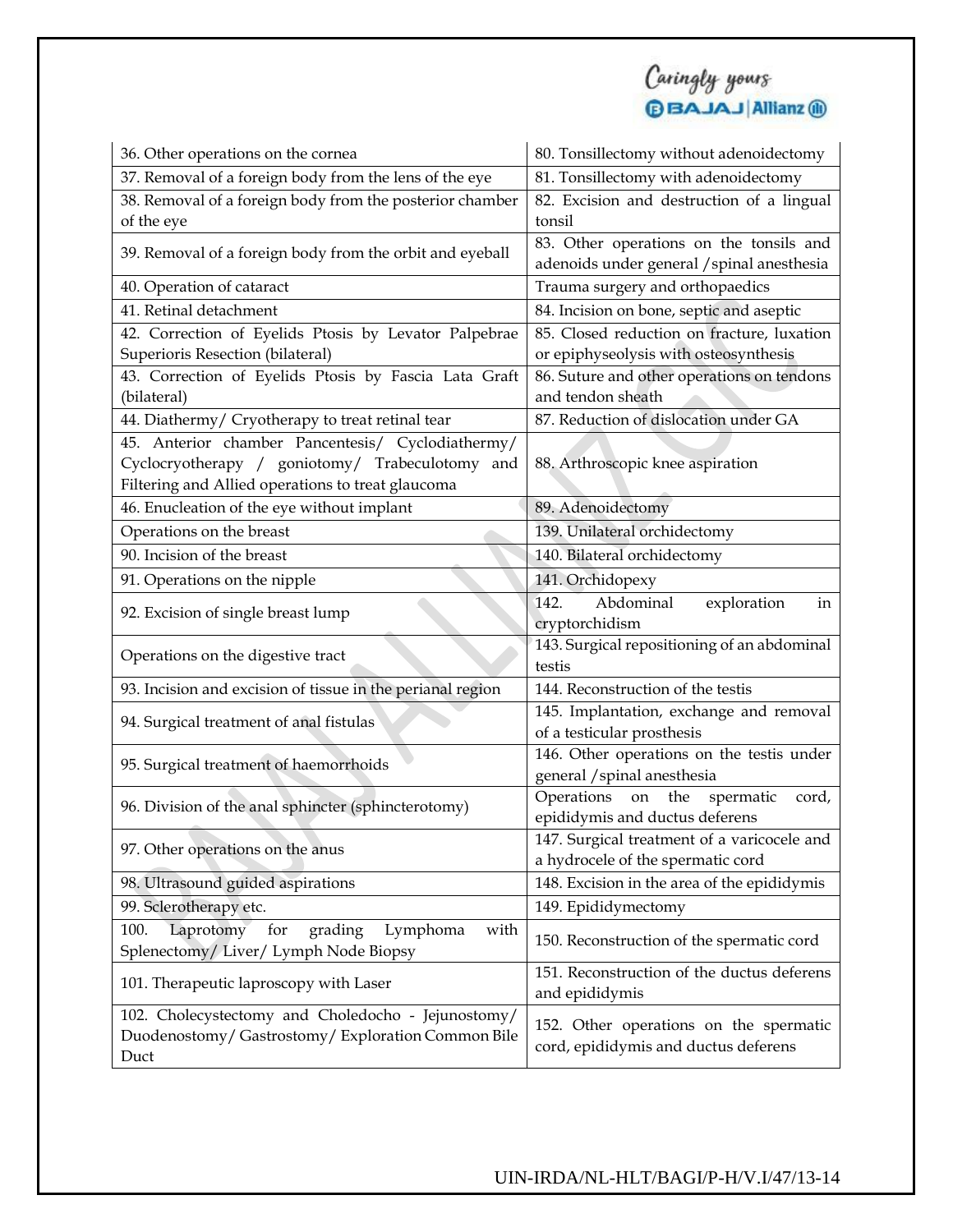| Caringly yours          |
|-------------------------|
| <b>BBAJAJ Allianz ®</b> |

| 103. Esophagoscopy, gastroscopy, dudenoscopy with                                                     |                                                                       |  |
|-------------------------------------------------------------------------------------------------------|-----------------------------------------------------------------------|--|
| polypectomy/ removal of foreign body/ diathermy of                                                    | Operations on the penis                                               |  |
| bleeding lesions                                                                                      |                                                                       |  |
| 104. Lithotripsy/ Nephrolithotomy for renal calculus                                                  | 153. Operations on the foreskin                                       |  |
| 105. Excision of renal cyst                                                                           | 154. Local excision and destruction of                                |  |
|                                                                                                       | diseased tissue of the penis                                          |  |
| 106. Drainage of Pyonephrosis/ Perinephric Abscess                                                    | 155. Amputation of the penis                                          |  |
| 107. Appendicectomy with/ without Drainage                                                            | 156. Plastic reconstruction of the penis                              |  |
| Operations on the female sexual organs                                                                | 157. Other operations on the penis under<br>general/spinal anesthesia |  |
| 108. Incision of the ovary                                                                            | Operations on the urinary system                                      |  |
| 109. Insufflation of the Fallopian tubes                                                              | 158. Cystoscopical removal of stones                                  |  |
| 110. Other operations on the Fallopian tube                                                           | 159. Cathterisation of bladder                                        |  |
| 111. Dilatation of the cervical canal                                                                 | <b>Other Operations</b>                                               |  |
| 112. Conisation of the uterine cervix                                                                 | 160. Lithotripsy                                                      |  |
| 113. Other operations on the uterine cervix                                                           | 161. Coronary angiography                                             |  |
| 114. Incision of the uterus (hysterotomy)                                                             | 162. Haemodialysis                                                    |  |
| 115. Therapeutic curettage<br>163. Radiotherapy for Cancer                                            |                                                                       |  |
| 164. Cancer Chemotherapy<br>116. Culdotomy                                                            |                                                                       |  |
| 117. Incision of the vagina<br>165. Renal biopsy                                                      |                                                                       |  |
| 118. Local excision and destruction of diseased tissue of                                             | 166. Bone marrow biopsy                                               |  |
| the vagina and the pouch of Douglas                                                                   |                                                                       |  |
| 119. Incision of the vulva<br>167. Liver biopsy                                                       |                                                                       |  |
| 120. Operations on Bartholin's glands (cyst)                                                          | 168. Biopsy of Termporal Artery for                                   |  |
|                                                                                                       | Various lesions                                                       |  |
| 121. Laser therapy of cervix for various lesions of Uterus                                            | 169. External Arterio-venus shunt                                     |  |
| 122. Salpino-Oophorectomy via Laproscopy<br>170. Endoscopic polypectomy                               |                                                                       |  |
| Operations on the prostate & seminal vesicles<br>Operation on bone and joints                         |                                                                       |  |
| 123. Incision of the prostate                                                                         | 171. Surgery for ligament tear                                        |  |
| 124. Transurethral excision and destruction of prostate<br>tissue                                     | 172. Surgery for meniscus tear                                        |  |
| 125. Transurethral and percutaneous destruction of                                                    | 173.<br>Surgery<br>for<br>hemoarthrosis/                              |  |
| prostate tissue                                                                                       | pyoarthrosis                                                          |  |
| 126. Open surgical excision and destruction of prostate<br>tissue                                     | 174. Removal of fracture pins/ nails                                  |  |
| 175. Removal of metal wire<br>127. Radical prostatovesiculectomy                                      |                                                                       |  |
| 128. Other excision and destruction of prostate tissue<br>176. Closed reduction on fracture, luxation |                                                                       |  |
| 129. Operations on the seminal vesicles                                                               | 177. Reduction of dislocation under GA                                |  |
| 130. Incision and excision of periprostatic tissue                                                    | 178. Epiphyseolysis with Osteosynthesis                               |  |
| Other<br>operations<br>the<br>on<br>under<br>131.<br>prostate<br>general/spinal anesthesia            | 179. Excision of Bursitis                                             |  |
| Operations on the scrotum & tunica vaginalis testis                                                   | 180. Tennis elbow release                                             |  |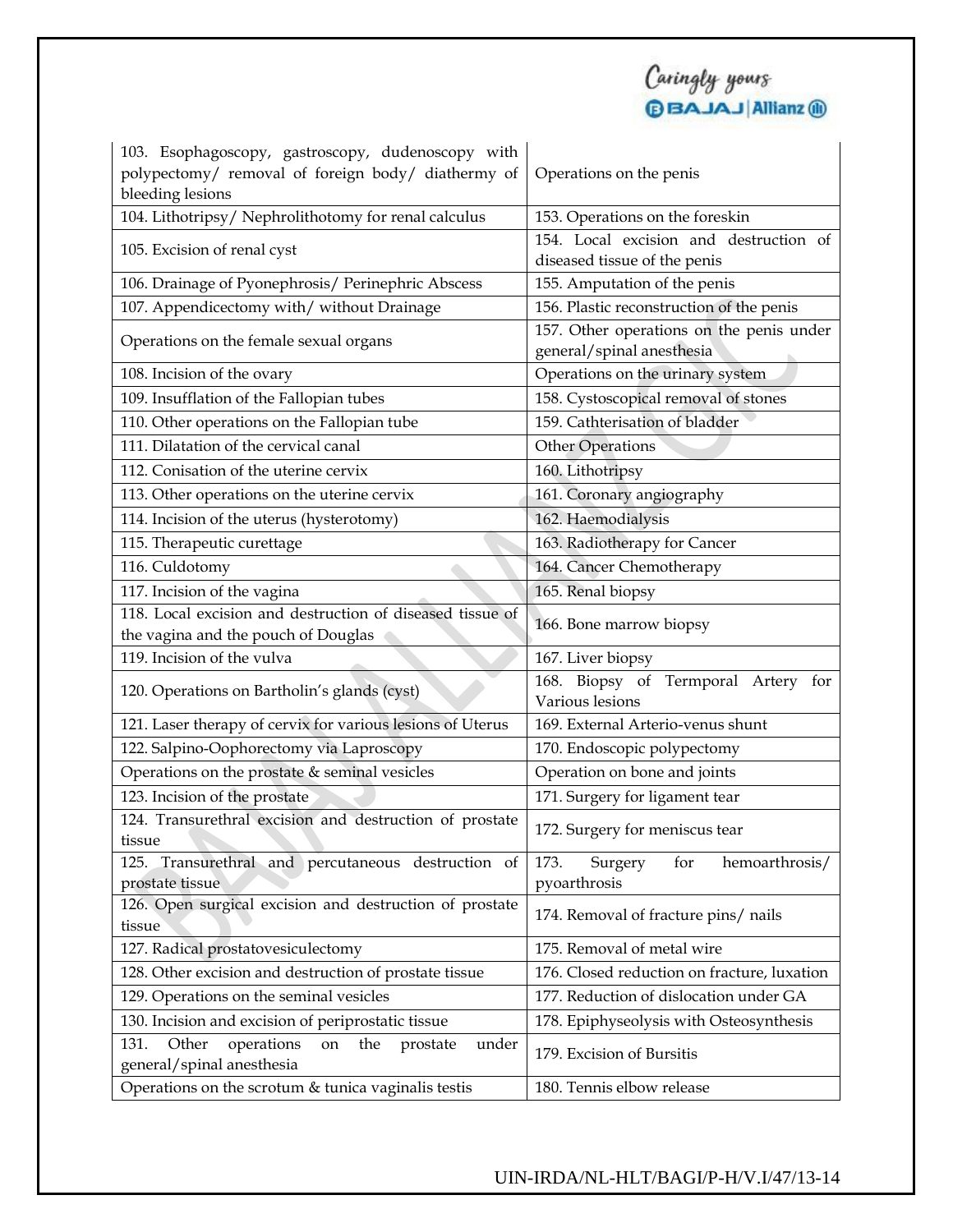

| 132. Incision of the scrotum and tunica vaginalis testis  | 181. Excision of various lesions in Coccyx |  |
|-----------------------------------------------------------|--------------------------------------------|--|
| 133. Operation on a testicular hydrocele                  | 182. Arthroscopic knee aspiration          |  |
| 134. Excision and destruction of diseased scrotal tissue  |                                            |  |
| 135. Plastic reconstruction of the scrotum and tunica     |                                            |  |
| vaginalis testis                                          |                                            |  |
| 136. Other operations on the scrotum and tunica vaginalis |                                            |  |
| testis                                                    |                                            |  |
| Operations on the testes                                  |                                            |  |
| 137. Incision of the testes                               |                                            |  |
| 138. Excision and destruction of diseased tissue of the   |                                            |  |
| testes                                                    |                                            |  |

Note:

i) Above mentioned list is an indicative list of procedures, any other surgeries/procedures requiring less than 24 hours hospitalization due to technological advances will also be covered under this policy provided such procedures comply with the standard definition of Day Care Centre and Day Care treatment mentioned in the definitions.

ii) The standard exclusions and waiting periods are applicable to all of the above procedures depending on the medical condition/disease under treatment. Only 24 hours Hospitalization is not mandatory.

## **Annexure II:-**

## **List I: List of Non-Medical Items**

| lsl | Item                               |                                                  |
|-----|------------------------------------|--------------------------------------------------|
| N   |                                    |                                                  |
|     | <b>BABY FOOD</b>                   | Not Payable                                      |
| 2   | <b>BABY UTILITIES CHARGES</b>      | Not Payable                                      |
| 3   | <b>BEAUTY SERVICES</b>             | Not Payable                                      |
| 4   | <b>BELTS/BRACES</b>                | Not Payable                                      |
| 5   | <b>BUDS</b>                        | Not Payable                                      |
| 6   | <b>COLD PACK/HOT PACK</b>          | Not Payable                                      |
| 7   | <b>CARRY BAGS</b>                  | Not Payable                                      |
| 8   | <b>EMAIL / INTERNET CHARGES</b>    | Not Payable                                      |
| 9   | FOOD CHARGES (OTHER THAN PATIENT's | Not Payable                                      |
| 10  | <b>LEGGINGS</b>                    | Essential in bariatric and varicose vein surgery |
| 11  | <b>LAUNDRY CHARGES</b>             | Not Payable                                      |
| 12  | <b>MINERAL WATER</b>               | Not Payable                                      |
| 13  | <b>SANITARY PAD</b>                | Not Payable                                      |
| 14  | <b>TELEPHONE CHARGES</b>           | Not Payable                                      |
| 15  | <b>GUEST SERVICES</b>              | Not Payable                                      |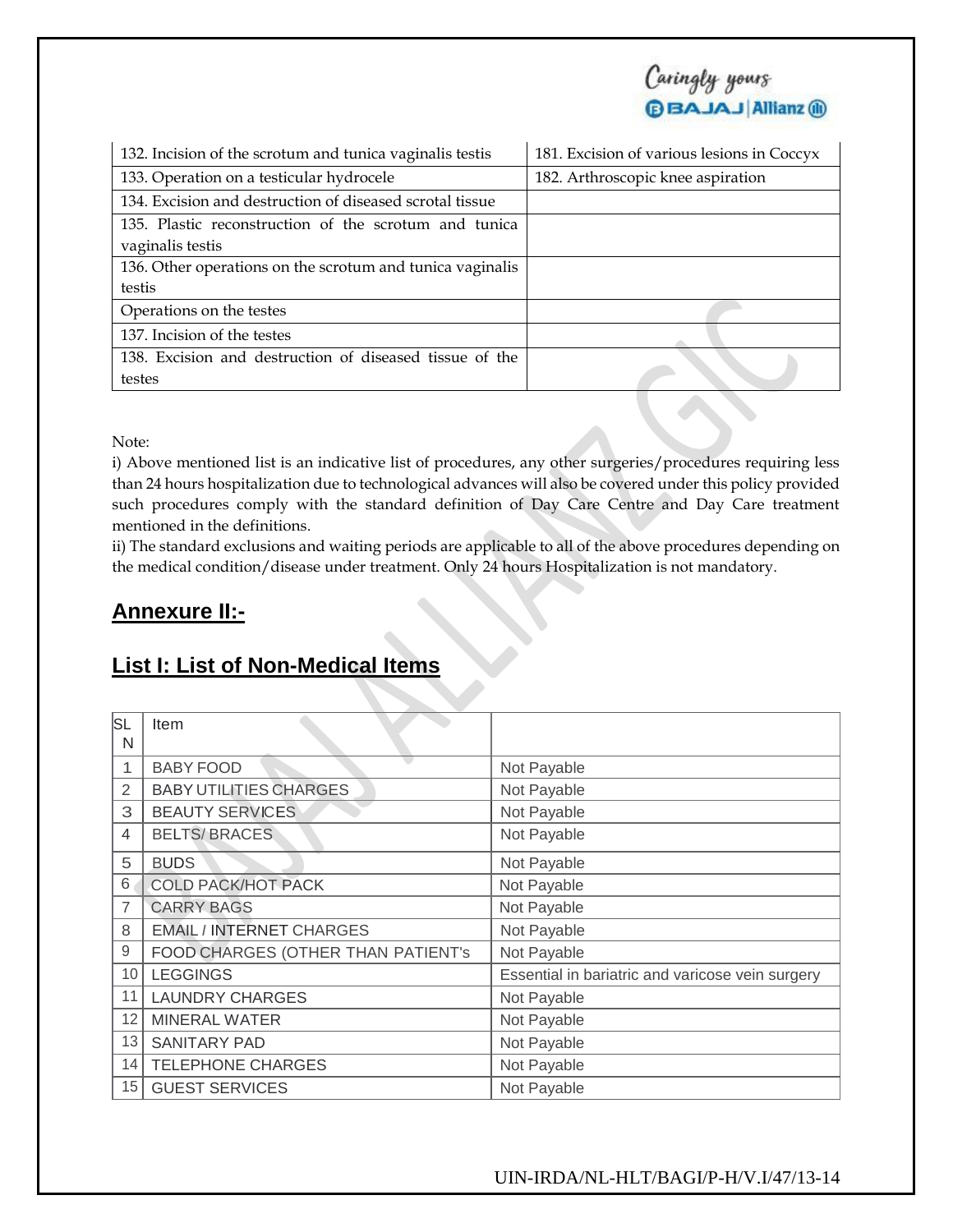| 16 | <b>CREPE BANDAGE</b>               | Not Payable |
|----|------------------------------------|-------------|
| 17 | <b>DIAPER OF ANY TYPE</b>          | Not Payable |
| 18 | <b>EYELET COLLAR</b>               | Not Payable |
| 19 | <b>SLINGS</b>                      | Not Payable |
| 20 | BLOOD GROUPING AND CROSS MATCHING  | Not Payable |
| 21 | SERVICE CHARGES WHERE NURSING      | Not Payable |
|    | CHARGES ALSO CHARGED               |             |
| 22 | <b>Television Charges</b>          | Not Payable |
| 23 | <b>SURCHA RGES</b>                 | Not Payable |
| 24 | <b>ATTENDANT CHARGES</b>           | Not Payable |
| 25 | EXTRA DIET OF PATIENT (OTHER THAN  | Not Payable |
|    | THAT WHICH FORMS PART OF BED       |             |
| 26 | <b>BIRTH CERTIFICATE</b>           | Not Payable |
| 27 | <b>CERTIFICATE CHARGES</b>         | Not Payable |
| 28 | <b>COURIER CHARGES</b>             | Not Payable |
| 29 | <b>CONVEYANCE CHARGES</b>          | Not Payable |
| 30 | <b>MEDICAL CERTIFICATE</b>         | Not Payable |
| 31 | <b>MEDICAL RECORDS</b>             | Not Payable |
| 32 | PHOTOCOPIES CHARGES                | Not Payable |
| 33 | <b>MORTUARY CHARGES</b>            | Not Payable |
| 34 | <b>WALKING AIDS CHARGES</b>        | Not Payable |
| 35 | OXYGEN CYLINDER (FOR USAGE OUTSIDE | Not Payable |
|    | THE HOSPITAL)                      |             |
| 36 | <b>SPACER</b>                      | Not Payable |
| 37 | <b>SPIROMETRE</b>                  | Not Payable |
| 38 | NEBULIZER KIT                      | Not Payable |
| 39 | <b>STEAM INHALER</b>               | Not Payable |
| 40 | <b>ARMSLING</b>                    | Not Payable |
| 41 | <b>THERMOMETER</b>                 | Not Payable |
| 42 | <b>CERVICAL COLLAR</b>             | Not Payable |
| 43 | <b>SPLINT</b>                      | Not Payable |
| 44 | <b>DIABETIC FOOT WEAR</b>          | Not Payable |
| 45 | KNEE BRACES (LONG/ SHORT/ HINGED)  | Not Payable |
| 46 | KNEE IMMOBILIZER/S HOULDER         | Not Payable |
| 47 | <b>LUMBOSACRAL BELT</b>            | Not Payable |
| 48 | NIMBUS BED OR WATER OR AIR BED     | Not Payable |
| 49 | AMBULANCE COLLAR                   | Not Payable |
| 50 | AMBULANCE EQUIPMENT                | Not Payable |
| 51 |                                    | Not Payable |
|    | ABDOMINAL BINDER                   |             |
| 52 | PRIVATE NURSES CHARGES - SPECIAL   | Not Payable |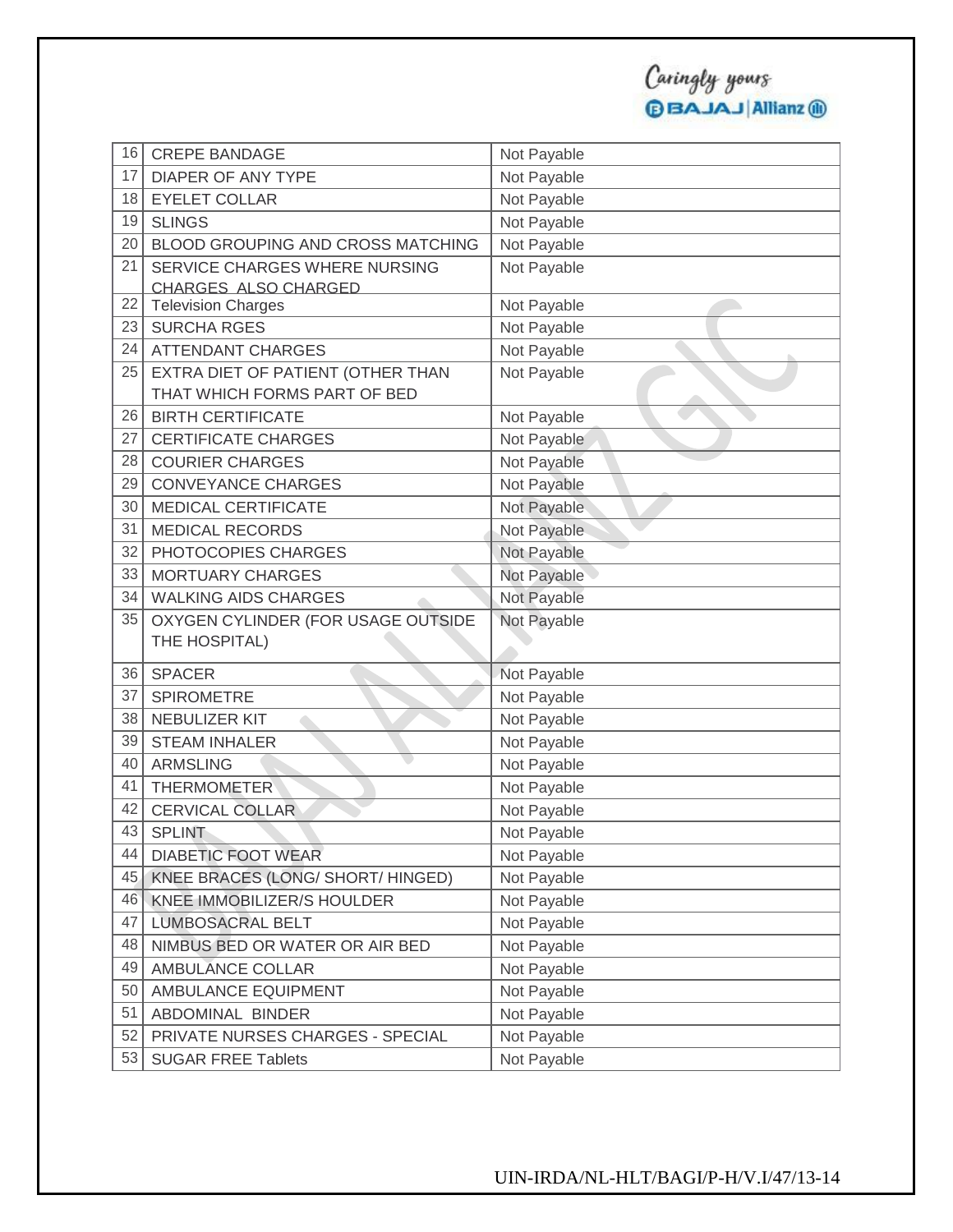| 54 | <b>CREAMS POWDERS LOTIONS (Toiletries are</b><br>not payable, only prescribed medical<br>pharmaceuticals payable) | Not Payable |
|----|-------------------------------------------------------------------------------------------------------------------|-------------|
| 55 | <b>ECG ELECTRODES</b>                                                                                             | Not Payable |
| 56 | <b>GLOVES</b>                                                                                                     | Not Payable |
| 57 | <b>NEBULISATION KIT</b>                                                                                           | Not Payable |
| 58 | ANY KIT WITH NO DETAILS MENTIONED                                                                                 | Not Payable |
| 59 | <b>KIDNEY TRAY</b>                                                                                                | Not Payable |
| 60 | <b>MASK</b>                                                                                                       | Not Payable |
| 61 | <b>OUNCE GLASS</b>                                                                                                | Not Payable |
| 62 | <b>OXYGEN MASK</b>                                                                                                | Not Payable |
| 63 | PELVIC TRACTION BELT                                                                                              | Not Payable |
| 64 | <b>PAN CAN</b>                                                                                                    | Not Payable |
| 65 | <b>TROLLY COVER</b>                                                                                               | Not Payable |
| 66 | UROMETER, URINE JUG                                                                                               | Not Payable |
| 68 | <b>VASOFIX SAFETY</b>                                                                                             | Not Payable |

# **List ll - ltems that are to be subsumed into Room Charges**

| S. No.         | Item                                        |
|----------------|---------------------------------------------|
| 1              | BABY CHARGES (UNLESS SPECIFIED / INDICATED) |
| $\overline{2}$ | <b>HAND WASH</b>                            |
| 3              | <b>SHOE COVER</b>                           |
| $\overline{4}$ | <b>CAPS</b>                                 |
| 5              | <b>CARDLE CHARGES</b>                       |
| 6              | <b>COMB</b>                                 |
| $\overline{7}$ | EAU-DE-COLOGNE/ROOM FRESHNERS               |
| 8              | <b>FOOT COVER</b>                           |
| 9              | <b>GOWN</b>                                 |
| 10             | <b>SLIPPERS</b>                             |
| 11             | <b>TISSUE PAPPER</b>                        |
| 12             | <b>TOOTH PASTE</b>                          |
| 13             | <b>TOOTH BRUSH</b>                          |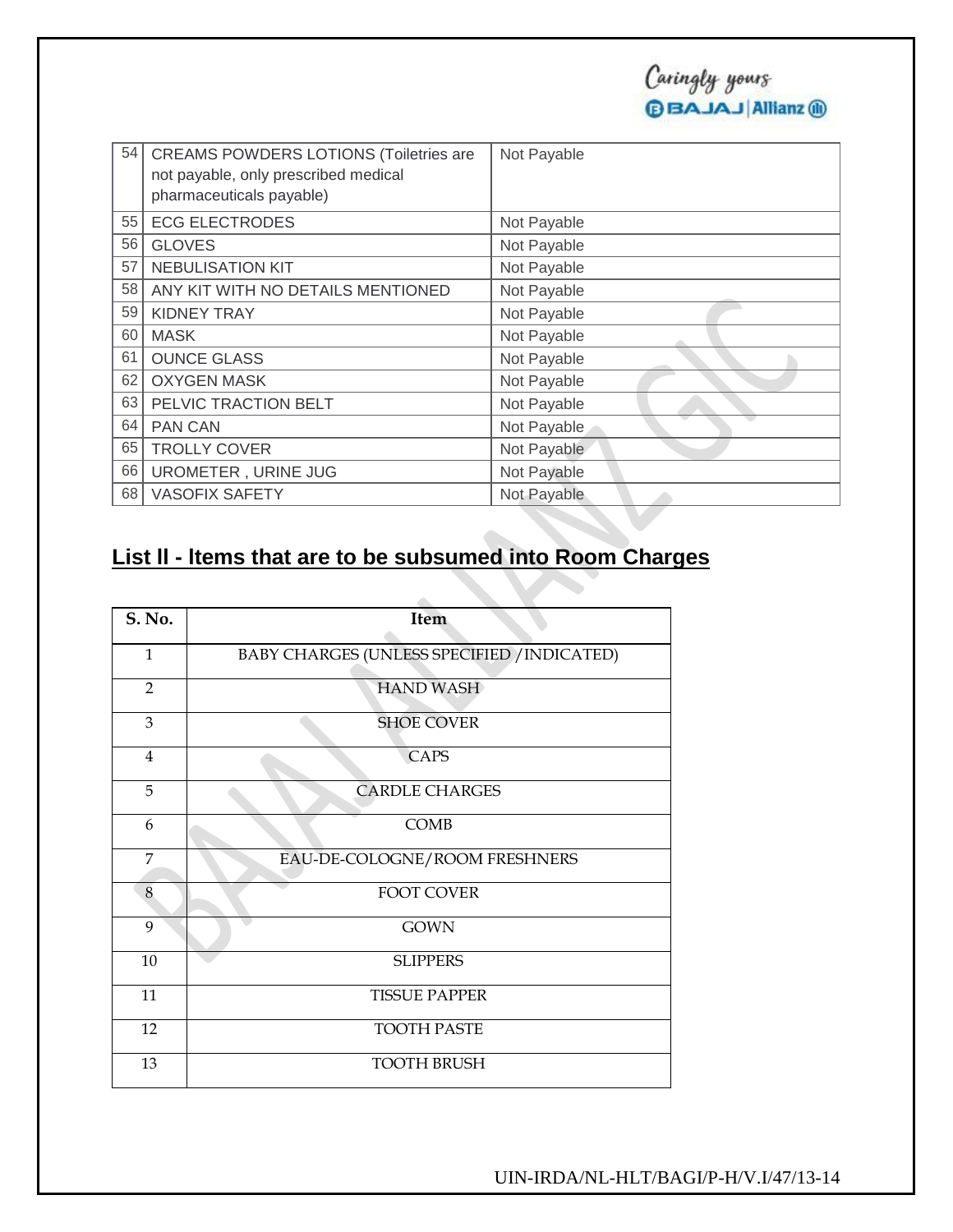| 14 | <b>BED PAN</b>                                         |  |
|----|--------------------------------------------------------|--|
| 15 | <b>FACE MASK</b>                                       |  |
| 16 | <b>FLEXI MASK</b>                                      |  |
| 17 | <b>HAND HOLDER</b>                                     |  |
| 18 | SPUTUM CUP                                             |  |
| 19 | DISINEFCTANT LOTIONS                                   |  |
| 20 | <b>LUXURY TAX</b>                                      |  |
| 21 | <b>HVAC</b>                                            |  |
| 22 | HOUSE KEEPING CHARGES                                  |  |
| 23 | AIR CONDITIONER CHARGES                                |  |
| 24 | IM IV INJECTION CHARGES                                |  |
| 25 | <b>CLEAN SHEET</b>                                     |  |
| 26 | <b>BLANKET/WARMER BLANKET</b>                          |  |
| 27 | <b>ADMISSION KIT</b>                                   |  |
| 28 | <b>DIABETIC CHART CHARGES</b>                          |  |
| 29 | DOCUMENTATION CHARGES/ADMINISTRATIVE EXPENSES          |  |
| 30 | DISCHARGE PROCEDURE CHARGES                            |  |
| 31 | <b>DAILY CHART CHARGES</b>                             |  |
| 32 | ENTRANCE PASS / VISITORS PASS CHARGES                  |  |
| 33 | EXPENSES RELATED TO PRESCRIPTION ON DISCHARGE          |  |
| 34 | FILE OPENING CHARGES                                   |  |
| 35 | INCTDENTAL EXPENSES / MtSC. CHARGES (NOT<br>EXPLATNED) |  |
| 36 | PATIENT IDENTIFICATION BAND / NAME TAG                 |  |
| 37 | PULSEOXYMETER CHARGES                                  |  |

## **List lll- ltems that are to be subsumed into Procedure Charges**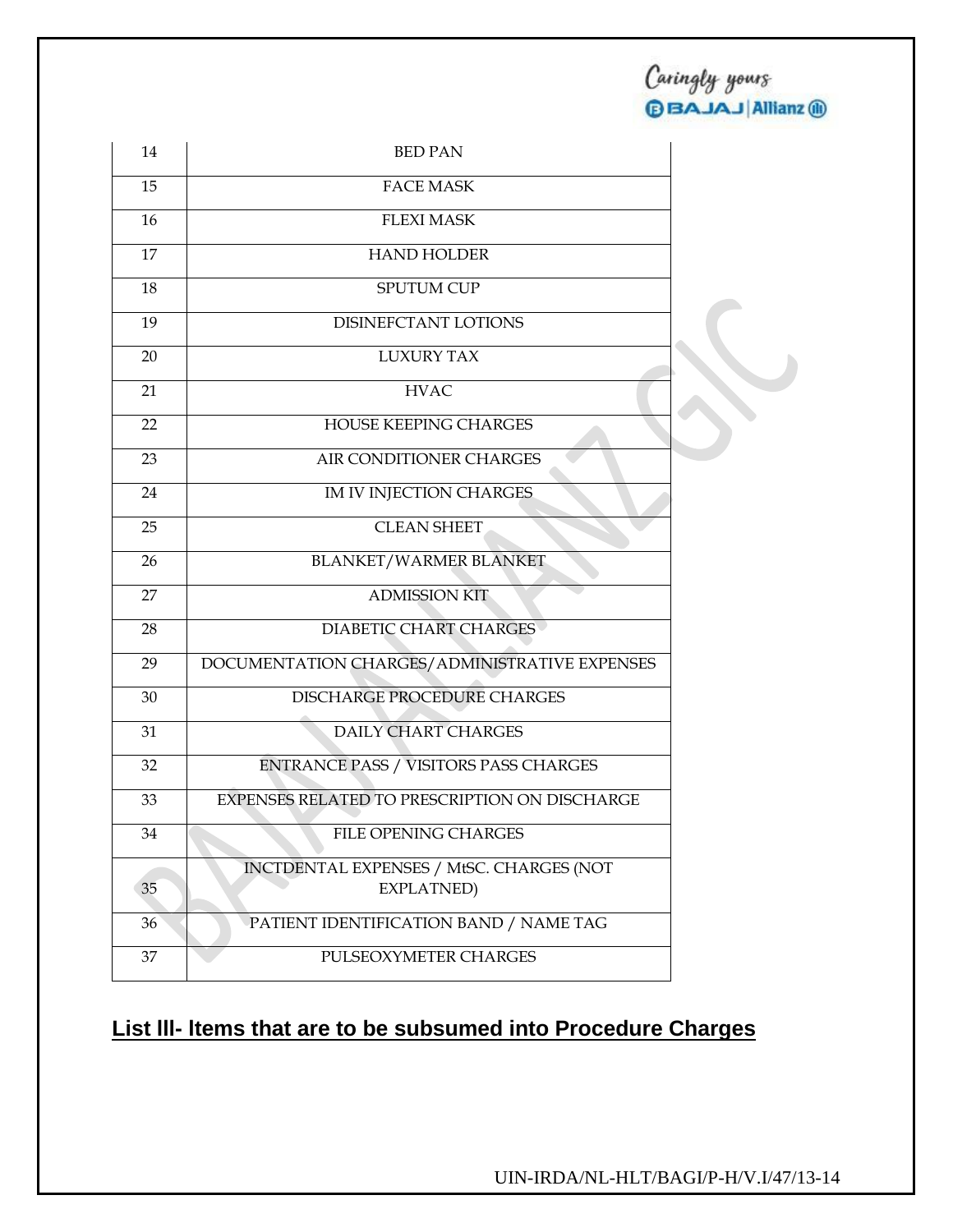| S.<br>No. | Item                                               |
|-----------|----------------------------------------------------|
| 1         | <b>HAIR REMOVAL CREAM</b>                          |
| 2         | DISPOSABLES RAZORS CHARGES (for site preparations) |
| 3         | <b>EYE PAD</b>                                     |
| 4         | <b>EYE SHEILD</b>                                  |
| 5         | <b>CAMERA COVER</b>                                |
| 6         | <b>DVD, CD CHARGES</b>                             |
| 7         | <b>GAUSE SOFT</b>                                  |
| 8         | <b>GAUZE</b>                                       |
| 9         | WARD AND THEATRE BOOKING CHARGES                   |
| 10        | ARTHROSCOPE AND ENDOSCOPY INSTRUMENTS              |
| 11        | MICROSCOPE COVER                                   |
| 12        | SURGICAL BLADES, HARMONICSCALPEL, SHAVER           |
| 13        | SURGICAL DRILL                                     |
| 14        | <b>EYE KIT</b>                                     |
| 15        | <b>EYE DRAPE</b>                                   |
| 16        | X-RAY FILM                                         |
| 17        | <b>BOYLES APPARATUS CHARGES</b>                    |
| 18        | <b>COTTON</b>                                      |
| 19        | <b>COTTON BANDAGE</b>                              |
| 20        | <b>SURGICAL TAPE</b>                               |
| 21        | <b>APRON</b>                                       |
| 22        | <b>TORNIQUET</b>                                   |
| 23        | ORTHOBUNDLE, GYNAEC BUNDLE                         |

# **List lV - ltems that are to be subsumed into costs of treatment**

UIN-IRDA/NL-HLT/BAGI/P-H/V.I/47/13-14

Caringly yours

**OBAJAJ Allianz @**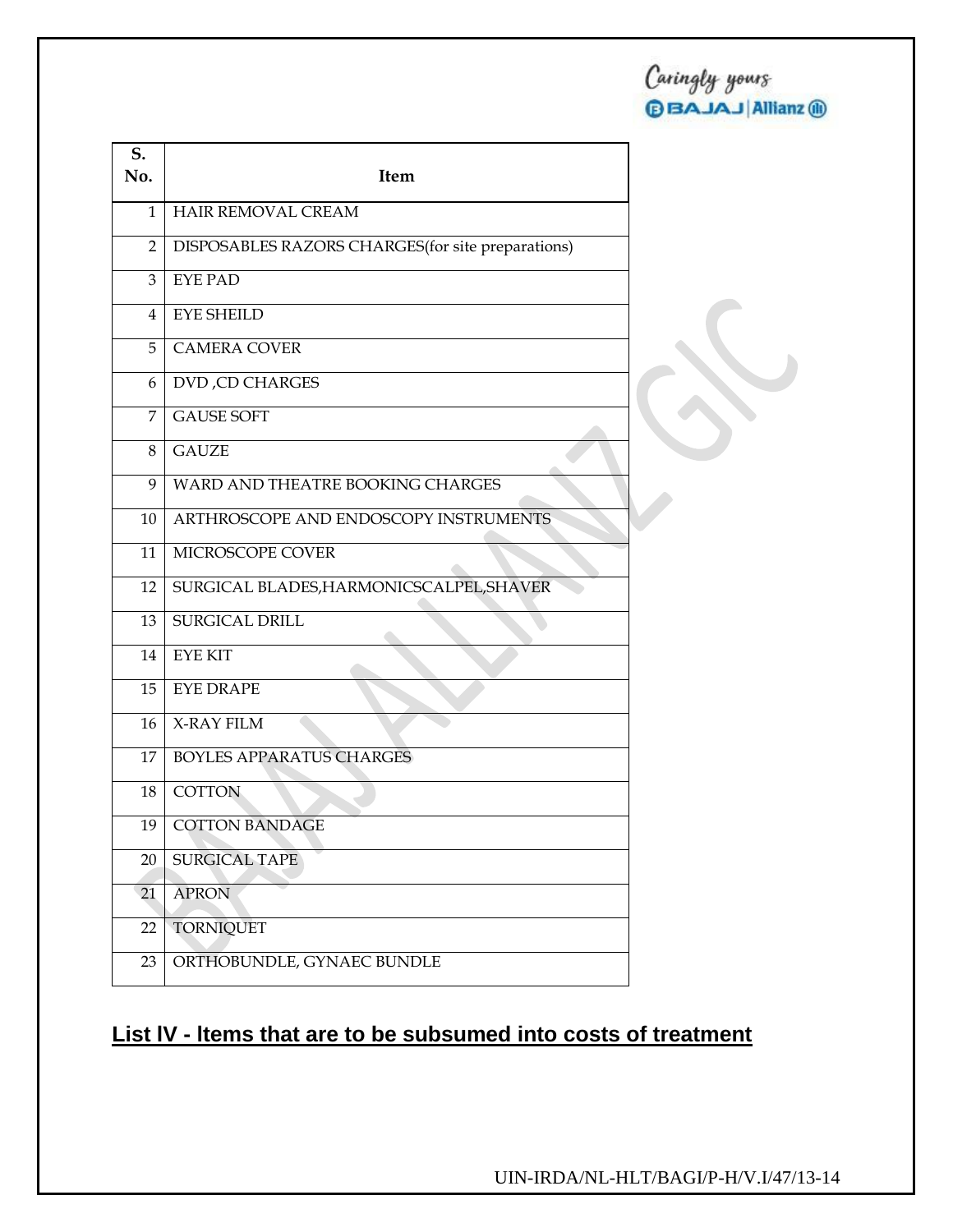Caringly yours<br>**@BAJAJ**|Allianz @

| S. No.         | Item                                                     |
|----------------|----------------------------------------------------------|
| $\mathbf{1}$   | ADMISSION/REGISTRATION CHARGES                           |
| $\overline{2}$ | HOSPITALIZATION FOR EVALUATION/DIAGNOSTIC PURPOSE        |
| 3              | <b>URINE CONTAINER</b>                                   |
| 4              | BLOOD RESERVATION CHARGES AND ANTE NATAL BOOKING CHARGES |
| 5              | <b>BIPAP MACHINE</b>                                     |
| 6              | CPAP/CAPD EQUIPMENTS                                     |
| $\overline{7}$ | <b>INFUSION PUMP-COST</b>                                |
| 8              | HYDROGEN PERPOXIDE\SPIRIT\DISINFECTION ETC               |
|                | NUTTRITION PLANNING CHARGES - DIETICIAN CHARGES - DIET   |
| 9              | <b>CHARGES</b>                                           |
| 10             | <b>HIV KIT</b>                                           |
| 11             | ANTISEPTIC MOUTHWASH                                     |
| 12             | <b>LOZENGES</b>                                          |
| 13             | <b>MOUTH PAINT</b>                                       |
| 14             | <b>VACCINATION CHARGES</b>                               |
| 15             | <b>ALCOHOL SWABES</b>                                    |
| 16             | <b>SCRUB SOLUTION / STERILLIUM</b>                       |
| 17             | <b>GLUCOMETER &amp; STRIPS</b>                           |
| 18             | <b>URINE BAG</b>                                         |

## **Annexure III: Modern Treatment Methods and Advancement in Technologies**

- A. Uterine Artery Embolization and HIFU
- B. Balloon Sinuplasty
- C. Deep Brain stimulation
- D. Oral chemotherapy
- E. Immunotherapy- Monoclonal Antibody to be given as injection
- F. Intra vitreal injections
- G. Robotic surgeries